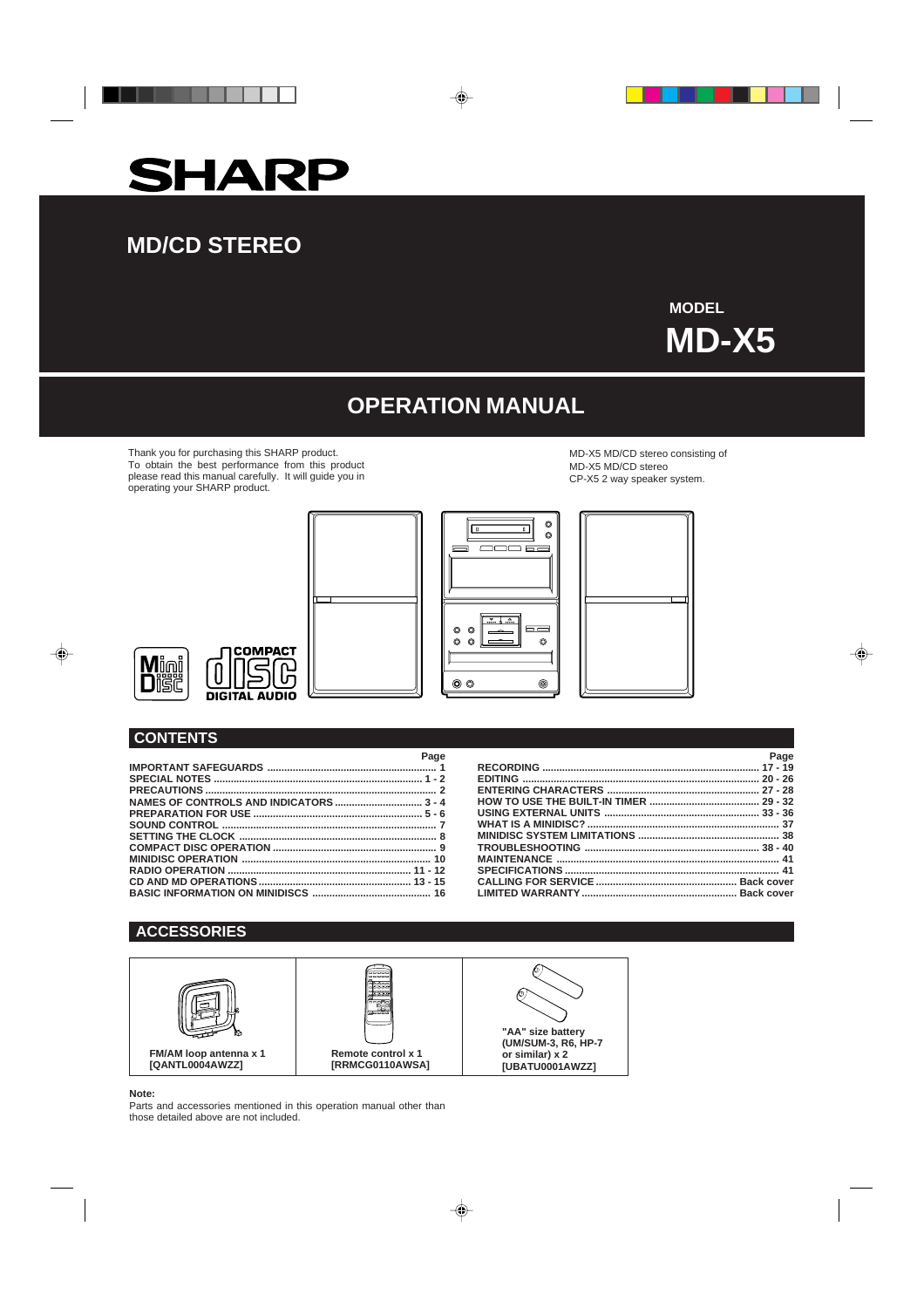

The lightning flash with arrowhead symbol, within an equilateral triangle, is intended to alert the user to the presence of uninsulated "dangerous voltage" within the product's enclosure that may be of sufficient magnitude to constitute a risk of electric shock to persons.



**CAUTION: TO REDUCE THE RISK OF ELECTRIC SHOCK, DO NOT REMOVE COVER (OR BACK). NO USER-SERVICEABLE PARTS INSIDE. REFER SERVICING TO QUALIFIED SERVICE PERSONNEL.**



The exclamation point within an equilateral triangle is intended to alert the user to the presence of important operating and maintenance (servicing) instructions in the literature accompanying the appliance.

## **IMPORTANT SAFEGUARDS**

#### **CAUTION**

◈

All the safety and operating instructions should be read before the appliance is operated, and should be retained for future reference. Electrical energy can perform many useful functions. This unit has been engineered and manufactured to assure your personal safety. Improper use can result in potential electrical shock or fire hazards. In order not to defeat the safeguards, observe the following basic rules for its installation, use and servicing.

- **1** Heed Warnings All warnings on the appliance and in the operating instructions should be adhered to.
- **2** Follow Instructions All operating and use instructions should be followed.
- **3** Water and Moisture The appliance should not be used near water for example, near a bathtub, washbowl, kitchen sink, laundry tub, in a wet basement, or near a swimming pool, etc.
- **4** Carts and Stands The appliance should be used only with a cart or stand that is recommended by the manufacturer.
- An appliance and cart combination should be moved with care.



Quick stops, excessive force, and uneven sur-faces may cause the appliance and cart combination to overturn.

- **5** Wall or Ceiling Mounting The appliance should be mounted to a wall or ceiling only as recommended by the manufacturer.
- **6** Ventilation The appliance should be situated so that its location or position does not interfere with its proper ventilation. For example, the appliance should not be situated on a bed, sofa, rug, or similar surface that may block the ventilation openings; or, placed in a builtin installation, such as a bookcase or cabinet that may impede the flow of air through the ventilation openings.
- **7** Heat The appliance should be situated away from heat sources such as radiators, heat registers, stoves, or other appliances (including amplifiers) that produce heat.
- **8** Power Sources The appliance should be connected to a power supply only of the type described in the operating instructions or as marked on the appliance.
- **9** Power-Cord Protection Power-supply cords should be routed so that they are not likely to be walked on or pinched by items placed upon or against them, paying particular attention to cords at plugs, convenience receptacles, and the point where they exit from the appliance.
- **10** Do not use liquid cleaners or aerosol cleaners. Use a damp cloth for cleaning.
- **11** Power Lines An outdoor antenna should be located away from power lines.

receiver, be sure the antenna system is grounded so as to provide some protection against voltage surges and built-up static charges. Article 810 of the National Electrical Code, ANSI/NFPA 70, provides information with regard to proper grounding of the mast and supporting structure, grounding of the lead-in wire to an antenna discharge unit, size of grounding conductors, location of antenna-discharge unit, connection to grounding electrodes, and requirements for the grounding electrode. EXAMPLE OF ANTENNA GROUNDING AS PER NATIONAL ELECTRICAL CODE

**12** Outdoor Antenna Grounding - If an outside antenna is connected to the



- **13** Non use Periods The power cord of the appliance should be unplugged from the outlet when left unused for a long period of time.
- **14** Object and Liquid Entry Care should be taken so that objects do not fall and liquids are not spilled into the enclosure through openings.
- **15** Damage Requiring Service The appliance should be serviced by qualified service personnel when:
- **A** The power-supply cord or the plug has been damaged; or
- **B** Objects have fallen, or liquid has been spilled into the appliance; or
- **C** The appliance has been exposed to rain; or
- **D** The appliance does not appear to operate normally or exhibits a marked change in performance; or
- **E** The appliance has been dropped, or the enclosure damaged.
- **16** Servicing The user should not attempt to service the appliance beyond that described in the operating instructions. All other servicing should be referred to qualified service personnel.
- **17** Grounding or Polarization Precautions should be taken so that the grounding or polarization means of an appliance is not defeated.

## **SPECIAL NOTES**

## **FOR YOUR RECORDS**

| rear of the unit.               | For your assistance in reporting this unit in case of loss or theft, please record below the model number and serial number which are located on the |
|---------------------------------|------------------------------------------------------------------------------------------------------------------------------------------------------|
| Please retain this information. |                                                                                                                                                      |
| Model number                    |                                                                                                                                                      |
| Serial number                   |                                                                                                                                                      |
| Date of purchase                |                                                                                                                                                      |
| Place of purchase               |                                                                                                                                                      |

\*01-21 1 98.6.23, 10:09 AM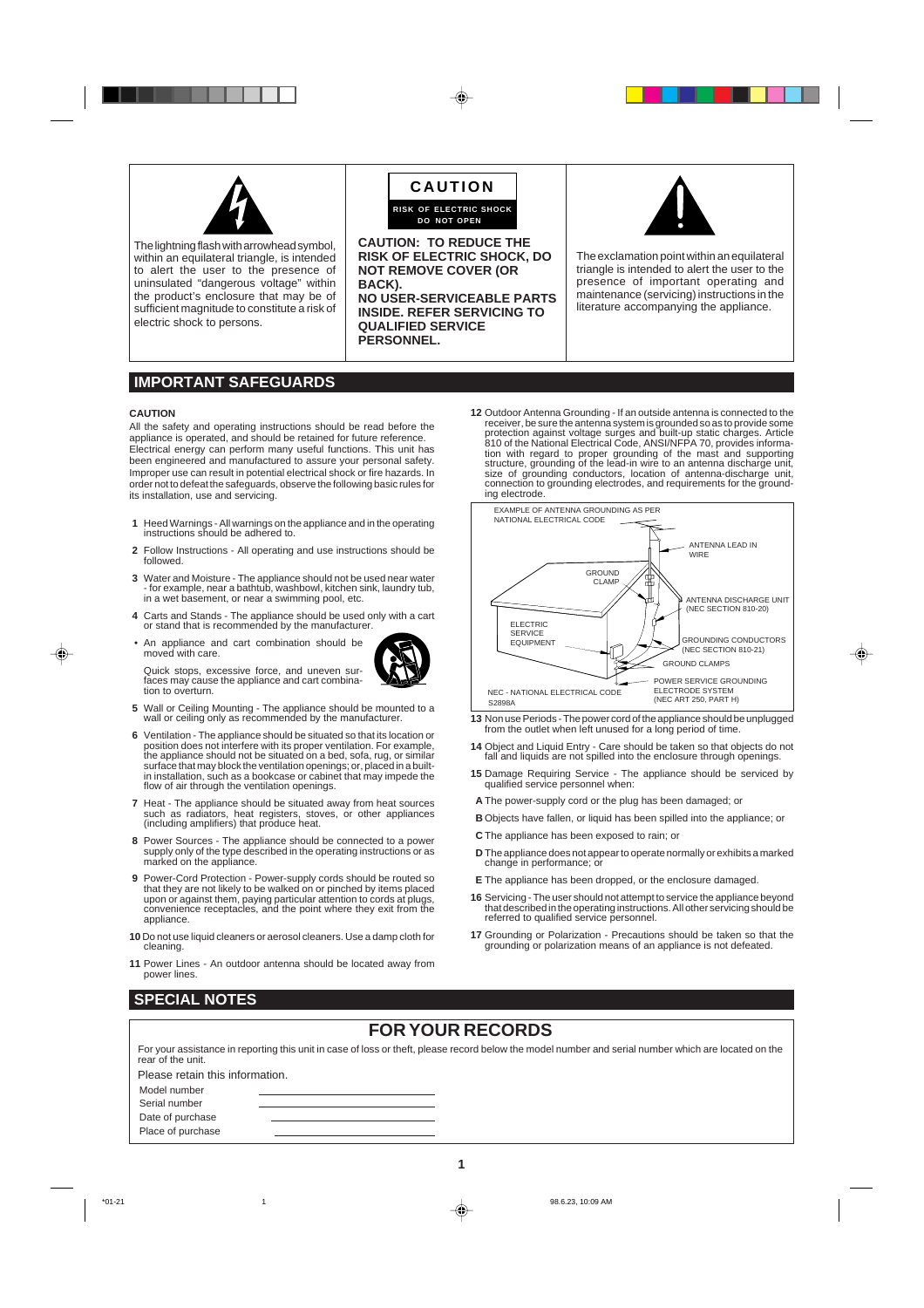**Caution - use of controls or adjustments or performance of procedures other than those specified herein may result in hazardous radiation exposure.**

#### **Note:**

This equipment has been tested and found to comply with the limits for a Class B digital device, pursuant to Part 15 of the FCC Rules. These limits are designed to provide reasonable protection against harmful interference in a residential installation.

This equipment generates, uses, and can radiate radio frequency energy and, if not installed and used in accordance with the instructions, may cause harmful interference to radio communications. However, there is no guarantee that interference will not occur in a particular installation. If this equipment does cause harmful interference to radio or television reception, which can be determined by turning the equipment off and on, the user is encouraged to try to

- correct the interference by one or more of the following measures: ● Reorient or relocate the receiving antenna.
- $\bullet$  Increase the separation between the equipment and receiver.
- Connect the equipment into an outlet on a circuit different from that
- to which the receiver is connected.
- Consult the dealer or an experienced radio/TV technician for help.

## **PRECAUTIONS**

### **General**

0001

⊕

- $\bullet$  Do not use oil, solvents, gasoline, paint thinner or insecticides on the unit.
- $\bullet$  Do not expose the unit to moisture, to temperatures higher than 140°F (60°C) or to extreme low temperatures.
- $\bullet$  Keep the unit away from direct sunlight, strong magnetic fields, excessive dust, humidity and electronic/electrical equipment (home computers, facsimiles, etc.) which generates electrical noise.
- $\bullet$  Hold the AC power plug by the head when removing it from the AC outlet, since pulling the cord can damage internal wires.
- $\bullet$  Use the unit on a firm, level surface free from vibration.
- $\bullet$  If the unit does not work properly while in use, press the POWER button to turn the power off, then disconnect the AC power cord from the AC outlet. Plug the AC power cord back in, and then press the POWER button to turn the power on.
- $\bullet$  If an electrical storm is taking place near you, it is suggested that you disconnect the AC power cord from the AC outlet for safety.
- Before moving the unit, be sure to remove all CDs and MDs from the unit. Then, turn the power off and unplug the AC power cord. If you move the unit with CDs or MDs left in it, they may jam inside the unit, leading to damage.

#### **Warning:**

The voltage used must be the same as that specified on this unit. Using this product with a higher voltage than that which is specified is dangerous and may result in a fire or other type of accident causing damage. SHARP will not be held responsible for any damage resulting from use of this unit with a voltage other than that which is specified.

### **H** Volume control

The sound level at a given volume setting depends on a combination of speaker efficiency, location and many other factors.

It is advisable to avoid exposure to high volume levels, which occur while turning the unit on with the volume control setting up high, or while continually listening at high volumes.

## **WARNING: TO REDUCE THE RISK OF FIRE OR ELECTRIC SHOCK, DO NOT EXPOSE THIS APPLIANCE TO RAIN OR MOISTURE.**

#### **WARNING**

FCC Regulations state that any unauthorized changes or modifications to this equipment not expressly approved by the manufacturer could void the user's authority to operate this equipment.

#### **SPECIAL NOTES FOR FCC COMPOSITE DEVICE:**

This device is a composite system. The digital device component may not cause harmful interference.

 $\bullet$  It is the intent of Sharp that this product be used in full compliance with the copyright laws of the United States and that prior permission be obtined from copyright owners whenever necessary.

US and foreign patents licensed from Dolby Laboratories Licensing Corporation.

## $\blacksquare$  Condensation

Sudden temperature changes and storage or operation in an extremely humid environment may cause condensation inside the cabinet. Condensation can cause the unit to malfunction. Follow the procedure below to eliminate condensation.

### **CD and MD pickups**

Leave the power on with no disc in the unit until normal playback is possible (about 1 hour).

#### ● Remote control

Wipe off any condensation on the transmitter LED with a soft cloth before operating the unit.

## **EXECUTE:** Care of compact discs

Compact discs are fairly resistant to damage, however mistracking can occur due to an accumulation of dirt on the disc surface. Follow the guidelines below for maximum enjoyment from your CD collec-

- tion and player.  $\bullet$  Do not write on either side of the disc, particularly the non-label side.
- Signals are read from the non-label side. Do not mark on this surface. Keep your discs away from direct sunlight, heat, and excessive mois-
- ture.
- Always hold CDs by the edges. Fingerprints, dirt, or water on the CDs can cause noise or mistracking. If a CD is dirty or does not play properly, clean it with a soft, dry cloth, wiping straight out from the center, along the radius.



\*01-21 98.6.23, 10:09 AM  $\downarrow$  98.6.23, 10:09 AM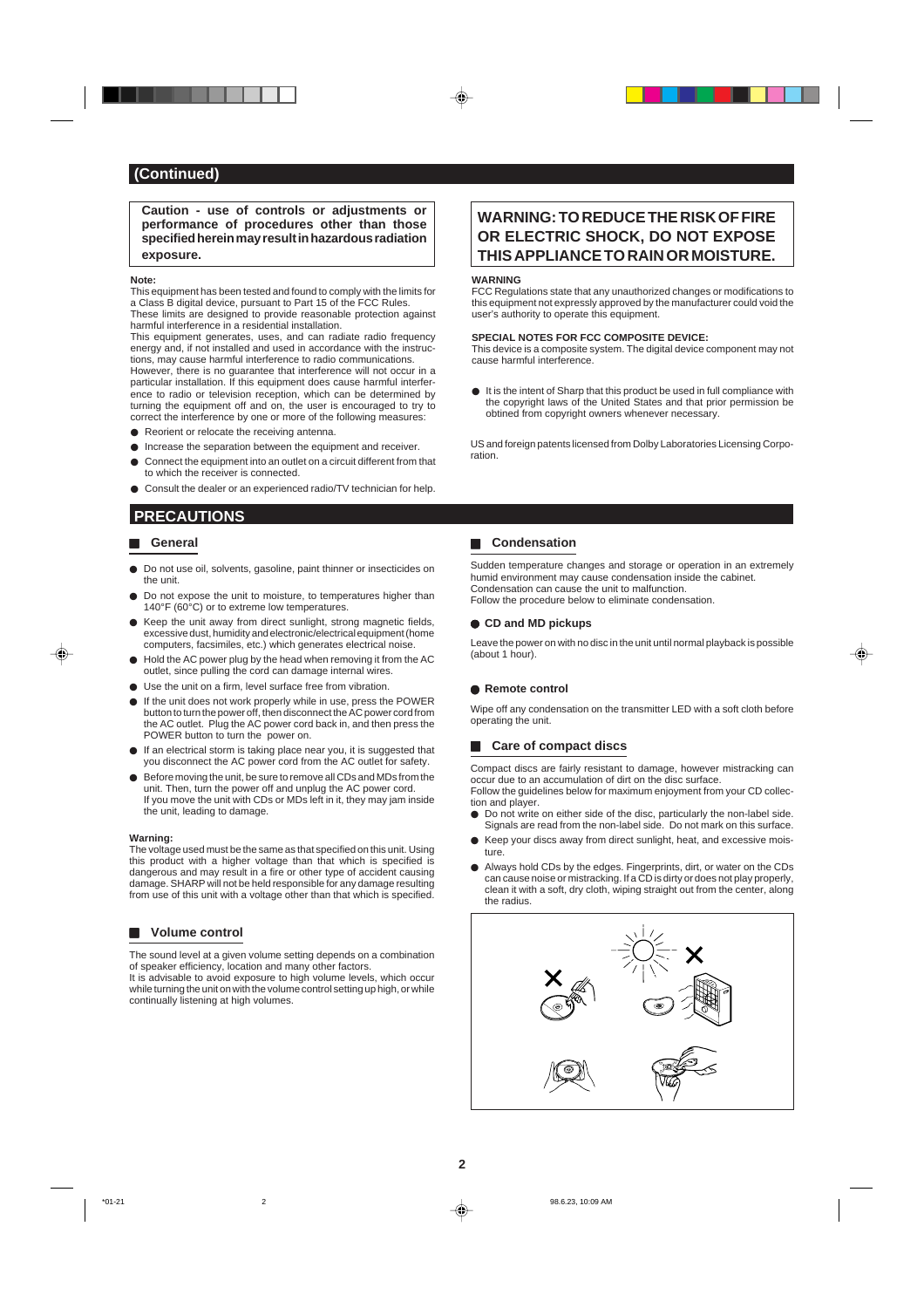## **NAMES OF CONTROLS AND INDICATORS**





### $\bullet$  Display window

 $\textcolor{black}{\blacklozenge}$ 

- **1. Level Meter/Character Information Display**
- **2. Disc Name Indicator: DISC**
- **3. Track Name Indicator: TRACK**
- **4. FM Stereo Mode Indicator: STEREO 5. Date Indicator: DATE**
- 
- **6. FM Stereo Indicator: ST Program Indicator: PRGM**
- **8. Random Play Indicator: RANDOM**
- **9. Recording Level Indicator 10. MD Pause Indicator:**
- **10. MD Pause Indicator:**
- **11. MD Record Indicator: REC**
- **12. Recording Level Too High Indicator**
- 13. Repeat Indicator:  $\subset$ **14. Sleep Indicator: SLEEP**
- **15. More Tracks Indicator: >**
- 
- **16. Music Schedule Indicators 17. MD TOC Indicator: TOC**
- **18. Recording Mode Indicator: MONO LP**
- **19. Sound Synchro Indicator: S. SYNC**
- **20. Clock Indicator: CLOCK**
- **21. Remaining Time Indicator: REMAIN**
- **22. Auto Mark Indicator: AUTO MARK**
- **23. Total Time Indicator: TOTAL**
- **24. Timer/Timer Record Indicator**

#### $\bullet$  Front panel

**25. MD Slot**

- **26. Power Button: POWER**
- **27. Recording Mode Button: REC MODE**
- **28. CD Track Select Button: TRACK**
- **29. CD** 0**MD Edit Button**
- **30. Volume Up/Down Buttons:**  $\forall l \triangle$
- **31.**  $\left| \bigoplus \right| \left| \bigoplus \right|$ . -/+ Buttons
- **32. Tuner Call (Band Select) Button: TUNER(BAND)**

⊕

- **33. Auxiliary Select Button: AUX**
- **34. Extra Bass Button: X-BASS 35. Keyboard Input Terminal**
- **36. MD Eject Button:** 7
- **37. MD Record Button: OREC**
- **38. MD Play/Pause Button:**  $\blacktriangleright$  **[]**
- **39.** MD Stop Button: ■
- **40. Remote Sensor**
- **41. Pre-program Equalizer Button: PRE-EQ**
- **42. CD Stop Button:**
- 43. CD Play/Pause Button: **>II**
- **44.** CD Open/Close Button: **▲**
- **45. CD Tray**
- **46. Headphones Jack: PHONES**
- **47. Input Level Control: INPUT LEVEL**

\*01-21 98.6.23, 10:09 AM  $\downarrow$  98.6.23, 10:09 AM

 $\color{red}\blacklozenge$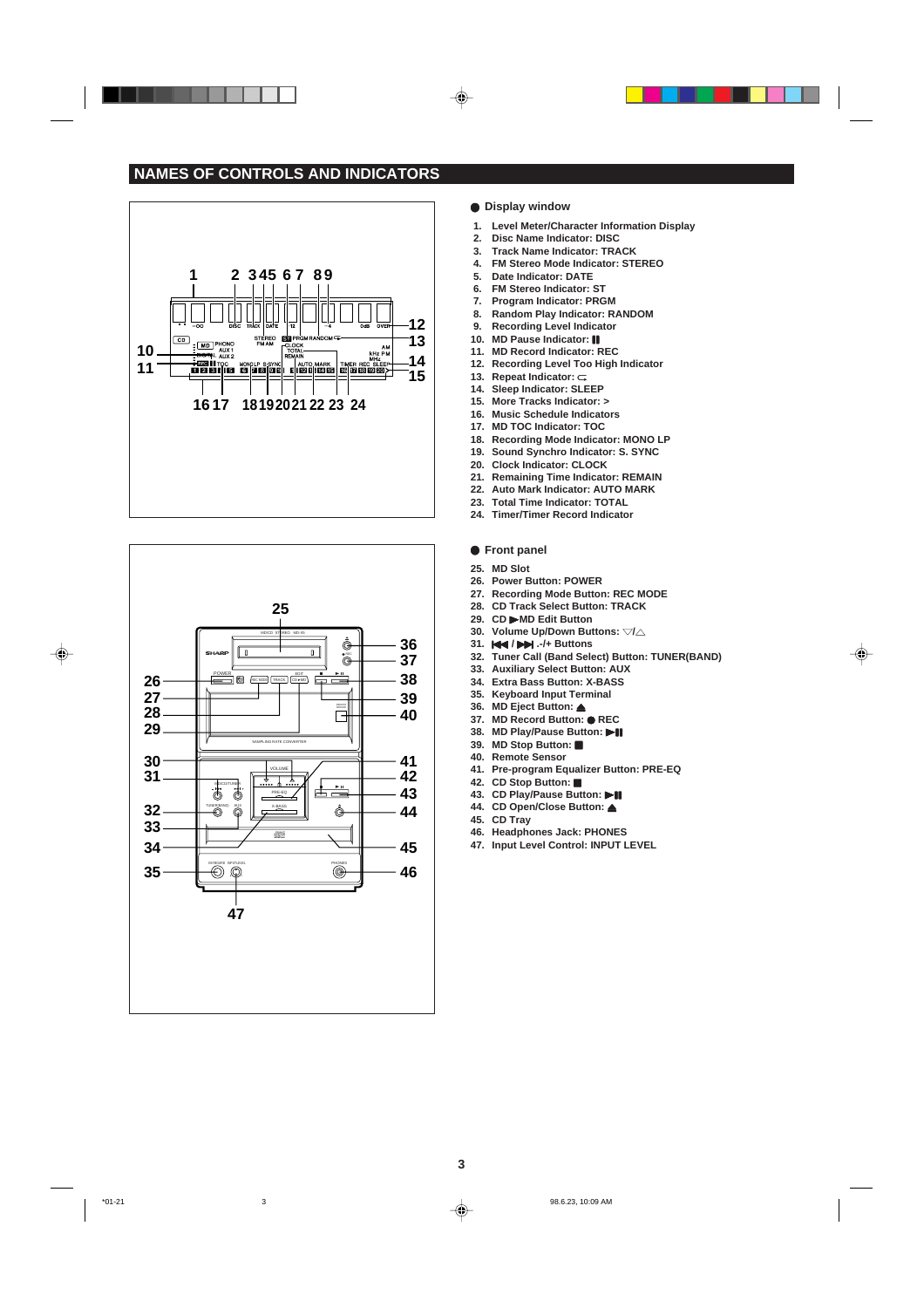





## **• Rear panel**

 $\textcolor{black}{\blacklozenge}$ 

- **1. AM Loop/FM Antenna Jack**
- **2 Phono Input Jacks**
- **3. Auxiliary Analog Input Jacks**
- **4. Auxiliary Analog Output Jacks 5. Auxiliary Digital Input Jack (Optical)**

. . . .

⊕

- **6. Auxiliary Digital Input Jack (Coaxial)**
- **7. AC Power Cord**
- **8. Reset Button**
- **9. Speaker Terminals**

## **• Speaker section**

- **1. Tweeter**
- **2. Woofer**
- **3. Speaker Cord**

- **Remote control**
- 1. Tuning Up/Down Buttons:  $\sqrt{X}$
- **2. MD Track Up/Down, Cue/Review Buttons:**  $\leftarrow$  **/**  $\rightarrow$  **3. Tuner Preset/CD/MD Track Number Input Buttons**
- **3. Tuner Preset/CD/MD Track Number Input Buttons**
- **4. Program Button: PROGRAM**
- **5. Clear Button: CLEAR**
- **6. MD Record Button:** I **REC**
- **7. Play Mode Button: P-MODE**
- **8. Time Display Select Button: TIME**
- **9. Auxiliary Select Button: AUX**
- **10. Cursor Buttons: CURSOR**
- **11. Name/TOC Edit Button: NAME/TOC EDIT 12. Timer/Delete Button: TIMER/DELETE**
- **13. Power Button: POWER**
- **14. Extra Bass Button: X-BASS**
- **15. FM Stereo Mode Button: ST-MODE**
- **16. Tuner Call (Band Select) Button: TUNER/BAND**
- 17. MD Stop Button:
- 18. MD Play/Pause Button: **18**
- **19. Sound Synchro Button: S. SYNC**
- **20. Recording Mode Button: REC MODE**
- **21. Auto Mark Button: A.MARK**
- 
- 24. CD Track Up/Down, Cue/Review Buttons:  $\leftarrow$  /  $\rightarrow$
- **25. Display Button: DISPLAY**
- **26.** ▲▼1 0**Buttons**
- **27. Message Button: MESSAGE**
- **28. Enter Button: ENTER**
- 29. Volume Up/Down Buttons:  $\forall l \triangle$
- **30. Pre-program Equalizer Button: PRE-EQ**

 $*$ 01-21 98.6.23, 10:09 AM

 $\color{red}\blacklozenge$ 

## **22. CD Play/Pause Button: >II 23.** CD Stop Button: ■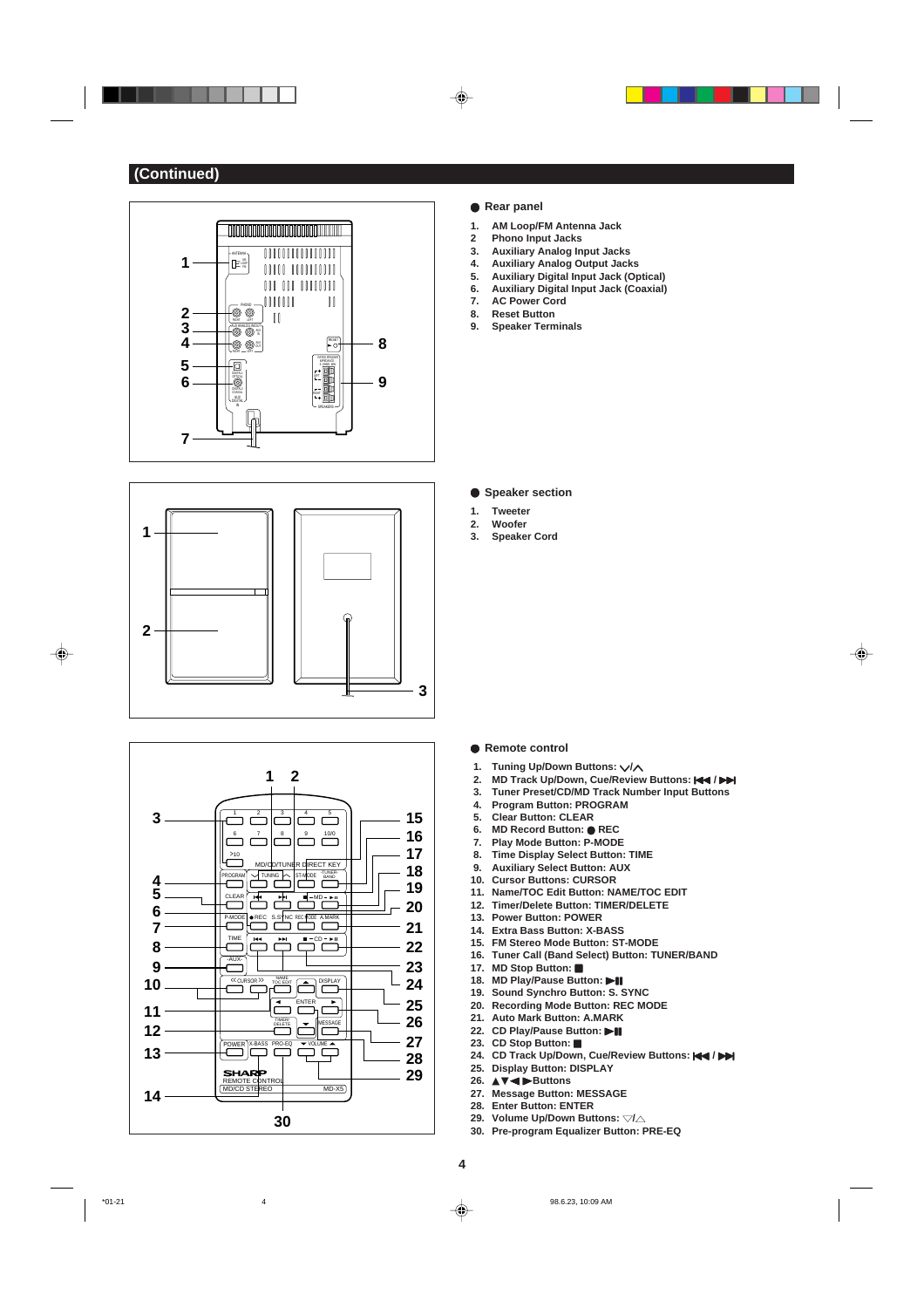## **PREPARATION FOR USE**







 $\bullet$  Unplug the AC power cord from the AC outlet before connecting or disconnecting any component.

## **Antenna connection**

Connect the antenna wire to the ANTENNA jack.

### **(1) FM antenna**

Position the FM antenna wire in the direction where the stongest signal can be received.

#### **(2) AM loop antenna**

Position the AM loop antenna for optimum reception. Place the AM loop antenna on a shelf, etc., or attach it to a stand or wall with screws (not supplied).

## **Notes:**

- $\bullet$  Do not place the antenna on the unit. It may result in noise generation, since the unit is equipped with digital electronics. Place the antenna away from the unit for better reception.
- $\bullet$  If the AM loop antenna and the FM antenna wire are placed near the AC power cord, interference may result.

## **H** Speaker connection

Connect each speaker wire to the SPEAKER terminals as shown. Use speakers with an impedance of 6 ohms or more, as lower impedance speakers can damage the unit.

#### **Cautions:**

- $\bullet$  Connect the black wire to the minus  $(-)$  terminal, and the red wire to the plus (+) terminal.
- $\bullet$  Do not mix the right channel and left channel wiring when connecting the speakers to the unit.

⊕

 $\bullet$  Do not let bare speaker wires touch each other as this may damage the amplifier and/or speakers.

#### **Note:**

 $\bullet$  The speaker grille is not removable.

### **N** Placing the system

- $\bullet$  Be sure to keep space between the units for ventilation.
- $\bullet$  Keep the back and sides of this unit at least 2" (5 cm) away from the wall.
- If any kind of magnet or an electromagnet is placed too close to the TV set and the system, irregular color may be seen.

#### **TV set location**

**I** Depending on the particular location of a TV set, color variations may be seen on the TV screen. If this happens, move the system and its speakers away from the TV and turn off the TV set. After 15 - 30 minutes, turn on the TV again.

The TV's own demagnetising function should eliminate the variations. However, if the color still does not look right, move the system further away from the TV set.

#### **Note:**

A cooling fan is built into this product to avoid heat buildup. When the power is turned on, the cooling fan will run.

**5**

\*01-21 5 98.6.23, 10:09 AM

◈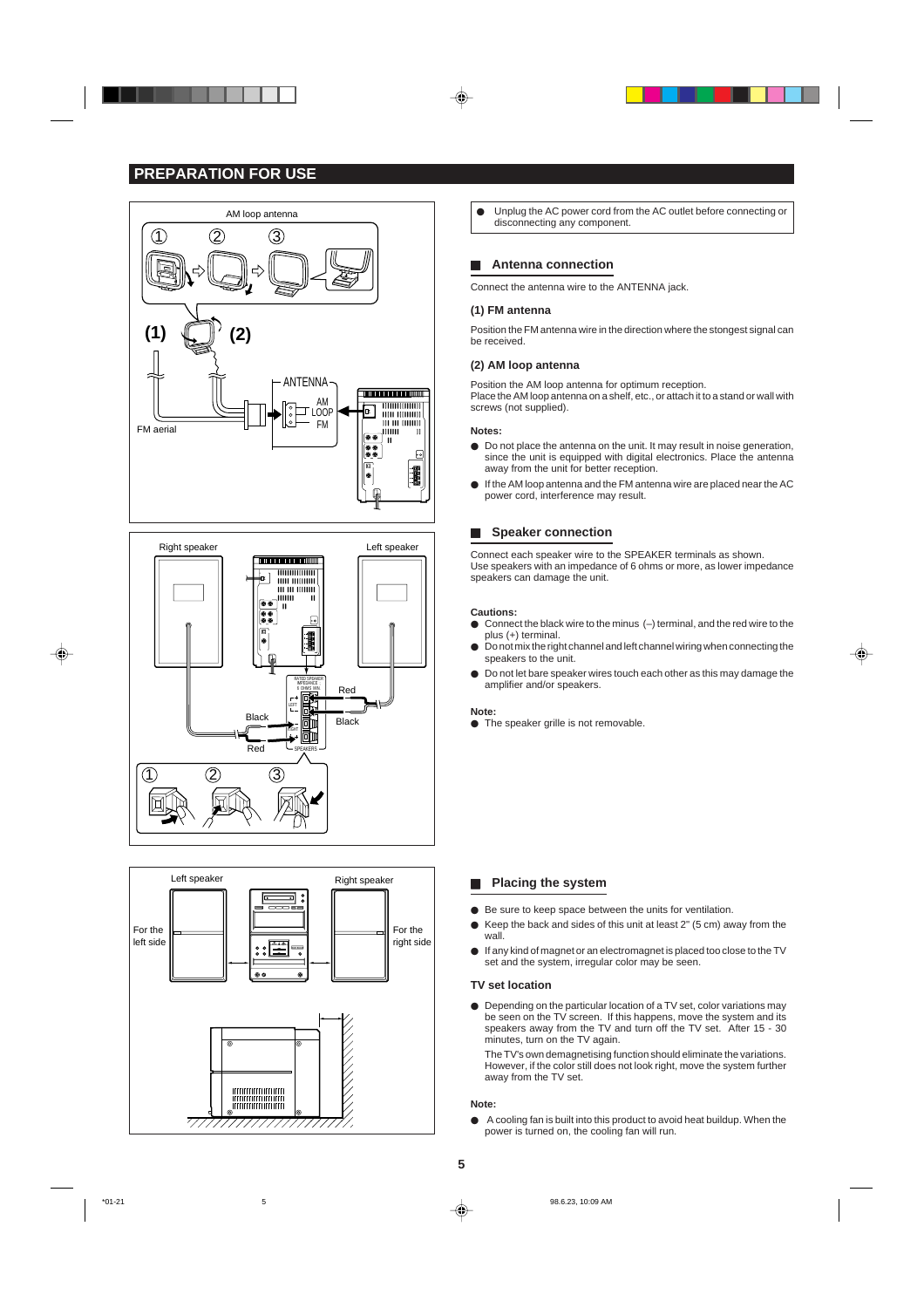







## **EXECONDECTED CONNECTED SHOW CONDECTS**

- $\bullet$  After connecting the speakers, plug the AC power cord into a convenient AC outlet.
- Plug the AC power cord into a convenient AC outlet. The letters "ENJOY MUSIC!" will be scrolled across the display.
- Unplug the AC power cord from the AC outlet if the unit is not to be used for a prolonged period of time.

## ■ Loading the batteries for the remote control

- $\bullet$  When inserting or removing the batteries, push them towardr the  $\ominus$
- battery terminals.  $\bullet$  Installing the batteries incorrectly may cause the unit to malfunction.

### **Precautions for battery use:**

- $\bullet$  Insert the batteries according to the direction indicated in the battery compartment.
- $\bullet$  Replace all old batteries with new ones at the same time.
- $\bullet$  Do not mix old and new batteries.
- $\bullet$  Remove the batteries if they are weak or if the unit is not in use for long periods to prevent potential damage due to battery leakage.

#### **Caution:**

Do not use rechargeable batteries (nickel-cadmium battery, etc.)

#### **Notes concerning use:**

- **•** Replace the batteries if the control distance decreases or operation becomes erratic.
- **Periodically clean the transmitter LED on the remote control and the** sensor on the main unit with a soft cloth.
- Exposing the sensor on the main unit to strong light may interfere with operation. Change the lighting or the direction of the unit.
- $\bullet$  Keep the remote control away from moisture, excessive heat, shock, and vibrations.

### ■ To change the brightness of the display

Turn the power on, and keep pressing the DISPLAY button for more than two seconds. The "DIMMER ON" display will appear, and the display will be dimmer.

To return to the original brightness, keep pressing the DISPLAY

button for more than two seconds.

The "DIMMER OFF" display will appear, and the original brightness is retrieved.

◈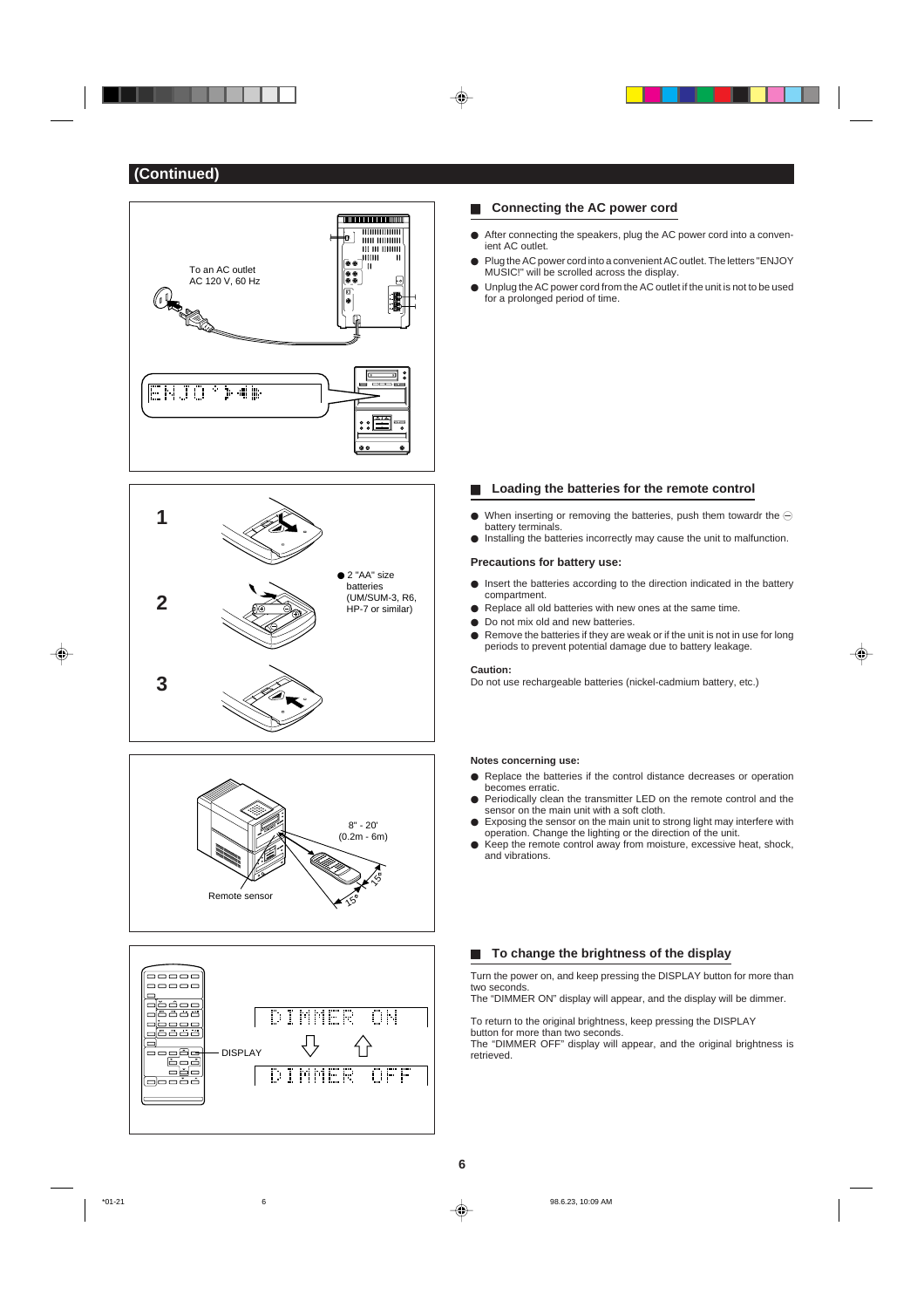## **SOUND CONTROL**

. . .





# 킈 \_\_\_\_\_<br>=====<br>===== isees<br>Isean X-BASS X-BAS **X-BASS ON**  $\overline{\bigtriangledown}$  $\bigtriangleup$ <del>X-BÁSS OFF</del>

## H **Volume**

◈

Press the VOLUME  $\triangle$  button to increase the volume and the VOLUME  $\triangledown$ button to decrease the volume.

 $\bullet$  The volume display can be changed within the range of "0" to "10".

### **Fig. 2** Pre-programmed equalizer

When the PRE-EQ button is pressed, the current mode setting will be displayed. To change to a different mode, press the PRE-EQ button repeatedly.

◈

## FLAT: The sound is not modified.

HEAVY-2: Bass and treble are emphasized a lot. HEAVY-1: Bass and treble are slightly emphasized. VOCAL: Vocals (midrange tones) are emphasized. SOFT-2: Treble is reduced a lot. SOFT-1: Treble is cut a little.



Press the X-BASS button to emphasize the bass region of the frequency spectrum.

"X-BASS ON" will appear. Press the X-BASS button again to cancel the extra bass mode. "X-BASS OFF" will appear.

♦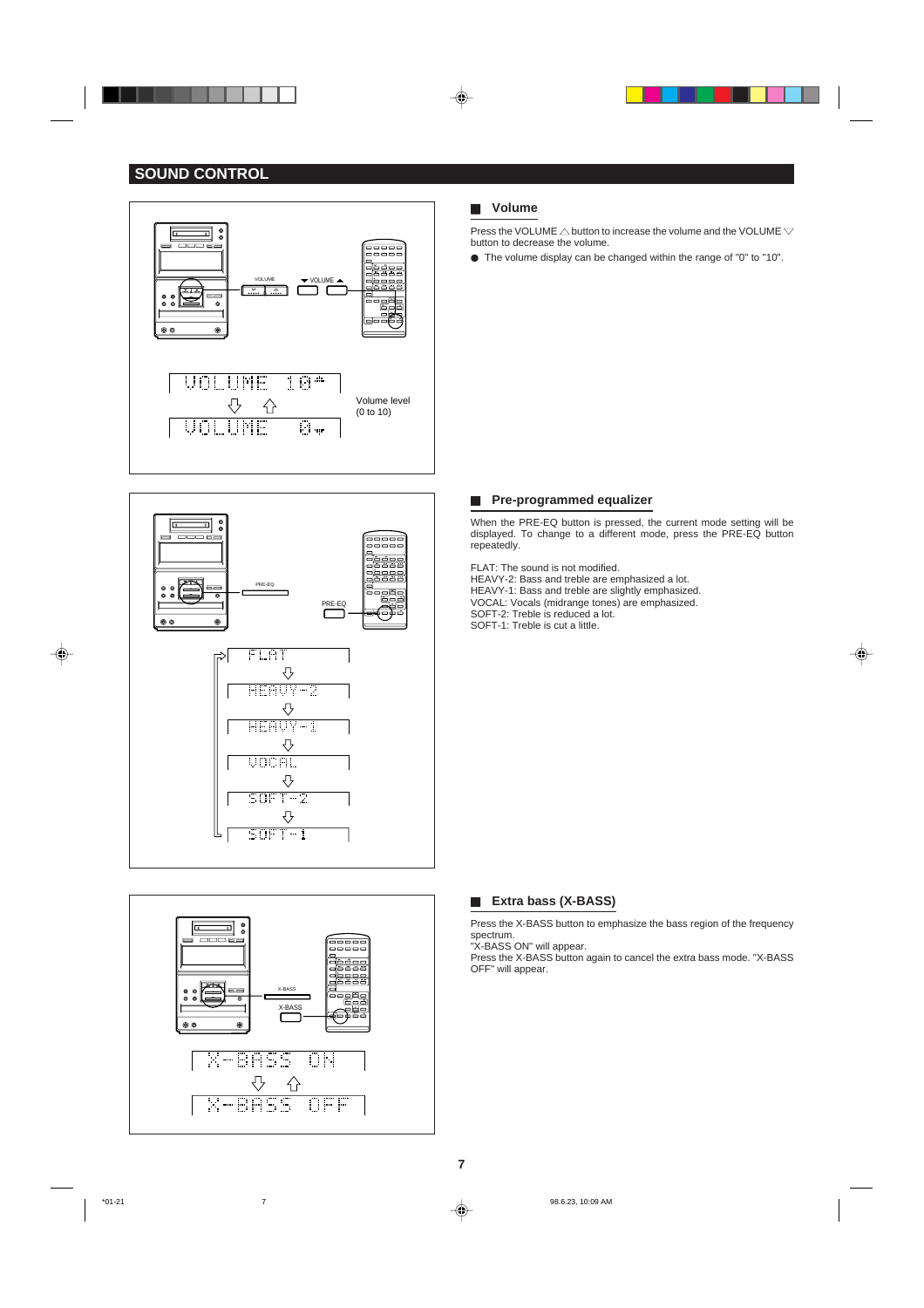## **SETTING THE CLOCK**



When you have set the date and time, this unit can be used as a clock. It can be used for timer recording or for timer playback. It is also used to store the MD recording date in memory.

- **1** Press the POWER button to turn the power on.
- **2** Press the TIMER/DELETE button.

⊕

- **3** Within 10 seconds, press the ▲ or ▼ button to select "TIME ADJUST".
- **4** Within 10 seconds, press the ENTER button.
- The unit will enter the date setting mode.
- **5** Adjust the month by pressing the  $\blacktriangleleft$  or  $\blacktriangleright$  button.
- **6** Press the ENTER button to set the month.
- **7** Adjust the day by pressing the  $\blacktriangleleft$  or  $\blacktriangleright$  button.
- **8** Press the ENTER button to set the date.
- **9** Adjust the year by pressing the  $\blacktriangleleft$  or  $\blacktriangleright$  button.
- **Press the button once to increase or decrease the year by one. Keep** pressing it to advance continuously.
- For a year after 2000, set "00" for 2000, "01" for 2001 and so on.
- **10** Press the ENTER button to set the year.
- $\bullet$  The unit will enter the time setting mode.
- **11** Adjust the hour by pressing the  $\blacktriangleleft$  or  $\blacktriangleright$  button.
- **Press the button once to increase or decrease the hour by one. Keep** pressing it to advance continuously.
- On the display, midnight is shown as "12:00 AM" and noon is shown as "12:00 PM". When setting the time, be careful not to confuse AM and PM.
- **12** Press the ENTER button to set the hour.
- **13** Adjust the minute by pressing the  $\blacktriangleleft$  or  $\blacktriangleright$  button. **Press the button once to increase or decrease the minutes by one.** When the button is held down, the time will change in increments of 5 minutes.
- **14** Press the ENTER button to set the minute.
- $\bullet$  The clock will start operating.
- $\bullet$  When about 3 seconds have elapsed, the original display will reappear.

### **Notes:**

- $\bullet$  In the event of a power failure or when the AC power cord is disconnected, the clock display will go out. When the AC power supply is restored, the clock display will flash on and off to indicate the time when the power failure occurred or when the
- AC power cord was disconnected. While recording an MD, you cannot set the date and clock. Be sure to
- set the date and clock before recording.
- The range of dates that can be entered is from January 1, 1997 to December 31, 2049.

#### **To change the setting:**

- $\bullet$  Once you have set the date and time, "TIME ADJUST" will not be displayed in step 3. Press the ▲ or ▼ button to make the date and time appear.
- If you don't need to change the settings, just press the ENTER button.

#### **To check the date and time:**

Press the TIMER/DELETE button, and press the ▲ or ▼ button until the date and time appear.

 $\bullet$  When about 10 seconds have elapsed, the original display will reappear.



◈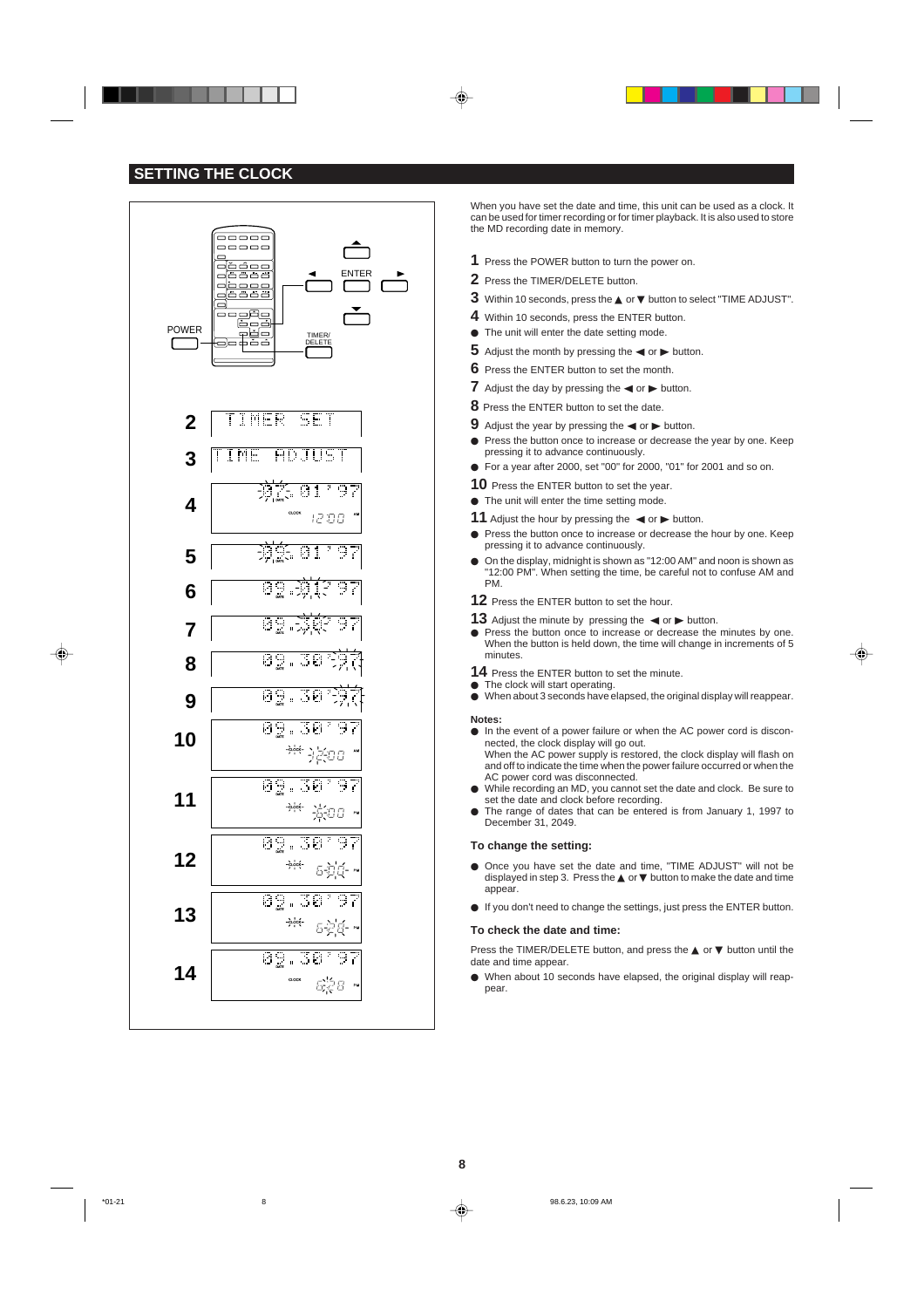## **COMPACT DISC OPERATION**









## **E** Loading and playing CDs

- **1** Press the CD **H** button.
- $\bullet$  The power will be turned on automatically, and the unit will enter the CD playback mode.
- **2** Press the  $\triangle$  button to open the disc tray.
- **3** Place the CD on the disc tray, label side up.
- $\bullet$  A CD can be placed on any open position on the disc tray.
- $\bullet$  Be sure to place 3" (8 cm) CDs in the middle of the disc holder.

#### **Caution:**

Do not stack CDs in the tray. This can damage the player and the CDs.

- **4** Press the  $\triangle$  button to close the disc tray.
- $\bullet$  The total number of tracks and the total disc playing time will be displayed.
- $\bullet$  The music schedule will be displayed only for the number of tracks on the disc.
- If the CD contains more than 21 tracks, " $>$ " will appear.
- **5** Press the CD **II** button.
- Playback will begin from track 1 on the disc you have specified.
- $\bullet$  When all the tracks on the CD have finished playing, the unit will stop automatically.

## **To interrupt playback:**

Press the  $CD \blacktriangleright \blacksquare$  button. Press the CD **II** button to resume playback from the same point.

#### **To stop playback:**

Press the  $CD$   $\blacksquare$  button.

### **To remove the CDs:**

While in the stop mode, press the  $\triangle$  button.

#### **After use:**

Press the POWER button to turn the power off.

### **Direct playback:**

If a CD is loaded in the unit, pressing the CD  $\blacktriangleright$  **II** button turns the power on and begins playback.

#### **Cautions:**

- Do not carry the unit with a disc left in the disc tray. The disc **may come loose inside the unit and be damaged or cause damage to the unit. This may also cause malfunctions.**
- $\bullet$  Do not place two CDs in the disc tray.
- $\bullet$  Do not push the disc tray while it is moving.
- $\bullet$  If the power fails while the drawer is open, wait until the power is restored before trying to close it.
- If the disc drawer is stopped forcibly, "ERROR" will appear on the display and the unit will not function.
- If this occurs, turn the power off, and turn it on again.
- If TV or radio interference occurs during CD operation, move the unit away from the TV or radio.
- $\bullet$  If the main unit is subjected to a sharp jolt or it is used where vibrations are present, sound dropouts may occur. Use the unit in a stable environment.

If the volume is set to too high, a dropout may occur due to vibrations from the speakers. If this happens, move the main unit away from the speakers or turn down the volume.

 $\bullet$  Do not use CDs with loose cellophane tape or stickers or CDs which have glue left on the surface from tape or stickers. If such a CD is inserted, you may not be able to remove the CD or the unit may malfunction.



\*01-21 98.6.23, 10:09 AM 9



◈

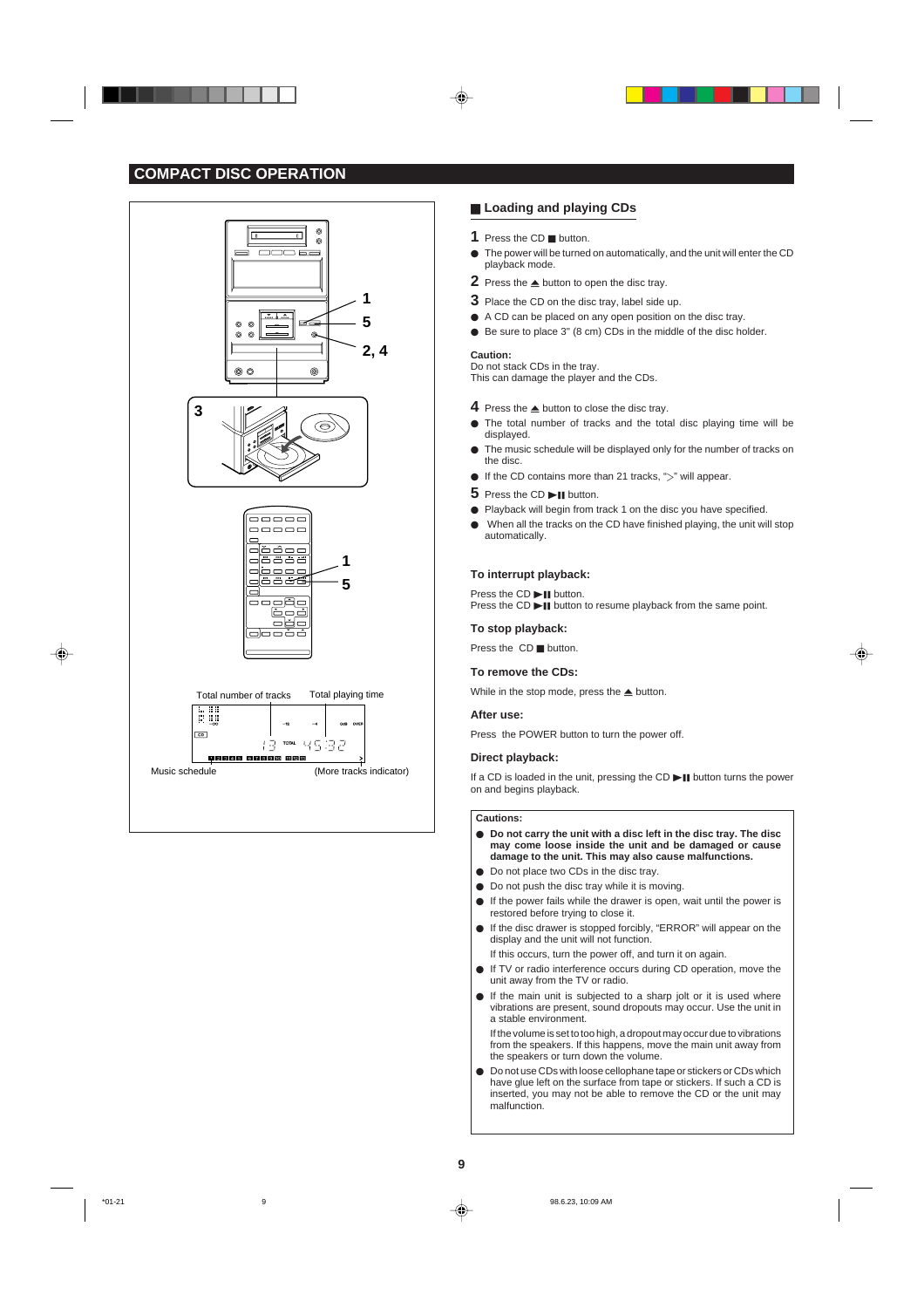## **MINIDISC OPERATION**



## **E** Loading and playing MiniDiscs

- **1** Press the MD **H** button.
- $\bullet$  The power will be turned on automatically, and the unit will enter the MD playback mode.
- **2** Load a recorded MiniDisc in the direction indicated by the arrow on the MiniDisc, with the labeled side facing up.
- $\bullet$  The total number of tracks and the total disc playing time will be displayed.
- The music schedule will be displayed only for the number of tracks on the disc.
- If the MD contains more than 21 tracks, " $>$ " will appear.
- $\bullet$  If an untitled MD is inserted, no disc name will be displayed.
- **3** Press the MD **DI** button.
- Playback will begin from track 1 on the disc you have specified.
- $\bullet$  If the disc has track names, the track names will be scrolled across the display.
- $\bullet$  When the last track has been played back, this unit will stop automatically.

### **To interrupt playback:**

Press the  $MD$   $\blacktriangleright$  **II** button.

Press the MD  $\blacktriangleright$  **II** button to resume playback from the same point.

### **To stop playback**

Press the  $MD$  H button.

#### **To remove a MiniDisc:**

Press the  $\blacktriangle$  button.

 $\bullet$  The MiniDisc will be ejected.

#### **Notes:**

 $\bullet$  Although vibration will not normally cause a MiniDisc to skip, you may hear a skip in the sound if there is continuous vibration.

⊕

● When you listen to MiniDiscs near a radio or a TV set, the radio or the TV set may pick up noise. Keep the unit as far away as possible from tuners.

#### **After use:**

Press the POWER button to turn the power off.

#### **Note**

 $\bullet$  The power cannot be turned off while the unit is reading the information on a MiniDisc.

#### **Direct playback:**

If a MiniDisc is loaded in the unit, pressing the MD  $\blacktriangleright$  **II** button turns the power on, and begins playback.

## **To check a track name or the date of a recording during playback:**

Press the DISPLAY button on the remote control during playback.

- $\bullet$  Each time this button is pressed, the display will switch.
- $\bullet$  In the following cases, disc names, track names and recording dates will not be displayed:
	- A MiniDisc that has not been given a disc name or track name • A MiniDisc that does not have a recording date on it



\*01-21 10 98.6.23, 10:09 AM

◈

Level meters  $\overline{\phantom{a}}$ <br>  $\overline{\phantom{a}}$  ...  $\overline{\phantom{a}}$  ...  $\overline{\phantom{a}}$  ...  $\overline{\phantom{a}}$  ...  $\overline{\phantom{a}}$  ...  $\overline{\phantom{a}}$  ...

 $\frac{1}{2}$ **Needs cheec areas che** ⇩

808 -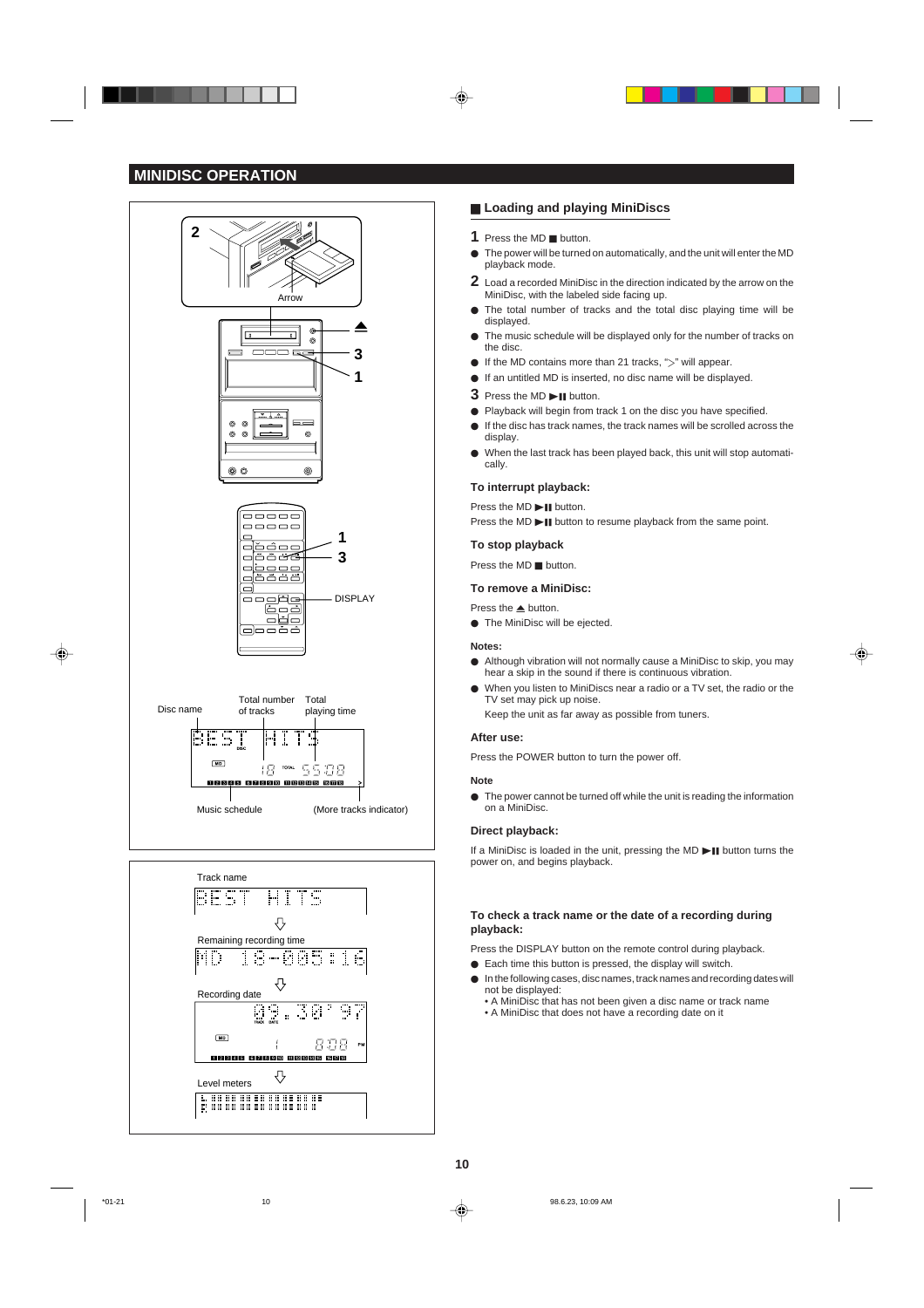## **RADIO OPERATION**



## **H** Tuning

- **1** Press the TUNER (BAND) button.
- $\bullet$  The power is turned on, and the tuner is selected.
- **2** Press the TUNER (BAND) button to select the desired frequency band (FM or AM).
- **3** Tune in to the desired station using the TUNING  $\vee$  or  $\wedge$  button.

#### **Auto tuning:**

When the TUNING  $\vee$  or  $\wedge$  button is pressed for more than 0.5 seconds and then released, the tuning stops at the first receivable broadcast station.

- **Notes:**
- $\bullet$  When radio interference occurs during auto tuning, auto tuning may stop automatically at that point.
- $\bullet$  If a weak station signal is found during auto tuning, the station will be skipped. To stop auto tuning, press the TUNING  $\vee$  or  $\wedge$  button again.

#### **Manual tuning:**

Press the TUNING  $\vee$  or  $\wedge$  button as many times as necessary to adjust the frequency display to the frequency of the desired station.

- **4** To receive FM stereo, press the ST-MODE button on the remote control so that the "STEREO" indicator appears.
- "ST" will appear when an FM broadcast is in stereo.
- **5** If the FM stereo reception is weak, press the ST-MODE button so that the "STEREO" indicator goes out.
- $\bullet$  Although the reception changes to monaural, the sound becomes clearer.

#### **After use:**

Press the POWER button to turn the power off.

## **Direct playback:**

Just pressing the TUNER (BAND) button will turn on the power automatically. The radio station you were listening to last will be tuned in.

⊕

### **Notes:**

- $\bullet$  The memory recalls the last station received even after changing the TUNER (BAND) button or function selector buttons, or pressing the POWER button to turn the power off.
- If you are listening to the radio near personal computers, radios, or TV sets, various noise or interference may be heard. Keep this unit as far away as possible from these products.

⊕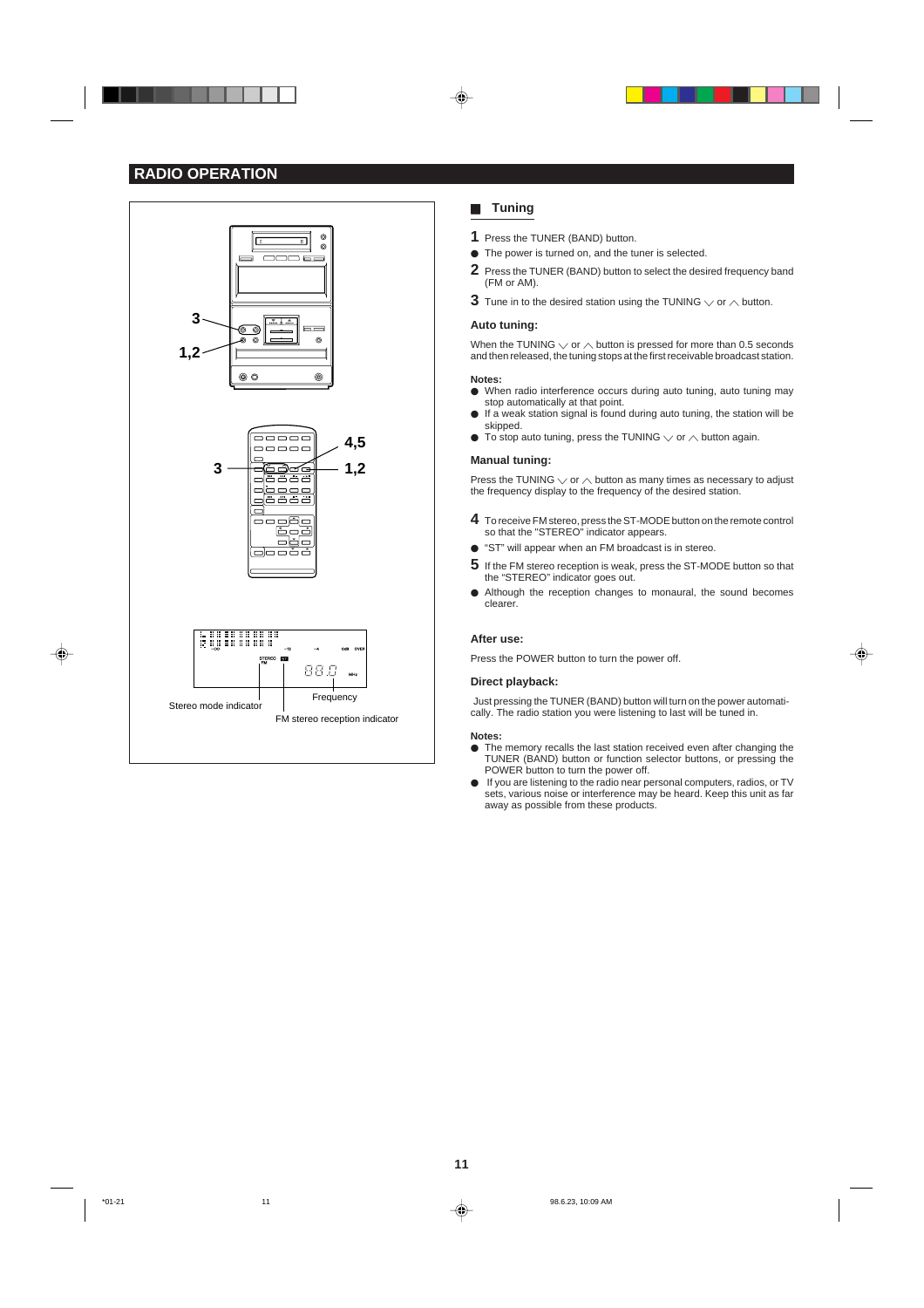

## **H** Preset tuning

You can store up to 40 stations in memory (40 stations consisting of any combination of FM and AM stations you like) and recall them together with their FM reception mode (stereo or mono), at the push of a button.

- **1** Perform steps 1 5 in the "Tuning" section.
- **2** Press the ENTER button.
- **3** Within 10 seconds, press the tuner preset number buttons.
- **4** Repeat steps 1 3 to set other preset stations, or to change a preset station.
- $\bullet$  When a new station is stored in a preset number location, the previous contents of that location will be erased.

**To select preset numbers 11 to 40.** Press the  $>$ 10 button first, then press the preset number.

For example to select 35:

- **1** Press the >10 button.
- **2** Within 5 seconds, press the "3" button.
- **3** Within 5 seconds, press the "5" button.

#### **Note:**

 $\bullet$  After a prolonged power failure, the contents of the memory will be lost. When power is restored, enter your selections in memory again.(For power failures of just a few hours or less, the contents of the memory will not be lost.)

## **H** To recall a preset station

- **1** Press the TUNER (BAND) button.
- **2** Press the tuner preset number button to recall the preset channel.
- $\bullet$  The frequency will appear on the display.

## **Note:**

 $\bullet$  You can create names for radio stations that have been stored in memory. (Page 27)

⊕

◈

**12**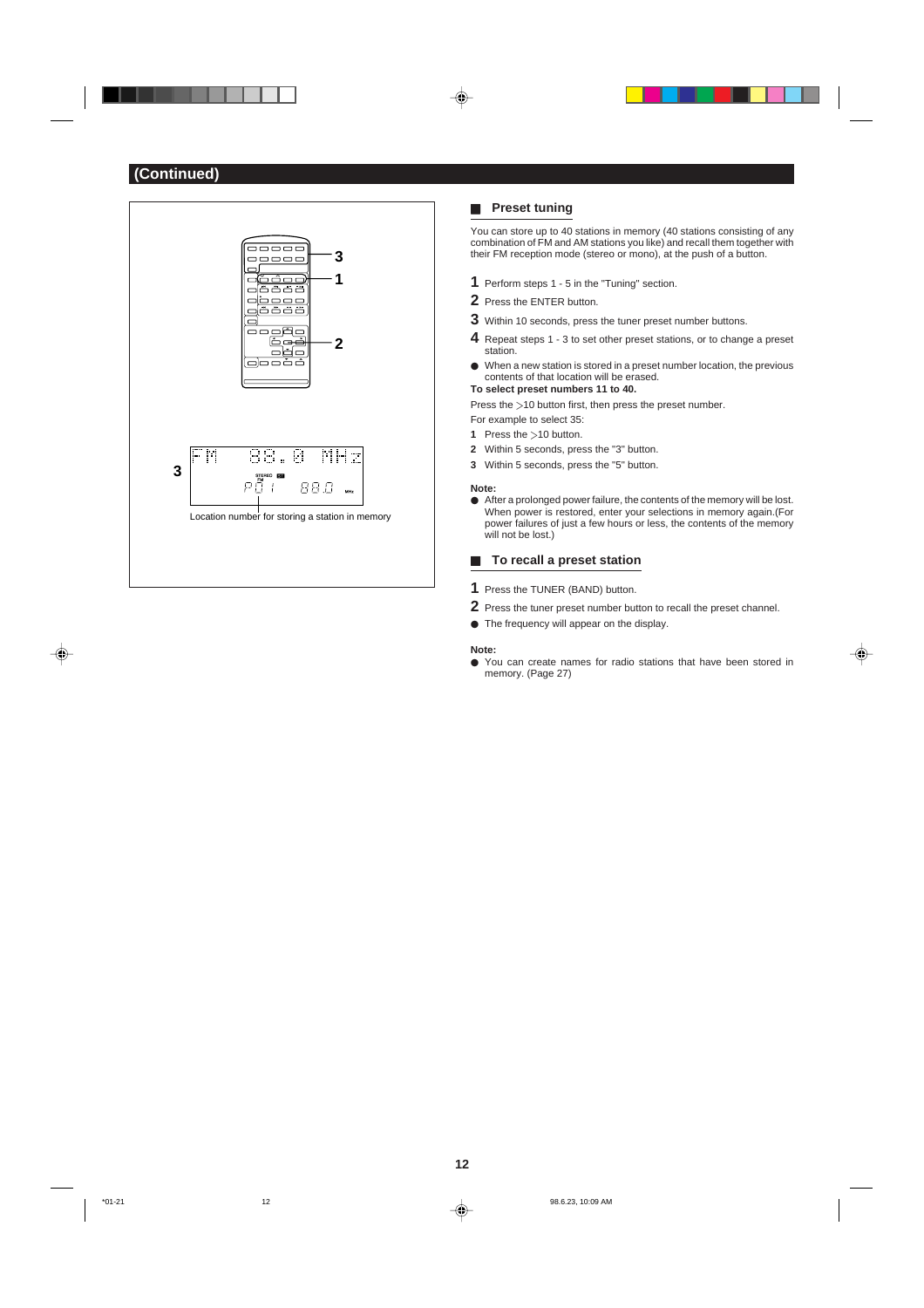



## $\blacksquare$  Direct-selection play

By using the track number input buttons on the remote control, any track you wish to can be played directly, by entering its number.

- **1** Select the desired program source, CD or MD, by pressing the CD  $\blacksquare$  or  $MD$  **button.**
- **2** Use the track number input buttons to select the desired track number.

### **A. To select track numbers 11 to 99**

Press the >10 button first, then press the track number.

- For example to select 28: **1** Press the >10 button.
- **2** Within 5 seconds, press the "2" button.
- **3** Within 5 seconds, press the "8" button.

### **B. To select track number 100 or higher (only for MD)**

Press the >10 button twice, then press the track number. For example to select 105:

- **1** Press the >10 button.
- **2** Within 5 seconds, press the >10 button.
- **3** Within 5 seconds, press the "1" button.
- **4** Within 5 seconds, press the "10/0" button.
- **5** Within 5 seconds, press the "5" button.

The beginning of the selected track will be found, and play will begin automatically.

## **Notes:**

- $\bullet$  A track number higher than the number of tracks on the disc cannot be selected.
- $\bullet$  During APMS play or random play, track number selection play is not possible.

## **F** Cue and review

- **1** Load a disc and begin playback.
- **2** Hold down the  $\rightarrow$  button for audible fast forward, and hold down the  $\blacktriangleleft$  button for audible fast reverse.
- **3** Normal playback will resume when the  $\rightarrow$  or  $\rightarrow$  button is released.

#### **Notes:**

◈

- If the end of the disc is reached while cueing, "DISC END" will appear on the display, and operation will pause. Press the CD or  $MD$   $\blacksquare$  button to stop operation. When you want to listen to the disc again, press the  $\blacktriangleleft$  button to
- locate the desired track. Normal playback will start from that point.  $\bullet$  When the beginning of the first track is reached, normal playback
- will start.

### **To search very quickly**

When fast forward or fast reverse is used while in the pause mode, the playback point will move more quickly than when using audible fast forward or audible fast reverse in the playback mode.

- $\bullet$  In this mode, no sound is heard. Therefore, you must refer to the time display.
- $\bullet$  When you lift your finger, the unit will re-enter the pause mode.

## **E** APSS (Auto Program Search System)

APSS automatically locates the beginning of any track.

#### **To listen again to the track being played:**

Press the  $\blacktriangleleft$  button for less than 0.5 seconds during playback.

## **To move to the beginning of the next track:**

Press the  $\blacktriangleright$  button for less than 0.5 seconds during playback.

- To skip a number of tracks at one time, press the  $\blacktriangleright$  or  $\blacktriangleright$  button repeatedly until the desired track number is shown.
- $\bullet$  To start playback from a desired track, press the  $\text{H}\bullet\text{or}\blacktriangleright\text{H}$  button while in the stop mode to select the track number, and then press the  $\blacktriangleright\blacksquare$ button.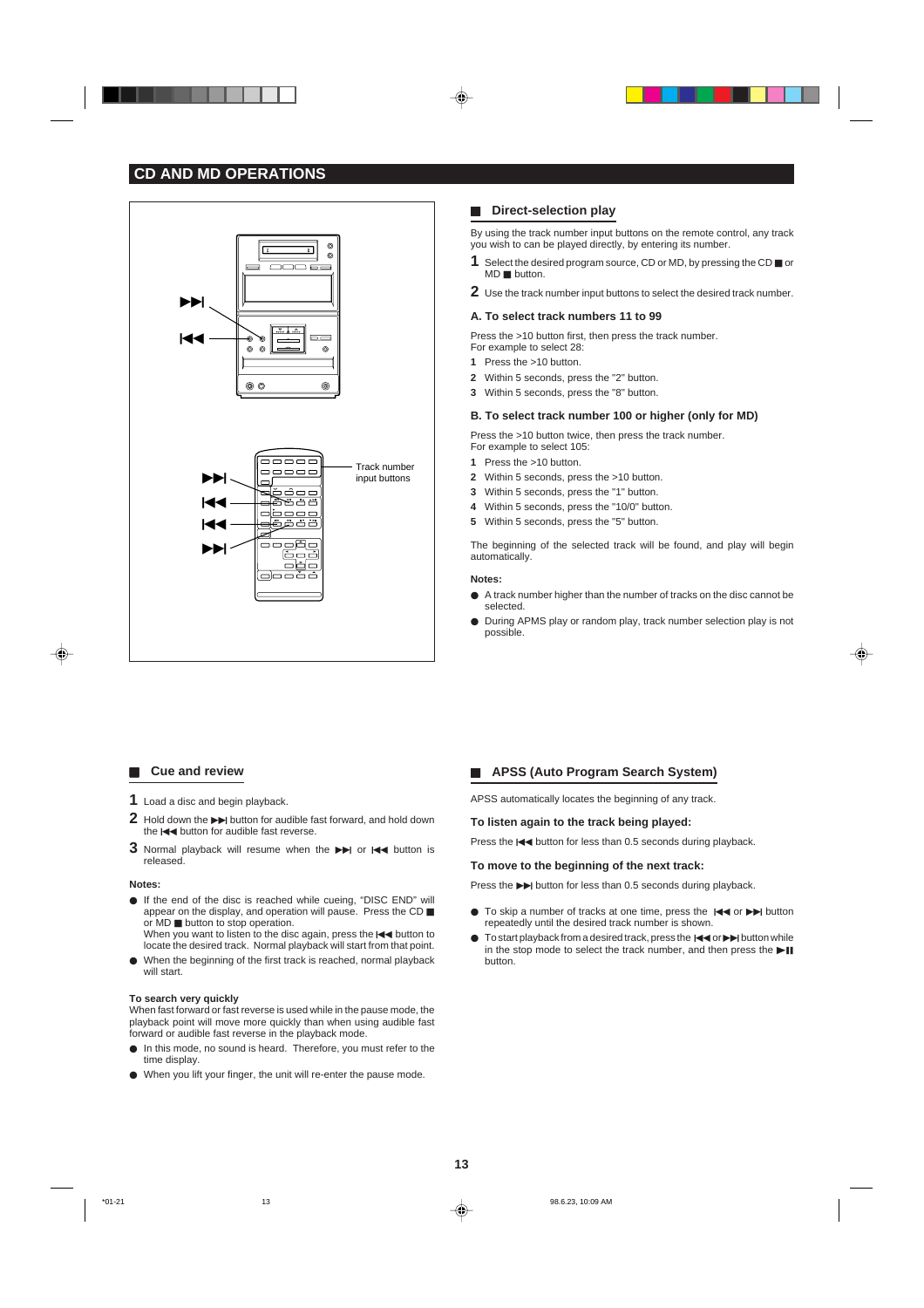

### H **APMS**

## **(Automatic Programmable Music Selector)**

- **1** Select the desired program source, CD or MD, by pressing the CD  $\blacksquare$  or  $MD$  H button.
- **2** Press the PROGRAM button.
- "PRGM" will flash.
- **3** Use the track number input buttons to designate the desired track number.
- **4** Repeat step 3 for any other tracks. Up to 20 tracks for MD or 32 tracks for CD can be programmed.
- $\bullet$  The programmed playback order and the total playing time of the programmed tracks will be automatically displayed, and only those track numbers will appear in the music schedule.
- If the total playing time of the programmed tracks exceeds 199 minutes<br>  $\overline{59}$  seconds "---" will be displayed In this case, the programmed --" will be displayed. In this case, the programmed tracks are stored.
- **5** Press the CD  $\blacksquare$  or MD  $\blacksquare$  button.
- **6** Press the CD $\blacktriangleright$  **II** or MD $\blacktriangleright$  **II** button to start playback of the programmed selections.
- After all of the programmed tracks have finished playback, the unit will automatically stop.

#### **To add tracks to the APMS:**

When a program has been entered ("PRGM" is flashing), perform step 3. Additional tracks can be selected, and they will be stored after the last track you entered.

#### **To clear the programmed selections:**

Press the CLEAR button while "PRGM" is flashing.

 $\bullet$  Each time the button is pressed, one track will be cleared, beginning with the last track programmed.

## **To cancel the APMS:**

- While the unit is stopped in the APMS mode, press the CLEAR button.
- $\bullet$  The program contents will be erased.
- $\bullet$  When you open the disc tray or a MiniDisc is removed, the APMS mode will be canceled.

## **To check which tracks are programmed:**

While the unit is stopped in the APMS mode, press the  $\blacktriangleleft$  or  $\blacktriangleright$  button. **Notes:**

- $\bullet$  It is not possible to insert an additional track between programmed tracks that have already been entered.
- **Programming and canceling are not possible during playback or in the** pause mode.

## **You can make program selections from CDs with the main unit.**

- **1** Press the CD **H** button.
- **2** Hold down the TRACK button for at least 2 seconds.
- **3** Press the  $\blacktriangleleft$  or  $\blacktriangleright$  button to select the track you want to listen to.
- **4** Press the TRACK button.
- **5** Repeat steps 3 and 4 for any other tracks.
- **6** Press the CD **H** button.

◈

\*01-21 14 98.6.23, 10:09 AM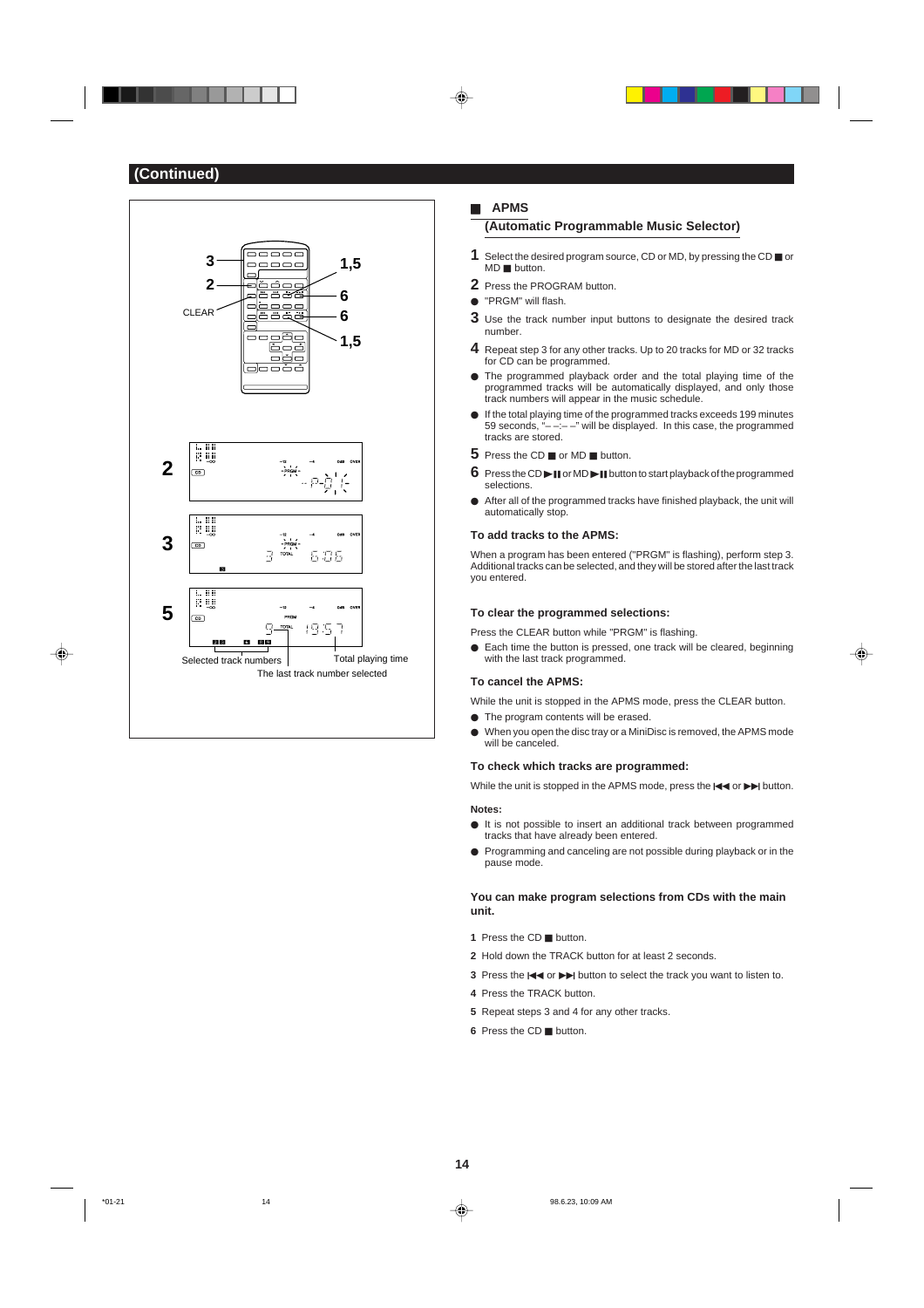



## **H** Random and repeat play

- **1** Select the desired program source, CD or MD, by pressing the CD or MD ■ button.
- **2** Press the P-MODE button.
- $\bullet$  Each time this button is pressed, the mode will change in the following order: Repeat play → Random play → Normal play
	- $\hat{L}$  $\overline{\phantom{a}}$
- **3** Press the **>II** button to start playback.
- $\bullet$  Repeat play Play will continue until it is stopped.
- $\bullet$  Random play Play will stop after all the tracks have been played once. (The same track will not be played twice.)

## **To stop playback:**

Press the  $CD \equiv or \, MD \equiv$  button.

#### **To cancel repeat playback or random play:**

Press the P-MODE button until the  $\subset$  or "RANDOM" display disappears.

### **To repeat playback of selected tracks:**

Enter the program for the tracks you want and start repeat play. You can program a single track and play it repeatedly.

### **Notes:**

- During APMS play, random play is not possible.
- Repeat play will continue until you stop it. Therefore, do not forget to cancel repeat play.

◈

## **H** Switching the time display

Each time the TIME button is pressed during playback or pause, the display will change as described below.

## **See the diagram to the left.**

- **1** The elapsed play time for each track will be displayed.
- **2** The remaining play time for the current track will be displayed.
- **3** The total remaining play time for the disc from the point being played at that time will be displayed.

#### **Notes:**

- $\bullet$  During random play, the total remaining play time displayed for the disc will be from the point being played at that time. The display cannot be switched.
- Depending on a CD or MD to be played, the play time display may not match the play time indicated on the CD or MD jacket, because the time between the tracks is not included.

♦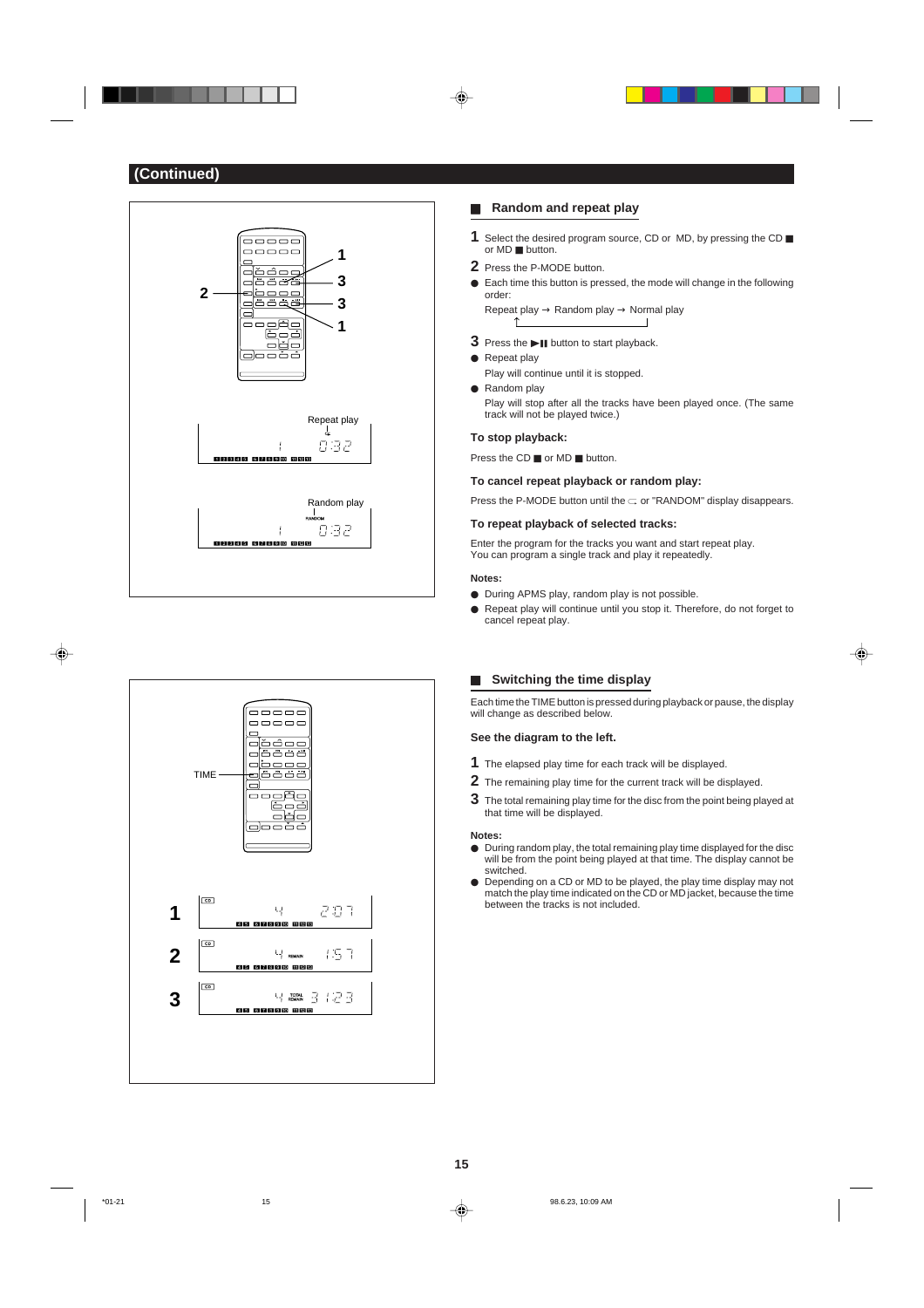## **BASIC INFORMATION ON MINIDISCS**

## **H** Differences from tape recordings

#### **You cannot record music on the back side of a MiniDisc.**

MiniDiscs cannot be inserted when they are turned over. (Page 37)

#### **You don't need to search for the starting point at which to record.**

The unit automatically finds the point at which recording can start. Recording will start from that point.

#### **You can check the total or remaining recordable time (possible recording) before recording.**

This lets you plan a recording session so that the last song will not come to an abrupt end before it has finished. (Page 17)

#### **The date and time of a recording are automatically saved with the recording.**

If you have set the date and time, they will be automatically recorded when a recording is made. (page 8)

#### **Information (TOC) to be recorded on an MD**

The TOC (Table of Contents) is information on track numbers and recording areas to allow the unit to recognize musical selections or sounds.

The entire MD is controlled depending on this TOC, which enables the unit to find the beginning of a track quickly or to automatically record in a vacant area.

● The TOC is recorded in a specific area on a MiniDisc, which is not used for sound recording.



When you start recording or editing, "TOC" will appear in the display window.

This indicates that information in the TOC is now being changed according to recording or editing being performed. (The changed TOC is not yet recorded on the MiniDisc at this time.)

## **The TOC is recorded when**

- you stop recording.
- you switch to another input source. • you eject the MiniDisc.
- you turn the power off.

Do NOT unplug the power cord while the TOC is being recorded ("TOC" is flashing). Also, do not subject the unit to any shocks or sharp jolts. Otherwise the TOC will not be correctly recorded, and consequently proper playback may not be possible.

## **H** Note about making digital copies

MiniDiscs are designed so that further copies cannot be made from digitally recorded MiniDisc tracks. This is a specification of the SCMS (Serial Copy Management System).

### $\blacksquare$  **About track numbers**

When you make a recording on a MiniDisc, track numbers are created automatically.

### **When recording from CDs inserted in this unit or making a digital recording from an external unit (CD or MD)**

New track numbers will be created automatically according to the original tracks (Synchro mark function).

 $\bullet$  When you record from a CD to a MiniDisc, the track numbers recorded on the MiniDisc may not match the track numbers on the CD.

| First track        | Second track Third track |             |  |
|--------------------|--------------------------|-------------|--|
| <b>Track A</b>     | <b>Track B</b>           | Track C     |  |
| <b>First track</b> | Second <sub>o</sub>      | Third track |  |
| Track A            | <b>Track B</b>           | Track C     |  |

#### **When recording from this unit's radio**

One continuous recording is regarded as a single track.



#### **When recording from external analog equipment**

If there is 1.5 seconds or more of silence, the blank space is assumed to be the space between tracks, and a new track number is created automatically (Auto mark function).

- If the signal to be recorded contains some noise, the track numbers may not be properly created.
- $\bullet$  You can also record musical selections as a single track without using the Auto mark function.



#### **Note:**

 $\bullet$  When external units such as a DSS tuner or a DAT are connected and a recording is made, the Auto mark function will work.

**16**

⊕

\*01-21 16 98.6.23, 10:09 AM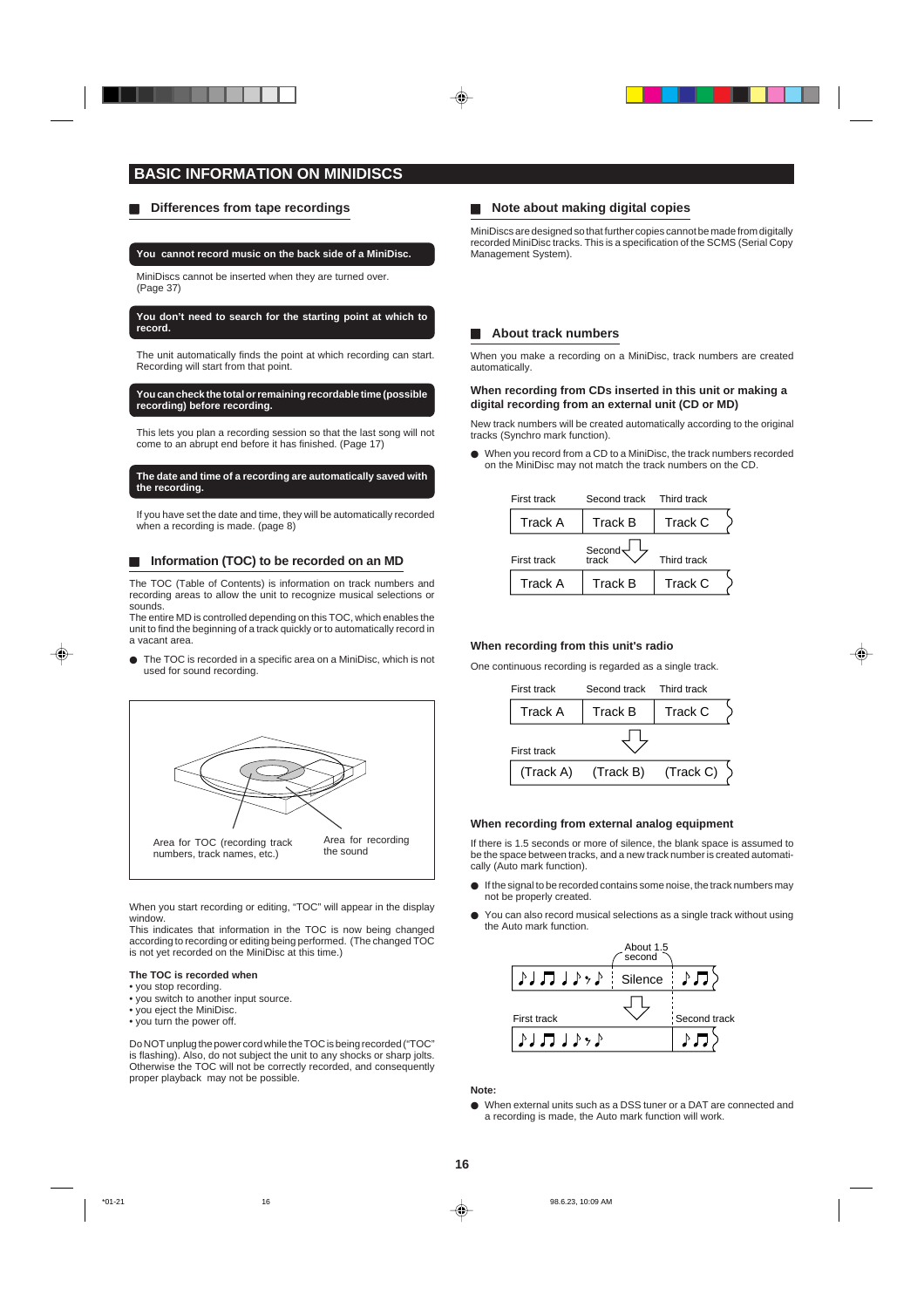## **RECORDING**

. . .





## **Recording from a CD onto a MiniDisc (One-Touch Editing)**

- **1** Press the CD **H** button, and load the compact disc.
- **2** Load a recordable MiniDisc.
- **3** Check the record mode by pressing the REC MODE button.
- 4 Press the CD MD button.
- Playback of the first track and recording begin.
- $\bullet$  When the disc is completely recorded, recording automatically stops.

### **If recording does not begin:**

When not all of the tracks on a CD can be recorded, the unit will enter the recording stand-by mode. To record on only those tracks which can be recorded, press the  $CD \triangleright MD$  button.

#### **To cancel operation:**

Before pressing the CD  $\blacktriangleright$  MD button, press the CD  $\blacksquare$  or MD  $\blacksquare$  button.

#### **To stop recording:**

Press the CD **H** button.

After recording the track number, playback and recording will stop. It is not possible to pause recording.

### **Note:**

 $\bullet$  You can program a series of tracks and record them. (Page 14)

## **H** About monaural long-play mode

When a recording is made in the monaural long-play mode, the length of the recording can be double that of a stereo recording for the same amount of space on the MD. The monaural long-play mode is very useful for recording songs that were originally recorded in monaural, or for recording talk programs.

Press the REC MODE button.

- Each time the button is pressed, the display will switch between the stereo mode and the monaural long-play mode.
- $\bullet$  This mode cannot be changed while recording.
- $\bullet$  The level meter shows stereo indication even when the mode is the monaural long-play mode.
- The recording mode will not change back until you change it manually. After you have made a recording in the monaural long-play mode, it is recommended that you return the unit to the stereo mode so that you won't forget to do so later.

**17**

\*01-21 17 98.6.23, 10:09 AM

◈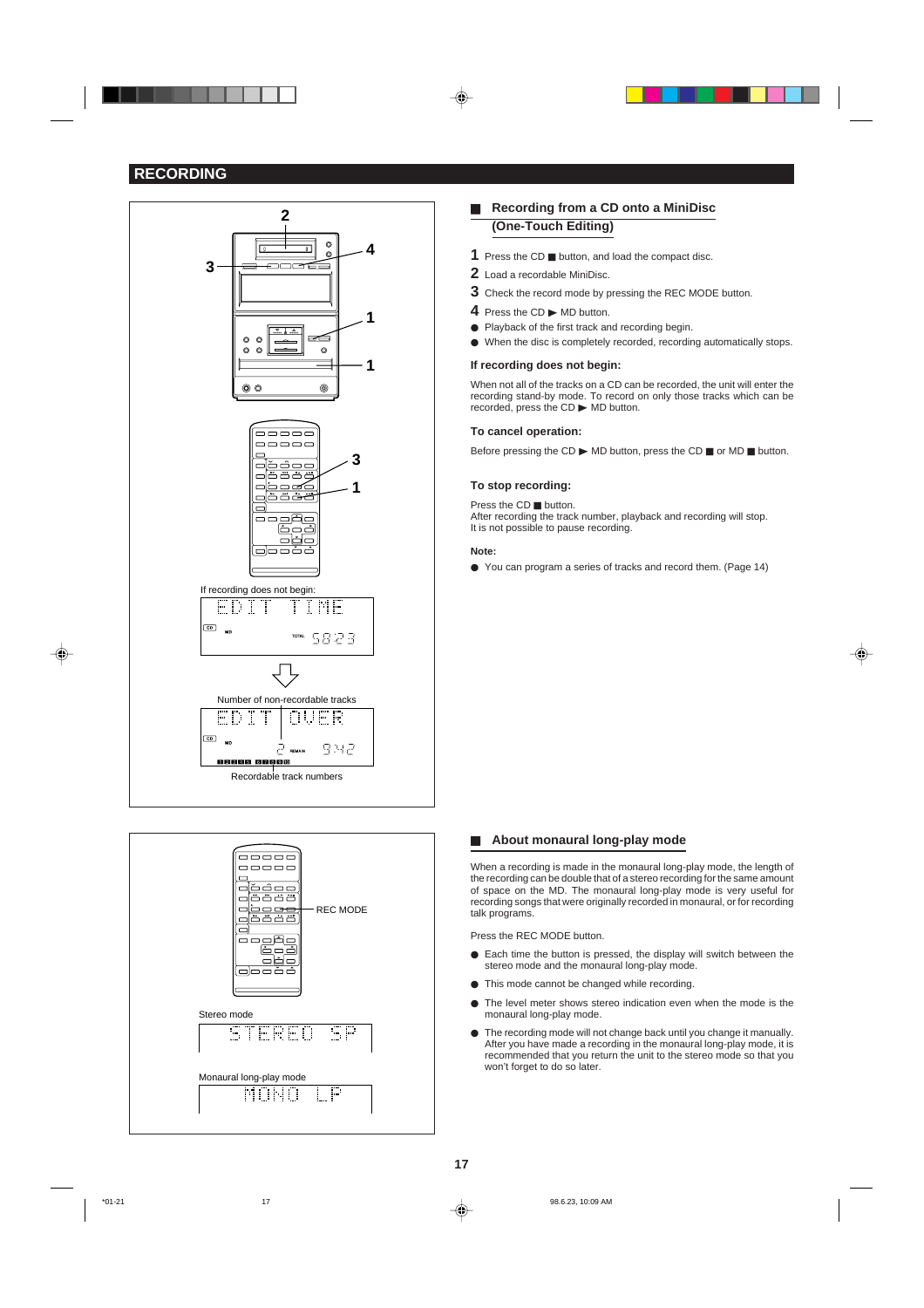

## **E** Recording desired tracks from a CD onto a **MiniDisc (Track Editing)**

You can record one track or a series of several tracks from a CD onto an MD.

You can select one track and record it. (If the track numbers are not in succession, you cannot select a series of tracks.)

- 1 Press the CD **H** button, and load a compact disc.
- **2** Load a recordable MiniDisc.
- **3** Select the track to start recording by the  $\blacktriangleleft$  or  $\blacktriangleright$  button.
- $\bullet$  The selected track number appears.
- **4** Press the TRACK button.  $\bullet$  To record a single track, skip to step 6.
- 
- **5** Select the track to end recording by pressing the TRACK button.
- **6** Press the CD  $\triangleright$  MD button.
- $\bullet$  When all tracks are recorded, recording automatically stops.

## **If recording does not begin:**

When not all of the tracks on a CD can be recorded, the unit will enter the recording stand-by mode. To record on only those tracks which can be recorded, press the  $CD \triangleright MD$  button.

### **To cancel operation:**

Before pressing the CD  $\blacktriangleright$  MD button, press the CD  $\blacksquare$  or MD  $\blacksquare$  button.

#### **To stop recording:**

Press the CD **H** button. After recording the track number, playback and recording will stop. It is not possible to pause recording.

⊕

#### **To rerecord:**

If you wish to rerecord, you can erase a track that is already recorded, starting from any point in the old track, to begin a new recording. Be aware that when you do this, all of the tracks and track names that follow the newly recorded track will be erased.

- 1 During playback, press the MD I button at the point where you wish to begin rerecording.
- $\bullet$  The unit will pause.
- 2 Press the  $\bullet$  REC button.
- The "R.ERASE OK?" display will appear.
- **3** Press the ENTER button.
- $\bullet$  The unit will enter the recording stand-by mode.
- **4** Select the recording source and start recording.

♦

\*01-21 18 98.6.23, 10:09 AM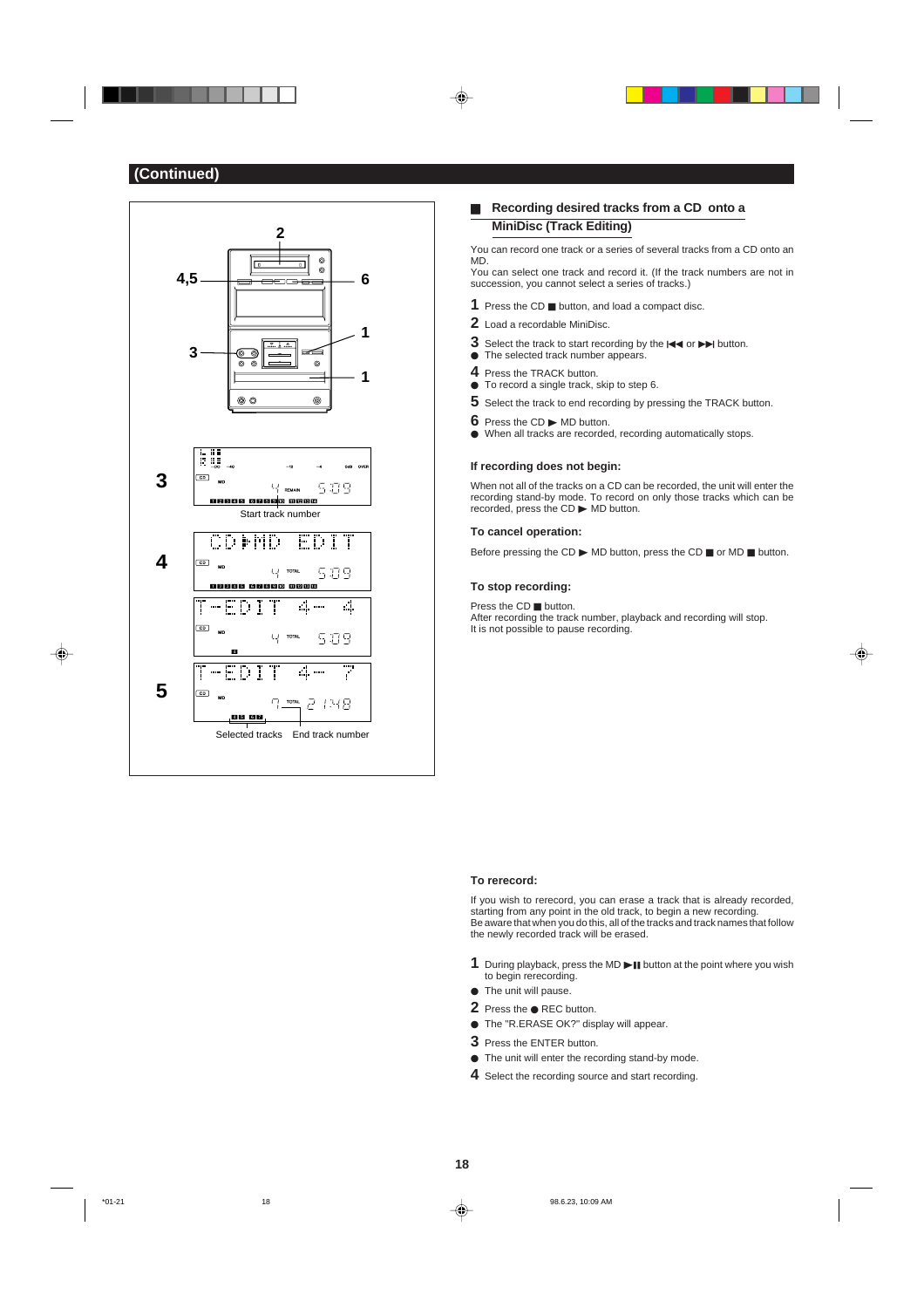$\color{red}\blacklozenge$ 

. .



## **H** Recording from the built-in radio onto a MiniDisc

- **1** Tune in the radio station to be recorded.
- **2** Load a recordable MiniDisc.
- **3** Press the **•** REC button.
- $\bullet$  The unit will enter the recording stand-by mode.
- $\bullet$  Automatic tuning is impossible while in the recording stand-by mode. **4** Check the recordable time by pressing the DISPLAY button on the remote control.
- **5** Press the MD **DI** button.
- $\bullet~$  During recording, you cannot change the station.

#### **Note:**

◈

 $\bullet$  When recording from the AM band, put the unit in the recording standby mode. Then, before recording, separate the AM loop antenna from the main unit, and adjust the radio reception so that the AM station is tuned in clearly.

### **To interrupt recording:**

Press the MD $\ni$ II button during recording. Press the  $MD$   $\blacktriangleright$  **II** button again to resume recording. The track number increases.

### **To record the track number during recording:**

Press the  $\bullet$  REC button.

## **To stop recording:**

Press the  $MD$  H button. After recording the track number, recording stops.

#### **Notes:**

 $\bullet$  The contents of a single recording are recorded under a single track number as a series of tracks.

⊕

 $\bullet$  If you use the monaural extended recording mode, you can make recordings that are about twice as long as stereo recordings. This is convenient for recording monaural broadcasts or talk programs. (Page 17)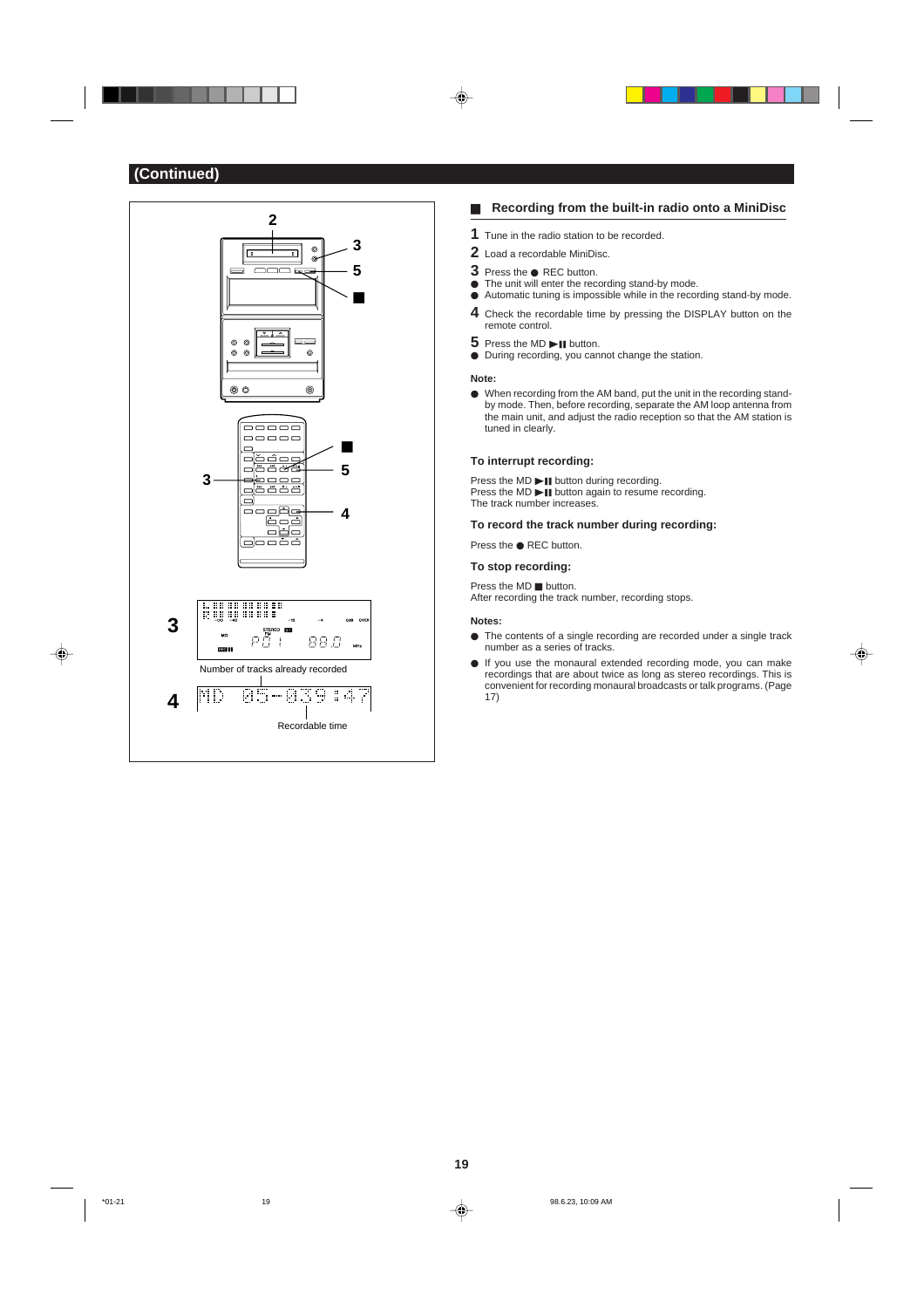



We will explain the 5 editing functions you can use to create your own recorded MiniDiscs.

## **Divide**

A track can be divided into two tracks. If two selections were recorded as a single track because there was not enough silent space between the tracks, you can use the DIVIDE function to separate the selections. This feature is also convenient for identifying specific points with one selection so that you can locate those points easily whenever you like. (Page 22)

## **Combine**

Two adjacent tracks (for example, the third and fourth tracks) can be combined.

If there is a prolonged silence in the middle of a selection that is recorded, a single piece of music may be recorded as two tracks. If this happens, these two tracks can be combined into a single track. (Page 22)

## **Erase**

Tracks you want to erase can be erased one at a time or all at once. Once a track has been erased, it cannot be recovered. Double-check the track number before erasing it. (Page 24)

### **Move**

The order of the recorded tracks can be changed. This feature is different from program play. A new track order can be recorded directly on the disc. When the power is turned off, the revised order will not be changed. (Page 23)

⊕

#### **Programmed move function**

This function allows the track numbers to be automatically rearranged in the order specified for programmed playback. The track numbers will be adiusted as needed, automatically.

(The tracks that are not included in the programmed selections will be put at the end of the new track numbers.) (Page 23)

### **Track/Disc name**

You can assign titles to recorded tracks and to discs. The characters must be capital and lowercase letters, or symbols. Track and disc names can use up to 100 characters per name. (Page 25)

#### **Note:**

- $\bullet$  When a program has been entered, the following operations cannot be done. You must cancel the program to perform these operations. (Page 14)
- $\bullet$  Divide
- $\bullet$  Combine
- $\bullet$  Erase
- $\bullet$  Move
- Track/disc name

**20**

♦

\*01-21 98.6.23, 10:09 AM  $\downarrow$  98.6.23, 10:09 AM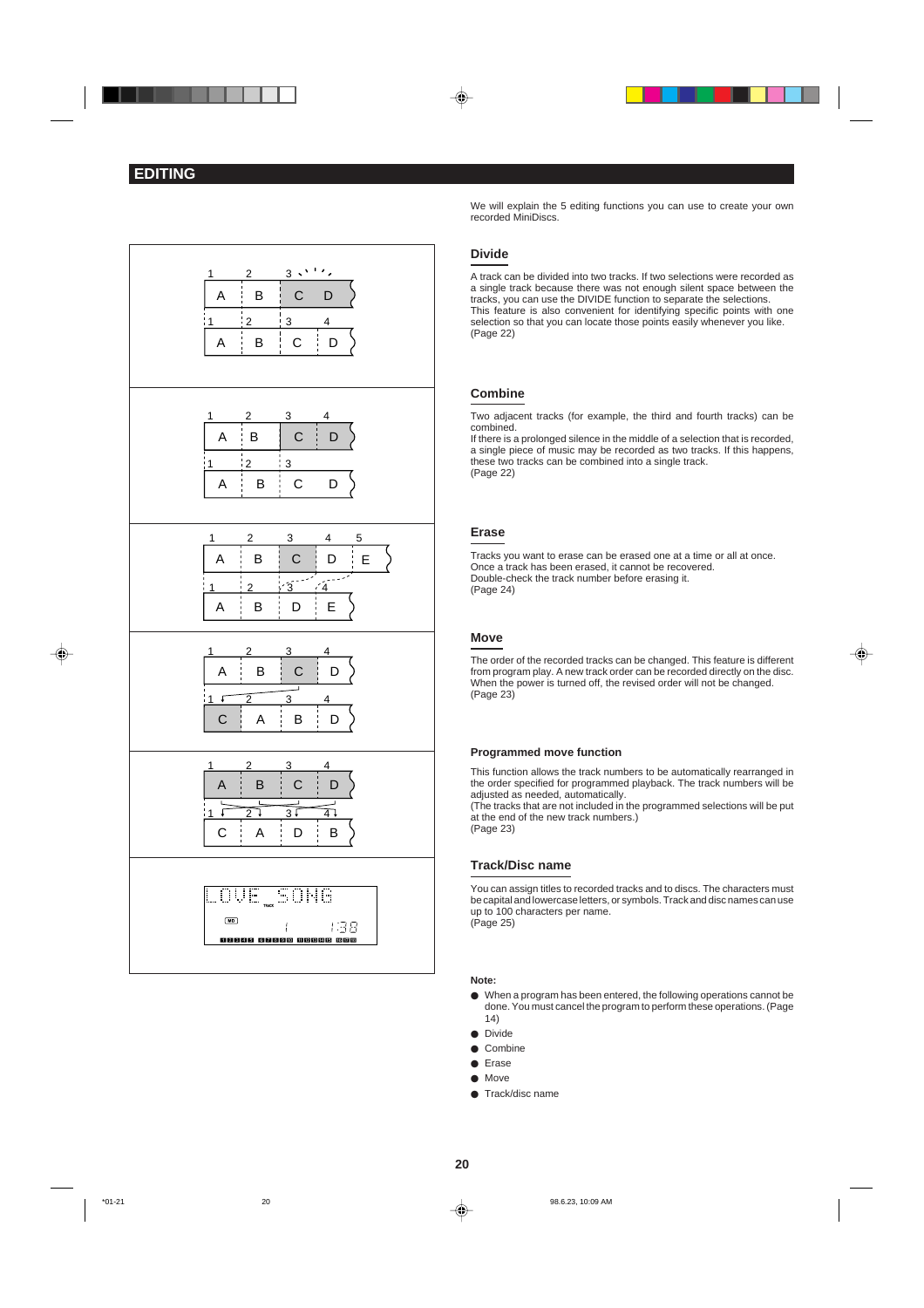## **H** Using the editing function

We will show you some examples of how to use the editing functions. You can create a disc of your favorite selections by recording tracks from a variety of input sources such as CDs and radio broadcasts.



### **H** Edit Menu

◈

The editing functions are selected from the edit menu. The functions which can be selected from the edit menu will vary, depending on the state which



## **H** Recording the editing results



While editing, the "TOC" indicator is displayed. This means the edit results have not been recorded on the MiniDisc.

◈

To record the results, select another input or turn the power off. During writing, the "TOC" display will flash. Once the "TOC" goes out, all editing has been recorded to the disc.

- **Note:**
- $\bullet$  Storing the edited contents on the disc can be done after several pieces of editing have been finished.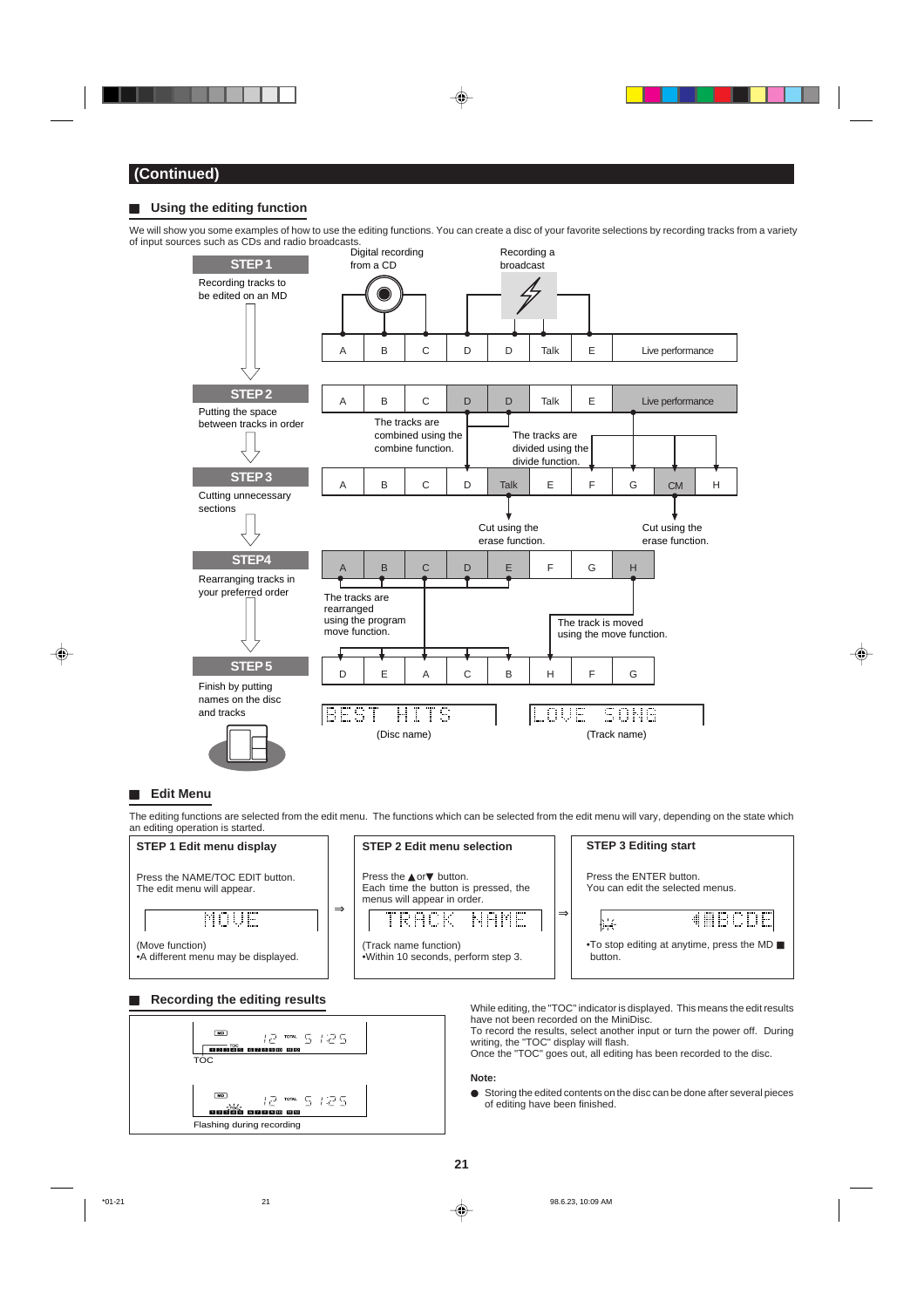. . .





## H **Divide**

- **1** Play the track which you wish to divide into two and press the MD  $\blacktriangleright$ button at the point where you wish to divide the track.
- $\bullet$  The unit will enter the pause mode.
- **2** Press the NAME/TOC EDIT button, and then select "DIVIDE" using the ▲ or ▼ button.
- **3** Within 10 seconds, press the ENTER button.
- $\bullet$  To cancel the operation, press the MD  $\blacksquare$  button.
- **4** Press the ENTER button again.
- $\bullet$  The tracks are divided, and the unit is stopped at the beginning of the second of the two tracks.
- $\bullet$  The numbers of the tracks which come after the divided track are automatically increased by one.

### **Note:**

● When a track which has been given a name is divided, the two new tracks will have the same name and date. If the "TOC FULL" message is displayed, the second track may not be given a name.

### H **Combine**

**1** While in the stop mode, select the second of the two tracks you wish to combine using the  $\blacktriangleright$  or  $\blacktriangleright$  button.

⊕

- Start playing the second of the two tracks you wish to combine, and then press the  $MD$   $\blacktriangleright$  **II** button.
- **2** Press the NAME/TOC EDIT button, and then select "COMBINE" using the **▲** or ▼ button..
- **3** Within 10 seconds, press the ENTER button.
- $\bullet$  To cancel the operation, press the MD  $\blacksquare$  button.
- **4** Press the ENTER button again.
- $\bullet$  The two tracks are combined, and the unit is stopped at the beginning of the combined track.
- $\bullet$  The numbers assigned to the tracks following the combined track are automatically decreased by one.

## **When both tracks have a name:**

- $\bullet$  When only the first track has a name  $\rightarrow$  That name will be used.
- $\bullet$  When only the second of the two tracks has a name  $\rightarrow$  That name will be used.
- When both tracks have a name  $\rightarrow$  The name of the first track will be used.

### **To combine two noncontiguous tracks:**

(Example: the first and third tracks)

Move the third track to the second track using the MOVE function. (Page 23)

Then, combine the first and second tracks using the COMBINE function.

## **Notes:**

- **Tracks recorded from analog inputs cannot be combined with tracks** recorded from CDs or MDs using the digital inputs.
- $\bullet$  Tracks recorded in the stereo mode cannot be combined with tracks recorded in the monaural long-play mode.
- $\bullet$  Tracks where either track's recording time is less than 15 seconds may not be combined.

⊕

\*22-34 98.6.23, 10:10 AM  $\downarrow$  98.6.23, 10:10 AM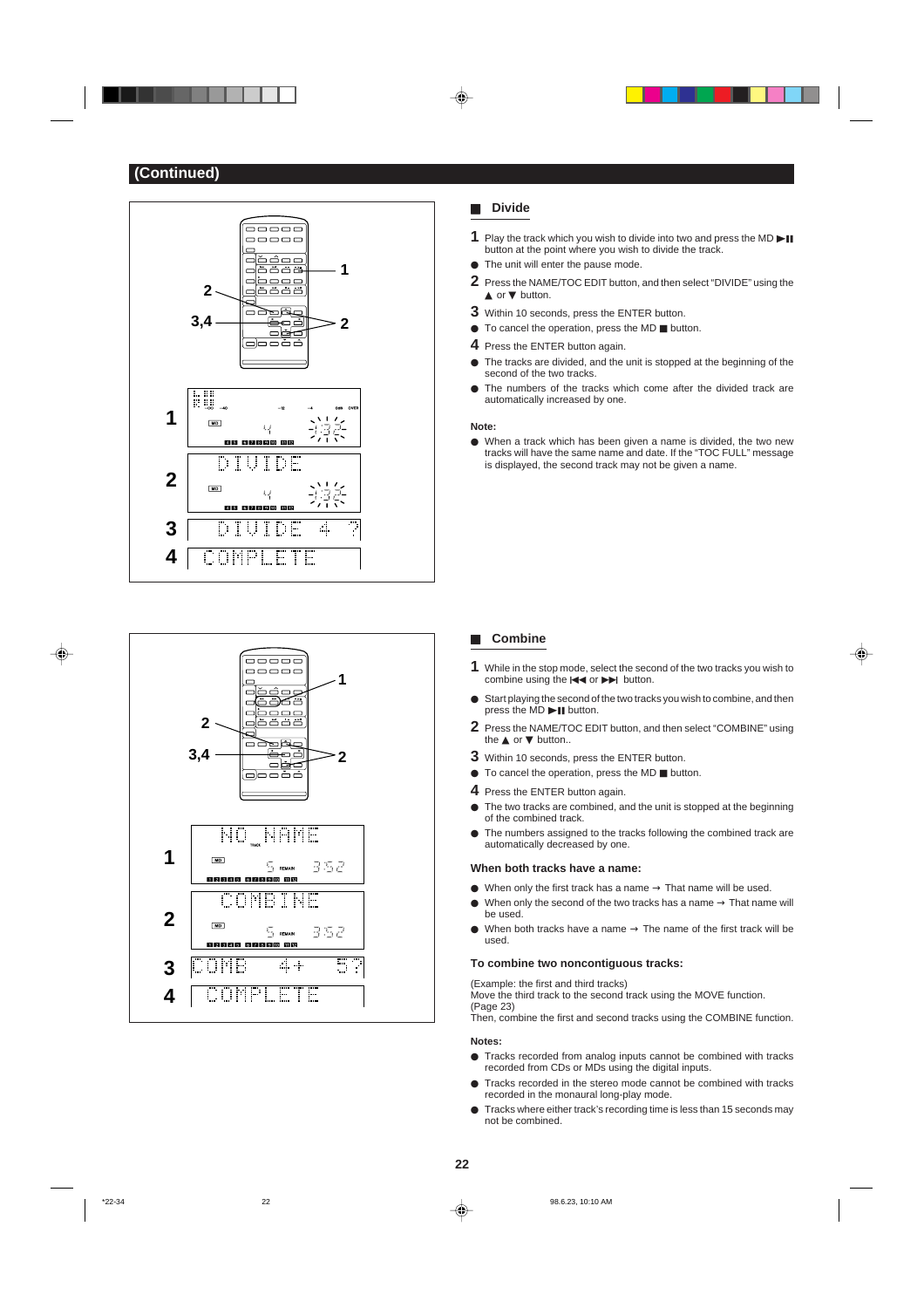. .





## **Move**

- 1 While in the stop mode, select the track you wish to move using the  $\blacktriangleleft$ or  $\blacktriangleright$   $\blacktriangleright$  button.
- $\bullet$  Start playing the track to be moved, and then press the MD  $\blacktriangleright$  II button.
- **2** Press the NAME/TOC EDIT button, and then select "MOVE" using the ▲ or ▼ button.
- **3** Within 10 seconds, press the ENTER button.
- **4** Select the direction to move the track using the  $\blacktriangleright$  or  $\blacktriangleright$  button.
- $\bullet$  To increase the track number  $\ldots$
- $\bullet$  To decrease the track number ...  $\blacktriangleleft\bullet$
- $\bullet$  To cancel the operation, press the MD  $\blacksquare$  button.
- **5** Press the ENTER button again.
- $\bullet$  The track is moved, and the unit is stopped at the beginning of the track.

#### **Note:**

 $\bullet$  When a track has been moved, the other tracks which are affected will be assigned new track numbers automatically.

#### **Programmed move:**

**1** Select the tracks you want to move and enter them into a program. (Page 14)

⊕

- **2** Make sure that the "PRGM" indicator is lit, and then press the NAME/ TOC EDIT button.
- **3** Within 10 seconds, press the ENTER button.
- $\bullet$  To cancel the operation, press the MD  $\blacksquare$  button.
- **4** Press the ENTER button again.
- $\bullet$  The tracks will be moved, and the programmed move mode will end.

#### **Notes:**

- $\bullet$  The track numbers that are not included in the programmed selections will be put at the end of the new sequence.
- $\bullet$  When the same track has been entered into the program twice or more, the last programmed position will have priority.

♦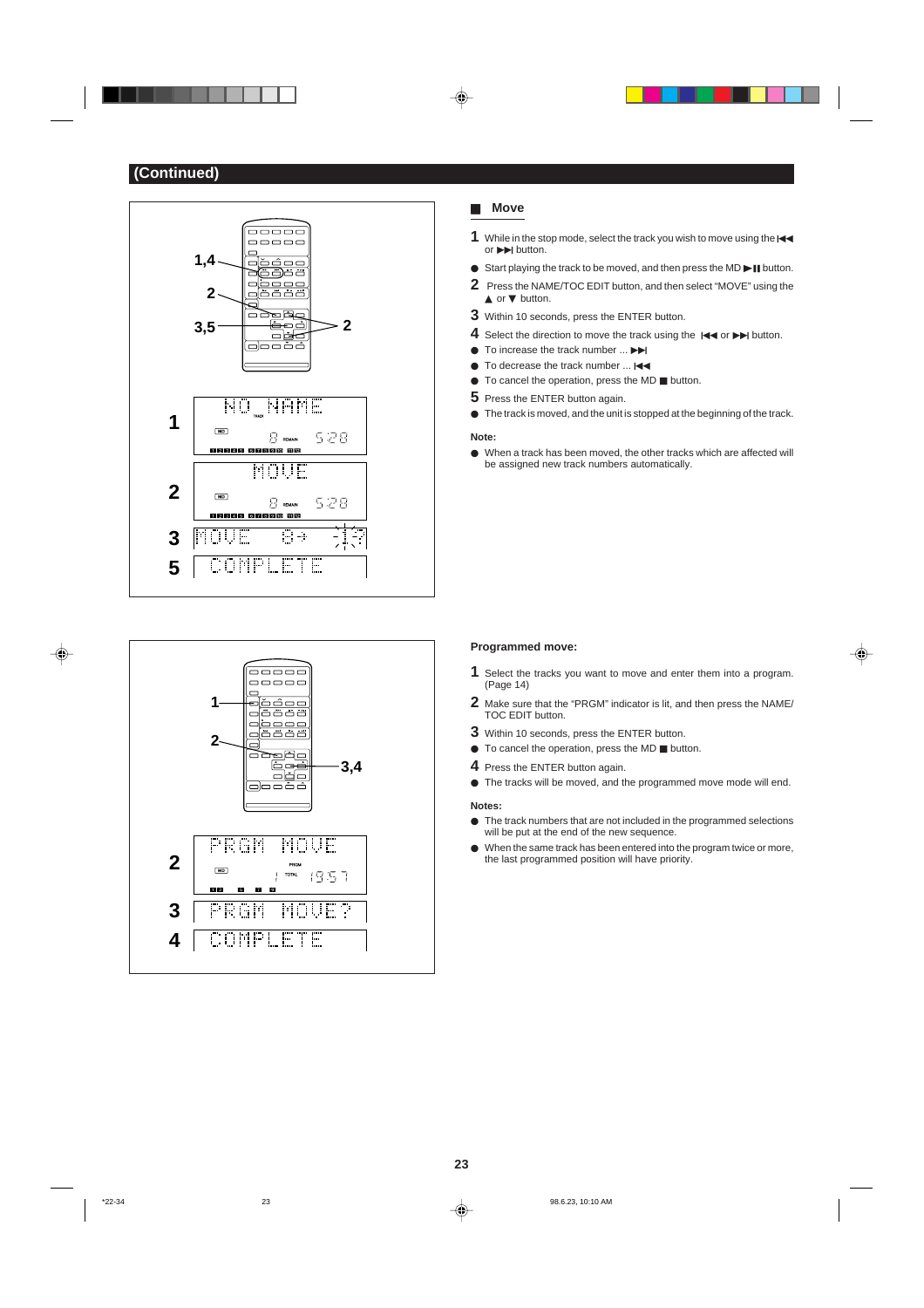. . .





## H **Erase**

 $\textcolor{black}{\blacklozenge}$ 

**▲ or ▼ button.** 

### **To erase tracks one at a time:**

- **1** While in the stop mode, select the track to be erased using the  $\blacktriangleright$  $\blacktriangleright\blacktriangleright$  button.
- $\bullet$  Start playing the track you wish to erase, and press the MD $\blacktriangleright$  II button.
- **2** Press the NAME/TOC EDIT button, and then select "ERASE" using the
- **3** Within 10 seconds, press the ENTER button.
- $\bullet$  To cancel the operation, press the MD  $\blacksquare$  button.
- **4** Press the ENTER button again.
- $\bullet$  The track is erased, and the unit is stopped at the beginning of the
- previous track.  $\bullet$  When a track is erased, the numbers assigned to the tracks following
	- the erased track will be automatically decreased by one.

## **Notes:**

- $\bullet$  Once a track has been erased, it cannot be recovered. Double-check the track number before erasing it.
- $\bullet$  When a track is erased, the track name will be erased at the same time.

## **To erase all of the tracks at once:**

- **1** Press the MD **H** button.
- $\bullet$  The total number of tracks and the total playing time for the MD will be displayed.

⊕

- **2** Press the NAME/TOC EDIT button, and then select "ALL ERASE" using the **▲** or ▼ button.
- **3** Within 10 seconds, press the ENTER button.
- $\bullet$  To cancel the operation, press the MD  $\blacksquare$  button.
- **4** Press the ENTER button again.
- $\bullet$  All of the track numbers and track names will be erased.

♦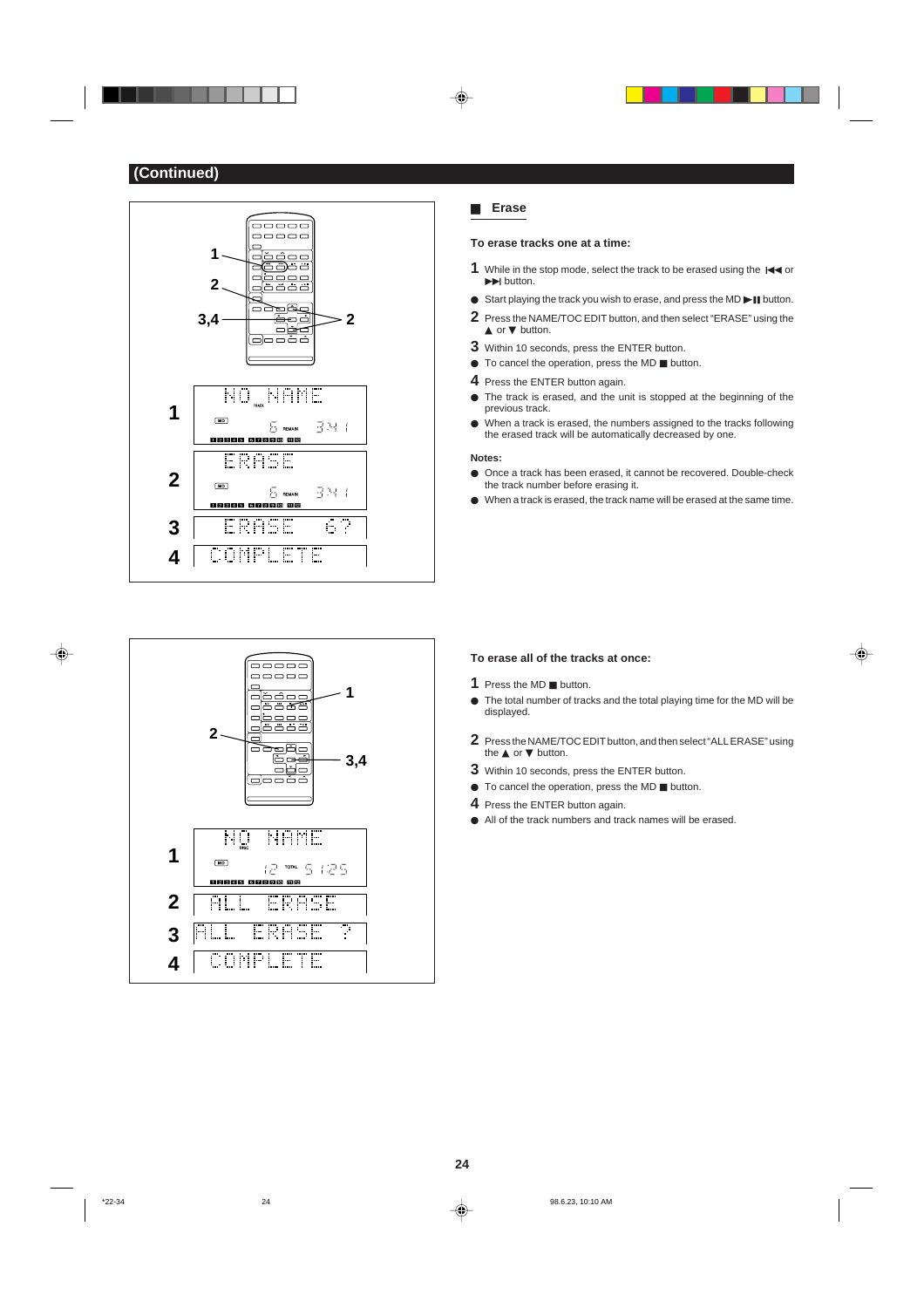

◈

. .





 $\bullet$  Up to 255 tracks can be named on each disc, and each disc can be given a disc name.

## **Notes:**

- Number of characters you can enter ■ **Disc names and track names**
- Up to 100 characters (including spaces) can be entered for each name, If more than 100 characters are entered, "NAME FULL" will appear.
- **H** Total number of characters per MiniDisc A total of approximately 1700 characters can be used for all of the disc and track names. If more than 1700 characters are entered, "TOC FULL" will appear.

#### **H** To create a disc name

1 Press the MD **H** button.

- $\bullet$  The total number of tracks and the total playing time for the MD will appear.
- **2** Press the NAME/TOC EDIT button, and then select "DISC NAME" using the ▲ or ▼ button.
- **3** Within 10 seconds, press the ENTER button.
- $\bullet$  The unit will enter the character input mode.
- **4** Press the DISPLAY button to select the type of characters you want to use.

| Alphabetics<br>(capital letters) | Alphabetics<br>Numbers or symbols<br>(lower-case letters)                            |
|----------------------------------|--------------------------------------------------------------------------------------|
| Type of<br>characters            | <b>Characters</b>                                                                    |
| Capital letters                  | IF<br>ΕI<br>н<br>в<br>G<br>$Q\ R\ S\ T\ U\ V\ W\ X\ Y$<br>$\overline{z}$<br>ΙP       |
| Lower-case<br>letters            | Im<br>е<br>a<br>n<br>n<br>O<br>q<br>s<br>wllx<br>$\overline{z}$<br>$\mathsf{V}$<br>D |
| Symbols                          | #<br>\$<br> %<br>8<br>5<br>6<br>9<br>3<br>0<br>4<br>$\leq$<br>&<br>٠                 |

⊕

- **5** Select the character you wish using the  $\blacktriangle$ /▶/▲/▼ buttons.
- When the **▲** or ▼ button is pressed, the following 5 letters will appear.
- $\bullet$  Each time the  $\blacktriangleleft$  or  $\blacktriangleright$  button is pressed, the cursor will move to the next letter.
- **6** Press the ENTER button to enter the character.
- $\bullet$  Repeat steps 4 to 6 above to enter the characters of the name. When the next character's type is the same as the previous character, step 4 can be skipped.
- **7** After entering all of the characters in the name, press the NAME/TOC EDIT button.
- $\bullet$  The disc name will be recorded.

## **H** To erase disc names

After performing steps 1 to 3 mentioned above, do the following:

- **1** Press the TIMER/DELETE button for at least 2 seconds.
- $\bullet$  The "NAME CLEAR?" display will appear.
- **2** Press the ENTER button.
- $\bullet$  The disc name will be erased.



\*22-34 25 98.6.23, 10:10 AM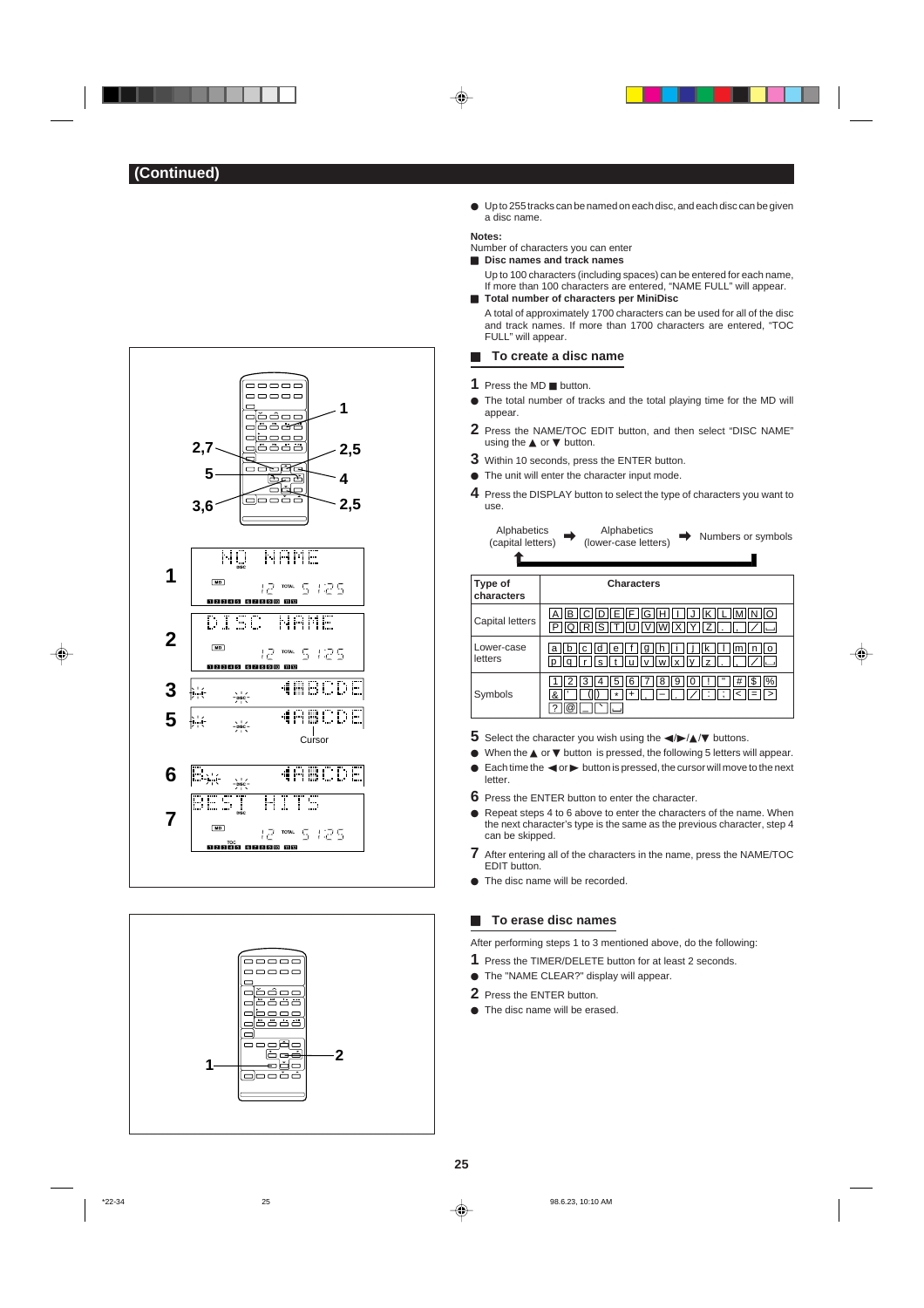



### **H** To erase a character

- **1** To correct a disc name, perform steps 1 3 on page 25. To correct track names, perform steps 1 - 2 on page 26.
- **2** Press the CURSOR << or >> button to make the character you wish to erase begin flashing.
- **3** Press the TIMER/DELETE button.
- $\bullet$  The specified character will be erased.
- **4** Press the NAME/TOC EDIT button.

## **H** To create a track name

- **1** During playback, press the NAME/TOC EDIT button.
- **"TRACK NAME" will appear.**
- **2** Within 10 seconds, press the ENTER button.
- $\bullet$  The unit will enter the character input mode.
- $\bullet$  The track you are listening to will be played repeatedly.
- **3** Press the DISPLAY button to select the type of characters. (Page 25)

Alphabetics (capital letters) Alphabetics<br>(lower-case letters)  $\rightarrow$  Numbers or symbols ©

- **4** Select the character you want using the  $\blacktriangle$  **/**  $\blacktriangle$  / $\blacktriangledown$  buttons.
- I When the ▲ or ▼ button is pressed, the following 5 letters will appear.
- $\bullet$  Each time the  $\blacktriangleleft$  or  $\blacktriangleright$  button is pressed, the cursor will move to the next letter.
- **5** Press the ENTER button to enter the character.
- Repeat steps 3 to 5 above to enter characters in the name. When the next character's type is the same as the previous character, step 3 can be skipped.
- **6** After entering all of the characters in the name, press the NAME/TOC EDIT button.
- $\bullet$  The track name will be recorded.  $\bullet$  The unit will return to normal playback.
- 

### **Notes:**

- $\bullet$  The track name function can be used while in the stop mode (when selecting a track), in the pause mode, or in the recording mode.(Select "TRACK NAME" from the edit menu.)
- $\bullet$  If you create a track name while recording the track, make sure you finish entering the name before you finish recording the track. If the end of the recording is reached before you have entered the complete name, only the characters entered before the recording ended will be recorded.

#### **H** To erase track names

After performing steps 1 to 2 mentioned above, do the following:

- **1** Press the TIMER/DELETE button for at least 2 seconds.
- $\bullet$  The "NAME CLEAR?" display will appear.
- **2** Press the ENTER button.
- The track name will be erased.

### **F** To add a character

- **1** To correct a disc name, perform steps 1 3 on page 25. To correct track names, perform steps 1 - 2 on page 26.
- **2** Press the CURSOR << or >> button to make the character at the position where you wish to add a character begin flashing.
- **3** Select the character you want to add, using the  $\blacktriangle$  / **A/**▼ buttons.
- **4** Press the ENTER button.
- $\bullet$  A letter will be added, and the original letters will move to the right by one.
- **5** Press the NAME/TOC EDIT button.

⊕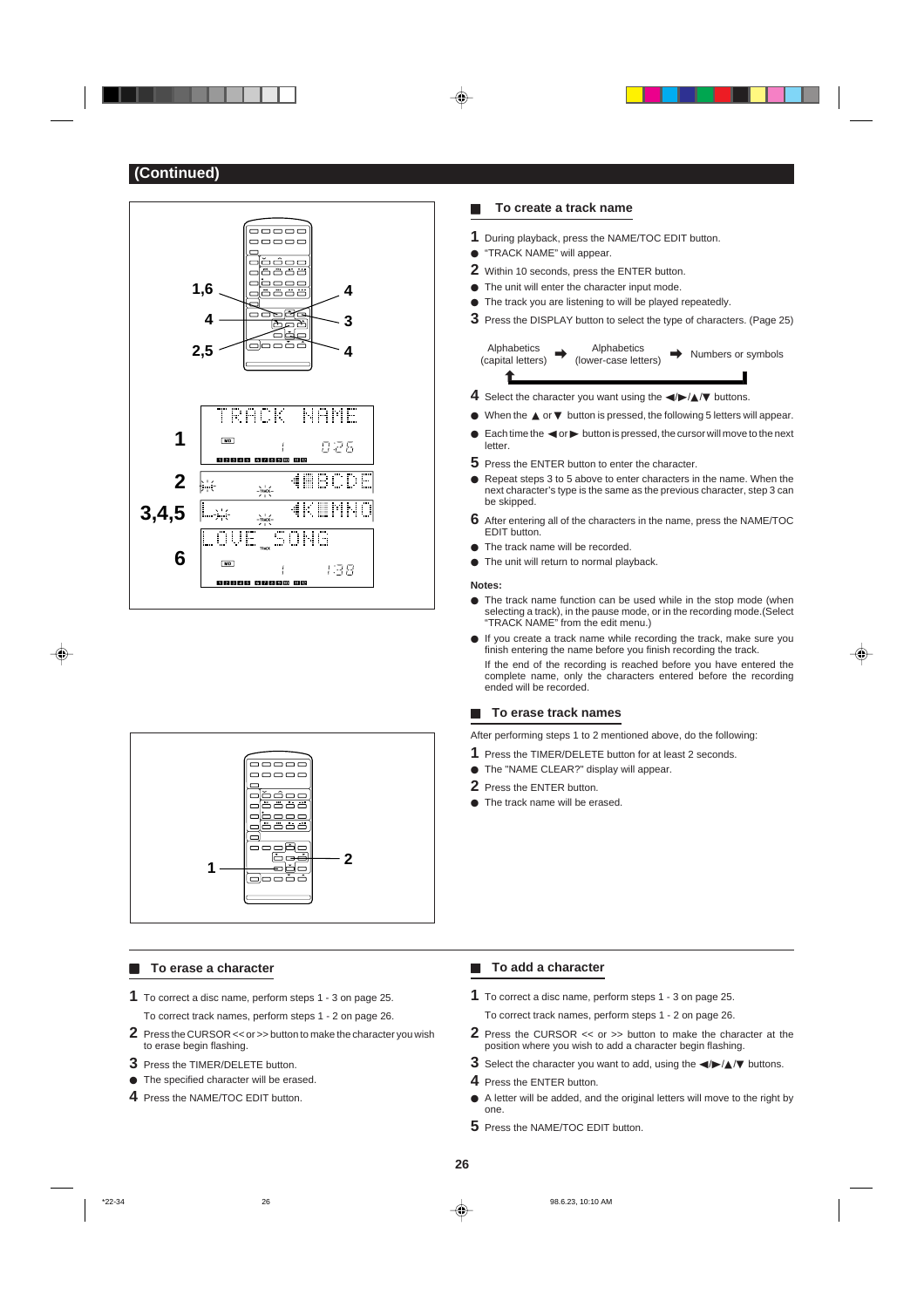



#### **Note:**

◈

● You can enter up to 12 characters.

You cannot save a name with more than 12 characters.



#### **Note:**

 $\bullet$  When the power is on and you do not make any changes or press any buttons for at least 5 minutes (while in the CD or MD playback mode), the message will be displayed.

## **H** To create names for radio stations that have been

### **stored in memory**

- **1** Press the TUNER (BAND) button.
- **2** Select the location number you want to name.
- **3** Press the NAME/TOC EDIT button.
- **4** Press the DISPLAY button to select the type of characters you want to use. (Page 25)

Alphabetics (capital letters) Alphabetics<br>(lower-case letters) (lower-case letters) © © Numbers or symbols ©

- **5** Select the character you wish using the  $\blacktriangle$  / $\blacktriangleright$  / $\blacktriangle$ / $\blacktriangledown$  buttons.
- **6** Press the ENTER button to enter the character.
- Repeat steps 4 to 6 above to enter the characters of the name. When the next character's type is the same as the previous character, step 4 can be skipped.
- **7** After entering all of the characters in the name, press the NAME/TOC EDIT button.
- $\bullet$  The name will be recorded.

### **To erase a name:**

After performing steps 1 to 3 mentioned above, do the following:

- **1** Press the TIMER/DELETE button for at least 2 seconds.
- $\bullet$  The "NAME CLEAR?" display will appear.
- **2** Press the ENTER button.
- $\bullet$  The name will be erased.

### To change the message displayed when the

## **power is turned off**

It is possible to change the message displayed on the LCD when the power is off, to suit your preference.

The default message is "ENJOY MUSIC!". This can be changed to any other message you choose, up to 20 characters in length.

- **1** Press the MESSAGE button.
- $\bullet$  The unit will enter the character input mode.
- **2** Press the DISPLAY button to select the type of characters you want to use.(Page 25)

Alphabetics (capital letters) Alphabetics<br>(lower-case letters)  $\Rightarrow$  Alphabetics  $\Rightarrow$  Numbers or symbols

- **3** Select the character you wish using the  $\blacktriangle$  /  $\blacktriangle$  /  $\blacktriangleright$  buttons.
- **4** Press the ENTER button to enter the character.
- Repeat steps 2 to 4 above to enter the characters of the name. When the next character's type is the same as the previous character, step 2
- can be skipped. **5** After entering all of the characters in the name, press the MESSAGE
- The message will be recorded.

button.

 $\hat{\mathbf{r}}$ 

**6** Turn the power off, and check the contents of the programmed message.

#### **To erase a programmed message:**

- **1** Press the MESSAGE button.
- **2** Press the TIMER/DELETE button for at least 2 seconds.
- $\bullet$  The "NAME CLEAR?" display will appear.
- **3** Press the ENTER button.
- $\bullet$  The programmed message will be erased, and the display will return to"ENJOY MUSIC!".

\*22-34 27 98.6.23, 10:10 AM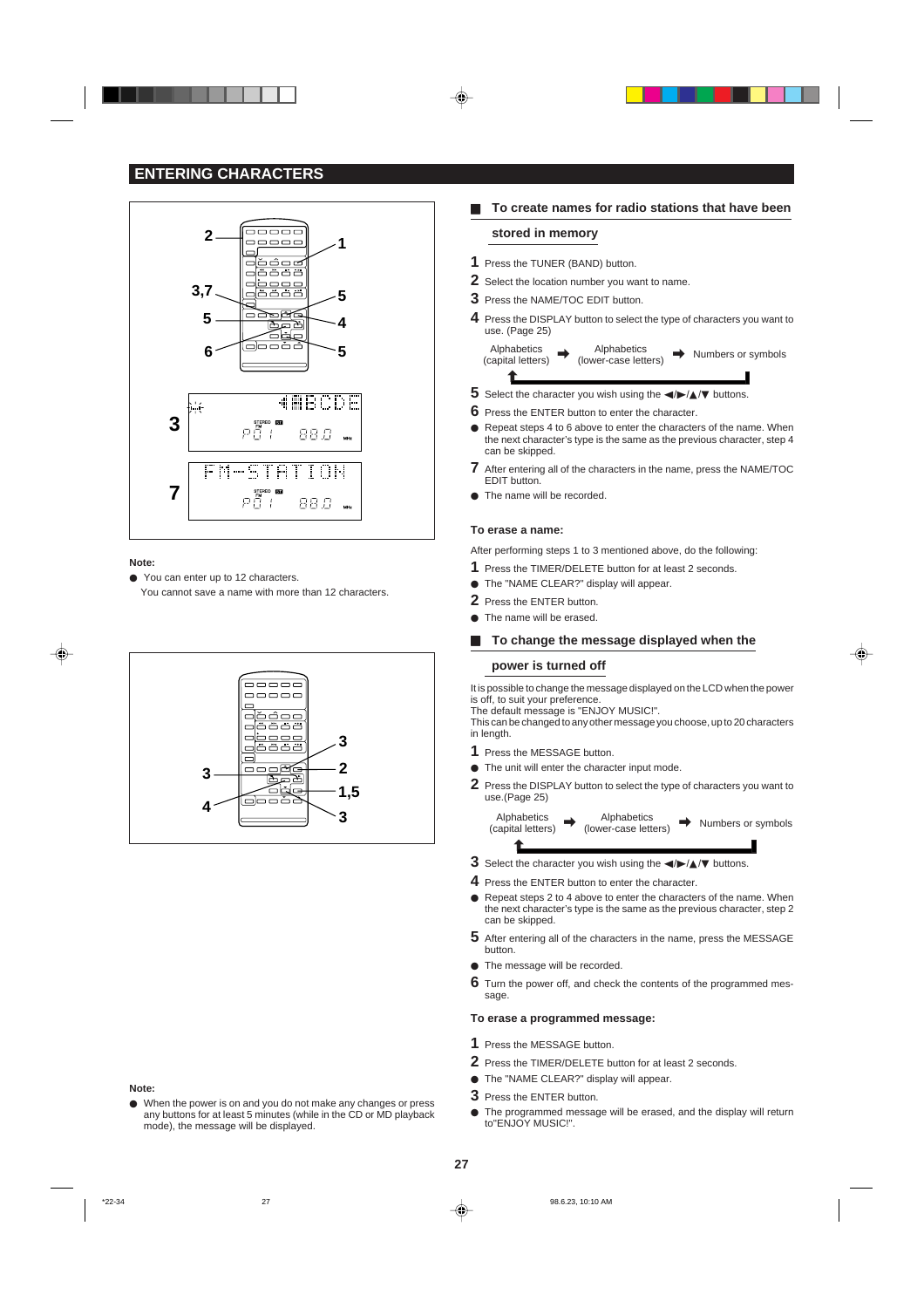

- 
- $\bullet$  Do not plug in or unplug the keyboard plug while the power is on, as this may lead to damage.



### **Entering characters:**

Normally, lower-case letters are entered.

- Shift key : When the shift key is held down and any letter key is pressed, an upper-case letter will be entered.
- Space key : Enters a space and moves the cursor one character to the right.
- Delete key : This key has the same function as the TIMER/DELETE button. The letter under the cursor will be erased, and the letters
- to the right will move one character to the left. Enter key : This key has the same function as the NAME/TOC EDIT button.

However, although the letters you enter can be checked after they are entered, the unit cannot be put in the editing mode for changing characters already entered.

- $\leftarrow$  key : This key has the same function as the  $\lt\lt$  button. The cursor will move one character to the left.
- $\rightarrow$  key  $\qquad$ : This key has the same function as the  $\gg$  button. The cursor will move one character to the right.

The other keys on the keyboard are disabled.

**28**

◈

\*22-34 98.6.23, 10:10 AM  $\downarrow$  98.6.23, 10:10 AM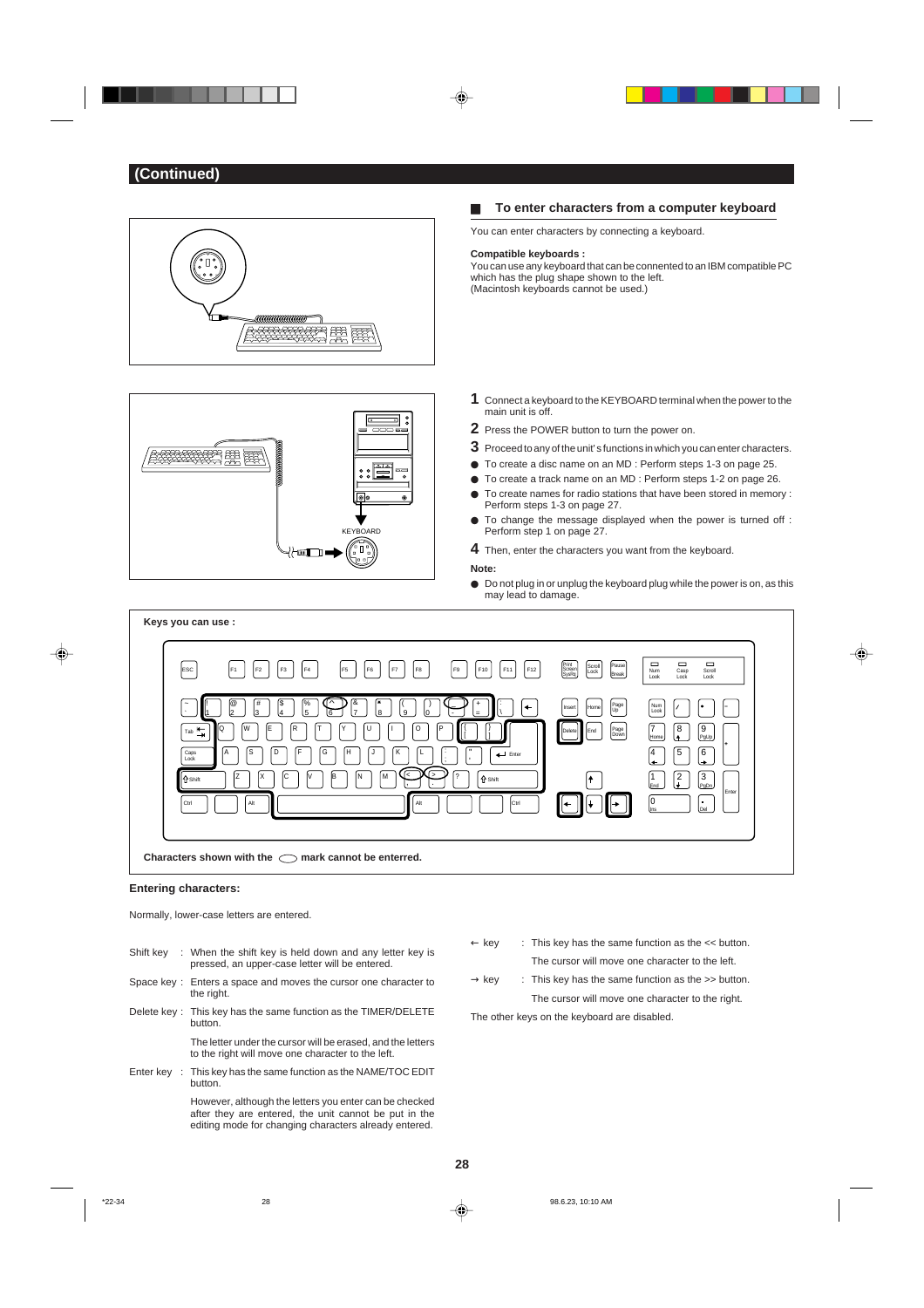## **HOW TO USE THE BUILT-IN TIMER**





## **H** Timer playback

### **Before timer playback, the following preparations are required.**

- $\bullet$  Make sure that the clock setting is correct. (Page 8)
- Load a CD or a MD.
- **Preset the radio station. (Page 12)**

## **Programming for timer playback:**

- **1** While in the stop mode, press the TIMER/DELETE button and then the ▲ or ▼ button so that the TIMER SET display appears.
- **2** Within 10 seconds, press the ENTER button, and then select the timer mode using the **▲** or ▼ button.
- **3** Press the ENTER button.
- $\bullet$  The start time setting display will appear.
- **4** Enter the hour for the start time using the  $\blacktriangleleft$  or  $\blacktriangleright$  button. Then, press the ENTER button.
- **5** Enter the minute using the  $\blacktriangleleft$  or  $\blacktriangleright$  button. Then, press the ENTER button.
- $\bullet$  The stop time setting display will appear.
- $\bullet$  The display time will increase by one hour automatically.
- **6** Enter the hour for the stop time using the  $\blacktriangleleft$  or  $\blacktriangleright$  button. Then, press the ENTER button.
- **7** Enter the minute using the  $\blacktriangleleft$  or  $\blacktriangleright$  button. Then, press the ENTER button.
- The start and stop times are now set.
- **8** Select the source program using the  $\blacktriangleleft$  or  $\blacktriangleright$  button.
- → $\bullet$  The source is selected in the following sequence:  $MD \rightarrow CD \rightarrow TUNER \rightarrow AUX \rightarrow DIGITAL1 \rightarrow DIGITAL2 \rightarrow PHONO$
- If TUNER is selected, press the ENTER button, and then select the preset number using the  $\blacktriangleleft$  or  $\blacktriangleright$  button.
- **9** Press the ENTER button.
- **10** Adjust the volume level using the  $\blacktriangleleft$  or  $\blacktriangleright$  button.
- **11** Press the ENTER button.
- $\bullet$  Timer playback setting is complete.

#### **Note:**

 $\bullet$  If you do not perform the next operation within 10 seconds, the operation will be canceled. If this happens, try the operation again from the beginning.

### **Setting timer playback:**

- **1** Press the TIMER/DELETE button.
- I Press the ▲ or ▼ button so that the T-STANDBY display appears.
- **2** Press the ENTER button.
- $\bullet$  The settings will appear in order, and the unit will enter the timer playback standby mode. (If the power is on, the unit will be turned off.)
- **3** When the timer playback start time is reached, the power will be turned on and the volume will gradually increase to the preset position.

When the timer playback stop time is reached, the power will be turned off automatically.

#### **Notes:**

- $\bullet$  When the CD or MD is played to the end, playback will stop before the stop time
- If you wish to play to the stop time, set repeat play for the CD or MD.  $\bullet$  The timer playback with this unit cannot be used to control equipment
- connected to this unit. You must use the timer of the other equipment, if it has one.
- $\bullet$  The timer playback and timer recording functions cannot be used at the same time.
- **29**

\*22-34 29 98.6.23, 10:11 AM

◈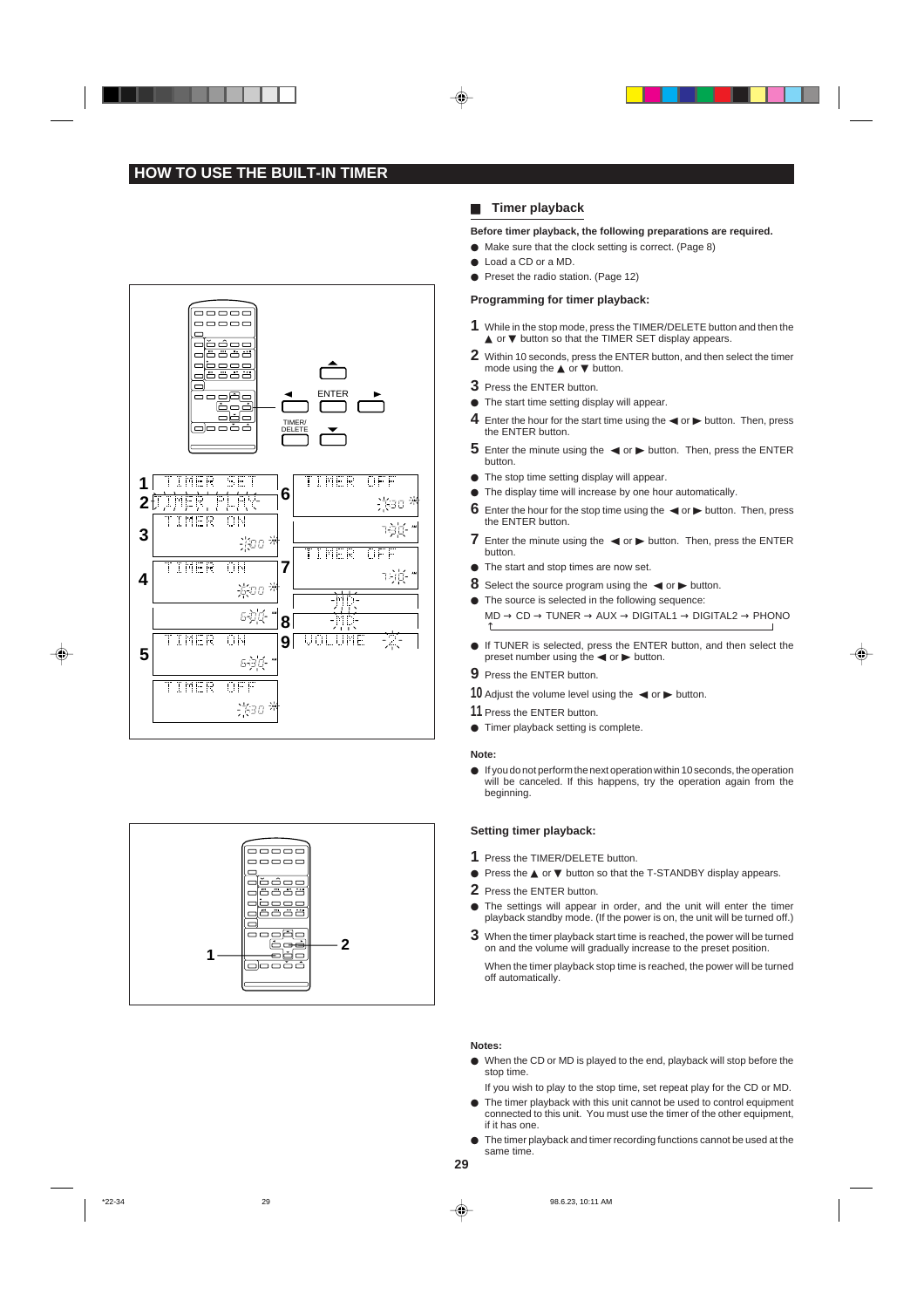



#### **Notes:**

◈

- You cannot make a timer recording using CDs.
- The timer recording with this unit cannot be used to control equipment connected to this unit. You must use the timer of the other equipment, if it has one.
- $\bullet$  The timer playback and timer recording functions cannot be used at the same time.
- In the following cases, the timer recording function will not work.
- I When a MiniDisc has not been inserted.
- $\bullet$  When a playback-only MiniDisc is inserted.
- I When the MiniDisc you inserted is protected against accidental erasure.
- When there is no recording space left on the MiniDisc you have inserted .(when the "TOC FULL" or "DISC FULL" messages appear)

### **H** Timer recording

**Before timer recording, the following preparations are required.**

- $\bullet$  Make sure that the clock setting is correct. (Page 8)
- Load a recordable MD.
- **Preset the radio station. (Page 12)**

## **Programming for timer recording:**

- **1** While in the stop mode, press the TIMER/DELETE button, and then the ▲ or ▼ button so that the TIMER SET display appears.
- **2** Within 10 seconds, press the ENTER button, and then select the timer mode using the **▲** or ▼ button.
- **3** Press the ENTER button.
- $\bullet$  The start time setting display will appear.
- **4** Enter the hour for the start time using the  $\blacktriangleleft$  or  $\blacktriangleright$  button. Then, press the ENTER button.
- **5** Enter the minute using the  $\blacktriangleleft$  or  $\blacktriangleright$  button. Then, press the ENTER button.
- $\bullet$  The stop time setting display will appear.
- $\bullet$  The display time will increase by one hour automatically.
- **6** Enter the hour for the stop time using the  $\blacktriangleleft$  or  $\blacktriangleright$  button. Then, press the ENTER button.
- **7** Enter the minute using the  $\blacktriangleleft$  or  $\blacktriangleright$  button. Then, press the ENTER button.
- The start and stop times are now set.
- **8** Select the source program using the  $\blacktriangleleft$  or  $\blacktriangleright$  button.
- The source is selected in the following sequence: TUNER  $\rightarrow$  AUX  $\rightarrow$  DIGITAL1  $\rightarrow$  DIGITAL2  $\rightarrow$  PHONO →
- If TUNER is selected, press the ENTER button, and then select the preset number using the  $\blacktriangleleft$  or  $\blacktriangleright$  button.
- **9** Press the ENTER button.
- **10** Adjust the volume level using the  $\blacktriangleleft$  or  $\blacktriangleright$  button.
- **11** Press the ENTER button.
- $\bullet$  Timer recording setting is complete.

#### **Note:**

 $\bullet$  If you do not perform the next operation within 10 seconds, the operation will be canceled. If this happens, try the operation agein from the beginning.

#### **Setting timer recording:**

- **1** Press the TIMER/DELETE button.
- I Press the ▲ or ▼ button so that the T-STANDBY display appears.
- **2** Press the ENTER button.
- $\bullet$  The settings will appear in order, and the unit will enter the timer recording standby mode. (If the power is on, the unit will be turned off.)
- **3** When the timer recording start time is reached, the power will be turned on to start recording.

When the timer recording stop time is reached, the power will be turned off automatically.

**30**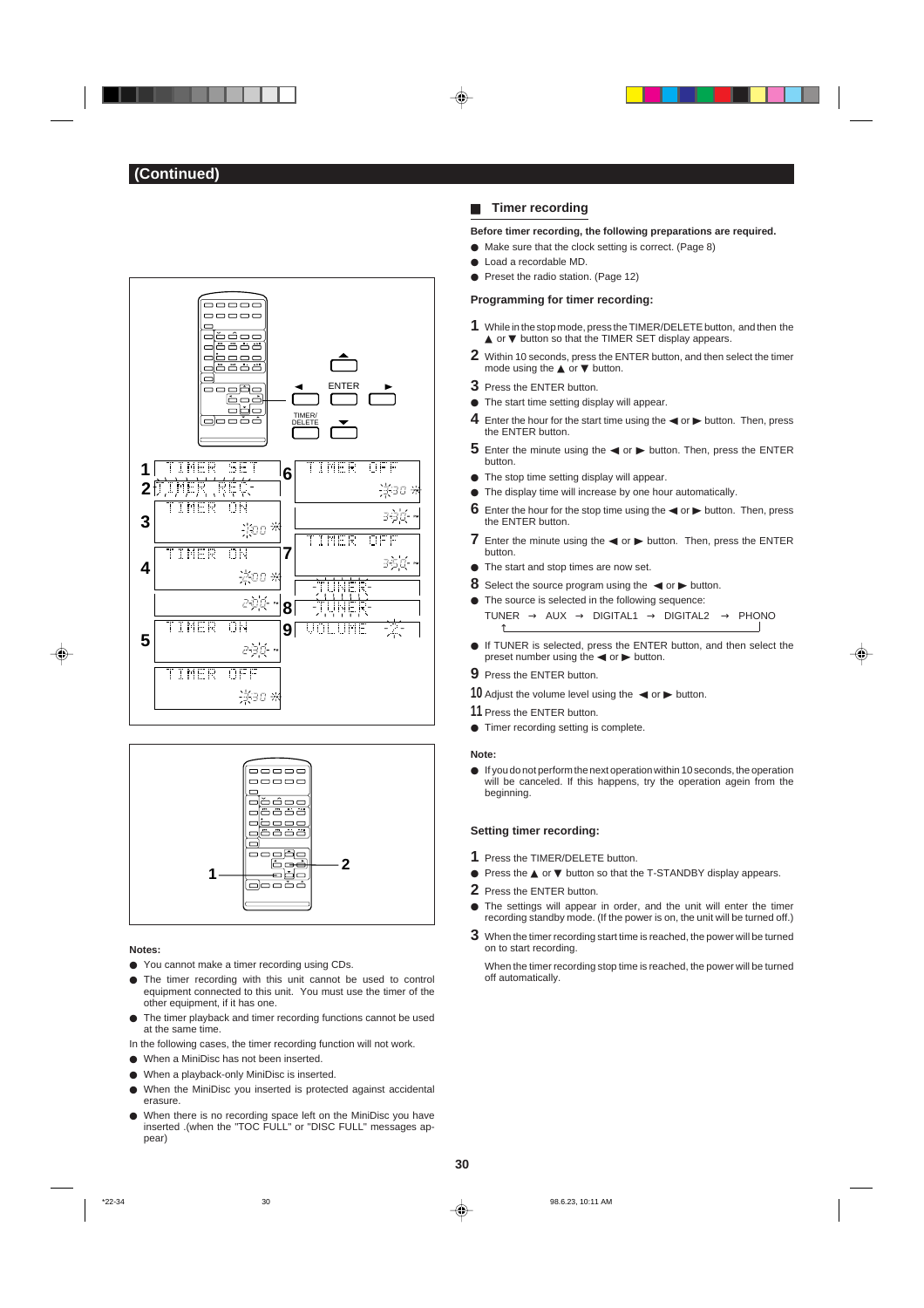





**(Continued)**



## **F** To check the timer setting

- **1** While in the timer standby mode, press the TIMER/DELETE button.
- **2** Press the ▲ or ▼ button so that the TIMER CALL display appears.
- **3** Within 10 seconds, press the ENTER button.
- $\bullet$  The timer settings will appear in order, and then the original display will reappear.



## **F** To cancel the timer operation

If the power is turned on, the timer will be canceled. The timer operation can also be canceled as follows.

- **1** While in the timer standby mode, press the TIMER/DELETE button.
- **2** Press the ▲ or ▼ button so that the TIMER CANCEL display appears.
- **3** Within 10 seconds, press the ENTER button.
- The timer operation will be canceled. ("TIMER" or "TIMER REC" will go off.) The start and stop times will be stored.

⊕

 $\bigoplus$ 



**31**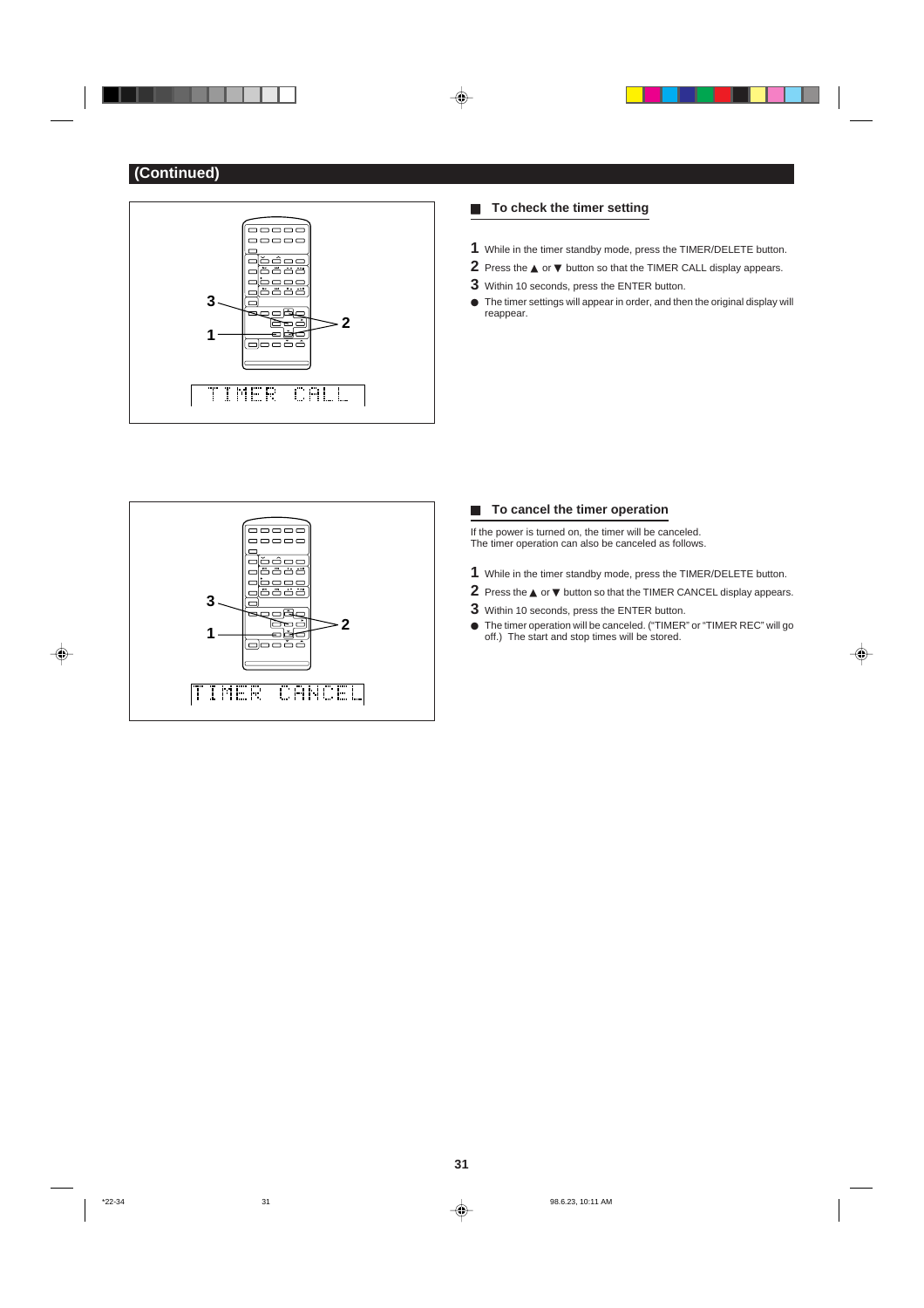



### **H** Sleep operation

The radio, compact disc and MiniDisc can all be turned off automatically.

- **1** Play the desired sound source.
- **2** Press the TIMER/DELETE button, and then press the ▲ or ▼ button so that the SLEEP display and setting time appear.
- **3** Within 10 seconds, press the ENTER button.
- $\bullet$  If you wish to use the displayed time, press the ENTER button.

## **To change the sleep timer:**

- **4** Set the sleep time using the  $\blacktriangleleft$  or  $\blacktriangleright$  button.
- $\bullet$  The setting time is changed in 5-minute increments between 2 hours and 5 minutes, or 1 minute increments between 5 minutes and 1 minute.
- **5** Press the ENTER button.
- $\bullet$  The sleep operation will start.
- $\bullet$  When it is one minute before the programmed sleep time, the volume will be reduced gradually. During this period, you cannot change the volume.
- **6** The unit will be turned off automatically after the preset sleep time has elapsed.

#### **Notes:**

- $\bullet$  Once the sleep time is set, it will remain the same until the setting is changed.
- $\bullet$  This sleep functions of this unit cannot be used to control equipment connected to this unit. You must use the sleep functions of the other equipment, if it has them.

#### **To confirm the sleep timer setting:**

- **1** Press the TIMER/DELETE button.
- **2** Press the ▲ or ▼ button so that the SLEEP display and setting time appear.

⊕

#### **To cancel the sleep operation:**

If the power is turned off, the sleep operation will be canceled. The timer operation can also be canceled as follows if the power cannot be turned off during recording.

- **1** Press the TIMER/DELETE button.
- **2** Press the ▲ or ▼ button so that the SLEEP OFF display appears.
- **3** Within 10 seconds, press the ENTER button.
- $\bullet$  The sleep operation will be canceled. ("SLEEP" will go off.)

### **H** Simultaneous sleep and timer operation

- **1** Play the desired item (compact disc, MiniDisc, etc.).
- **2** Set the sleep timer.
- **3** Set timer playback.
- $\bullet$  When the preset sleep time has elapsed, the power will be automatically turned off. When the timer start time is reached, the power will be turned on again.

**32**

#### \*22-34 98.6.23, 10:11 AM

◈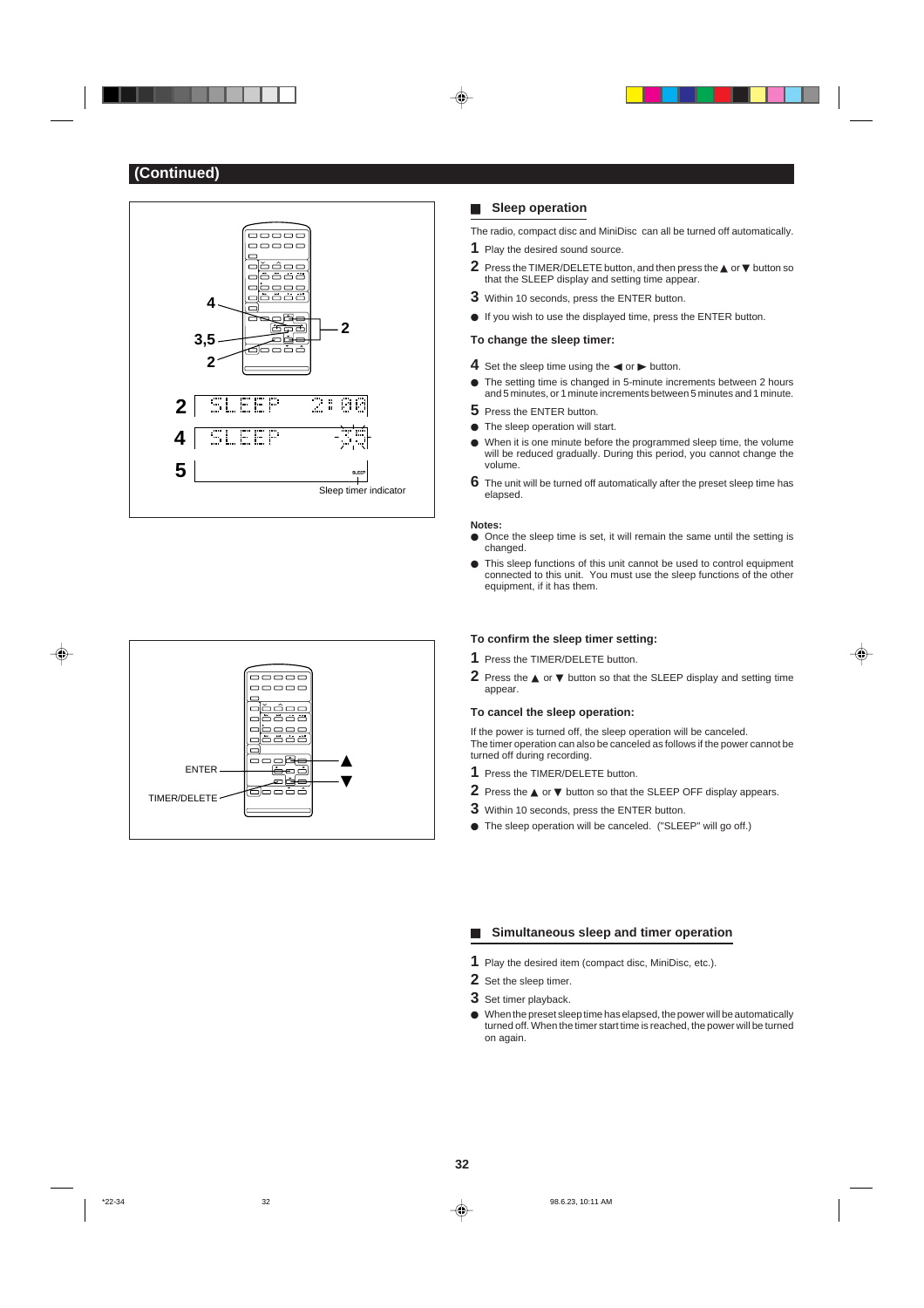

## **USING EXTERNAL UNITS**

## **EXECONDECITY CONNECTING EXTERNAL UNITS**

Before connecting external units, turn the power to this unit and external units off.

**Connecting this unit to a DSS tuner or a DAT (equipment which can output digital signals)**



I The sampling frequency may be different, depending on the specific piece of digital equipment. (DATs, etc.)

- This product automatically adjusts the sampling rate so that it can be used with such equipment.
- (Sampling rate convertor: 32 kHz, 48 kHz →44.1 kHz automatically adjusted)





 $\bullet$  When audio input and output signals of an external unit are connected to this unit, oscillation may occur. In such a case, disconnect either the input or output connection.

### **Connecting to a stereo turntable**



⊕

\*22-34 33 98.6.23, 10:11 AM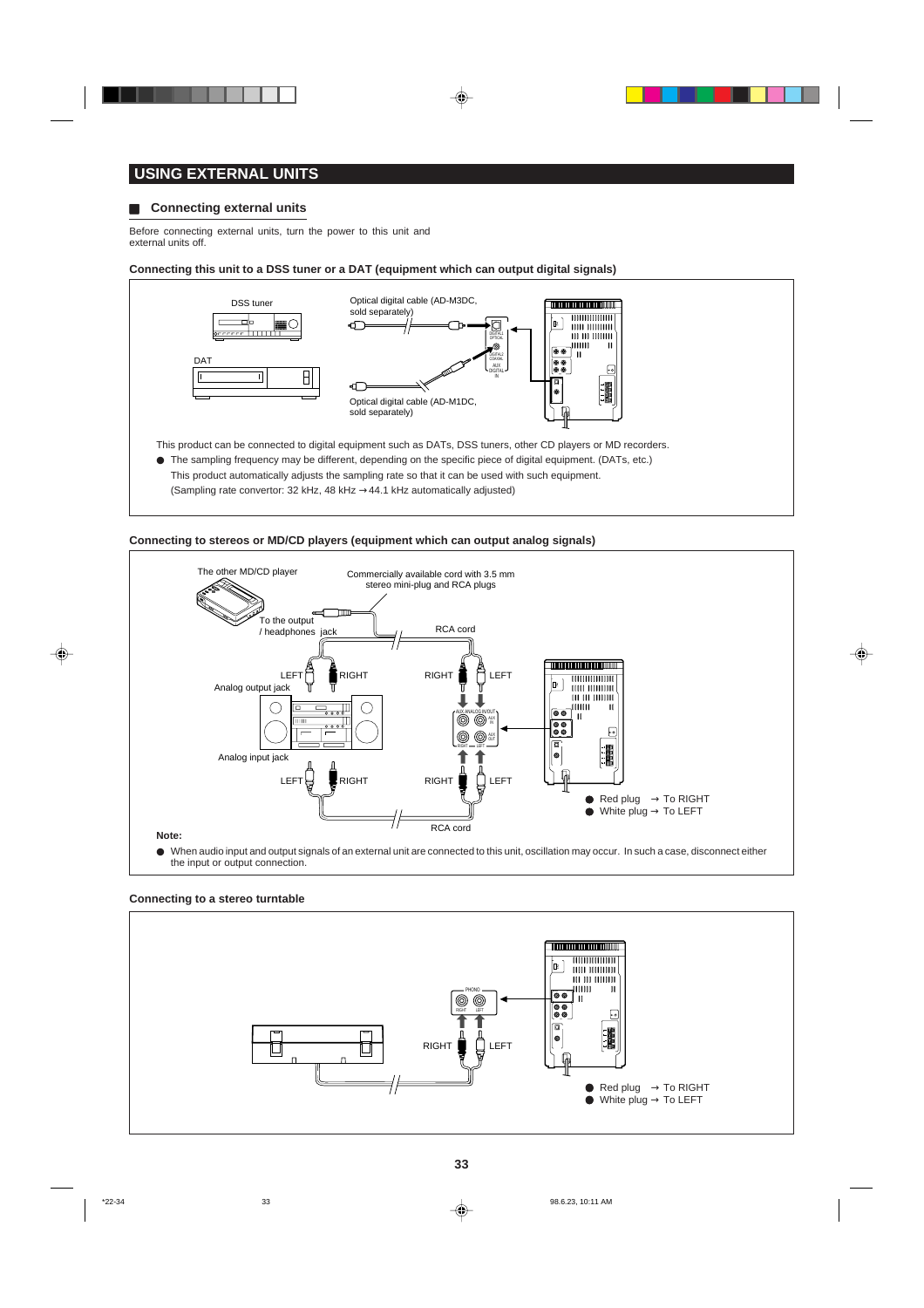. . . .

 $\overline{\phantom{a}}$ 

 $\overline{\blacklozenge}$ 



- $\bullet$  Before plugging or unplugging the headphones, please reduce the volume level.
- $\bullet$  Be sure that your headphones have a 1/8" (3.5 mm) diameter plug and are between 16 ohms and 50 ohms impedance. The recommended impedance is 32 ohms.
- I When headphones are connected, the speakers are disabled automatically. Adjust the VOLUME control for the desired volume.



**34**

 $\Box$ 

. . .

⊕

 $\color{red}\blacklozenge$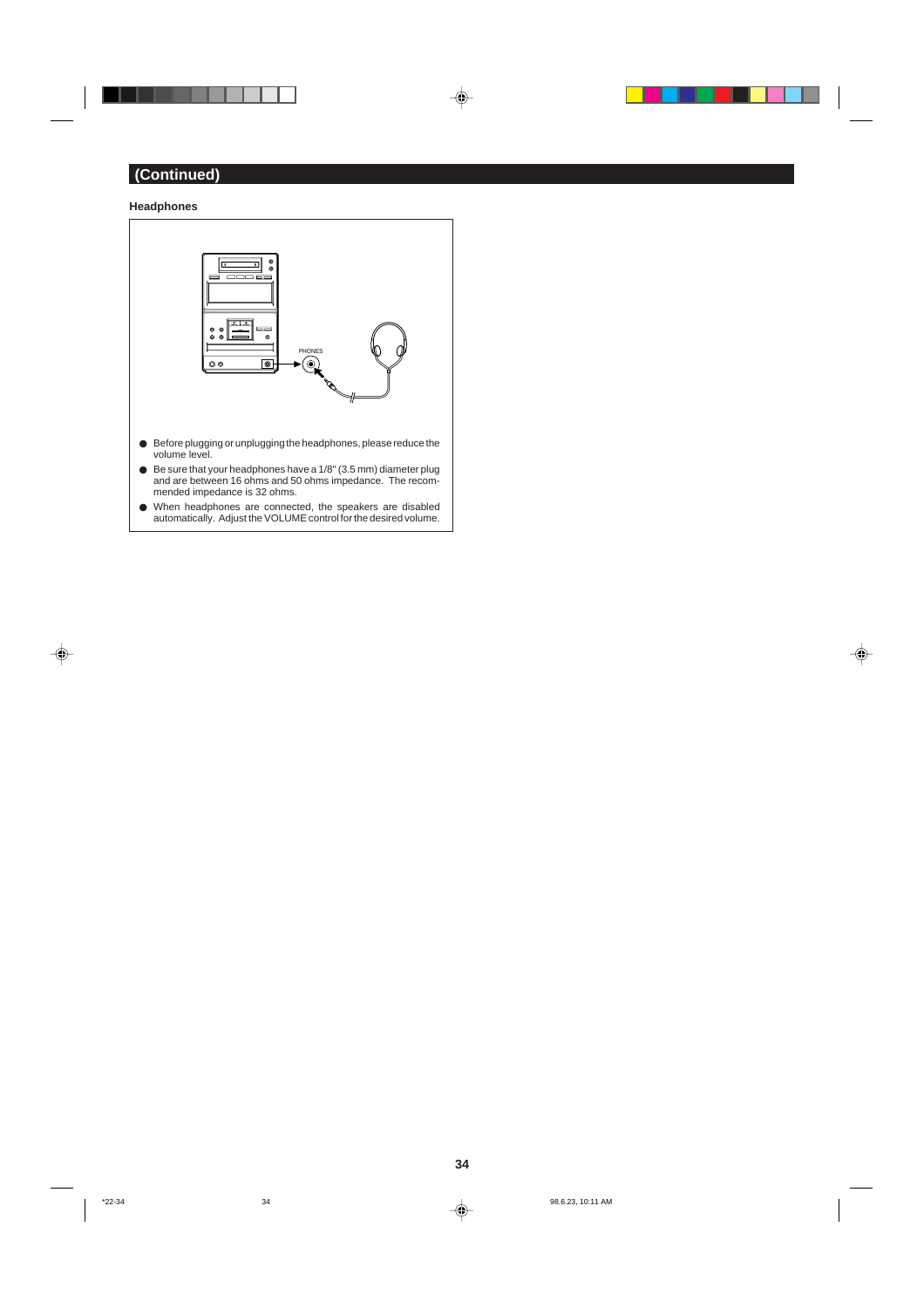



## **What is the space-cut function?**

If there is silence in the playback signal that lasts 4 seconds during a synchro recording, the recording will stop automatically and the unit will enter the recording stand-by mode. Then, when sound from the playback unit resumes, recording will automatically restart. (A space of 4 seconds is placed between tracks.)

- $\bullet$  If there is noise between tracks of the sound source, the synchro recording or the space-cut function may not work properly. If this happens, make the recording manually.
- $\bullet$  When you need to record tracks or audio that include very quiet passages lasting 4 seconds or more, manual recording is recommended.

## **H** Listening to sound from an external unit

**To listen to sound from an external unit connected to the digital input terminal:**

- **1** Press the AUX button.
- $\mathsf{AUX} \to \mathsf{AUX1}$  digital  $\to \mathsf{AUX2}$  digital  $\to \mathsf{PHONO}$  $\uparrow$
- To select "AUX1 DIGITAL" or "AUX2 DIGITAL".
- **2** Start playback on the external unit.
- **3** Adjust the sound level using the VOLUME buttons of this unit.

**To listen to sound from an external unit connected to the analog input terminals:**

- **1** Press the AUX button.  $\begin{CD} \mathsf{AUX} \to \mathsf{AUX1} \ \mathsf{DIGITAL} \to \mathsf{AUX2} \ \mathsf{DIGITAL} \to \mathsf{PHONO} \end{CD}$
- $\bullet$  To select "AUX" or "PHONO".
- **2** Start playback on the external unit, and adjust the input sound level using the INPUT LEVEL control.
- $\bullet$  When the INPUT LEVEL control is set to Min, no sound is obtained.
- The maximum level should not exceed "0 dB".
- **3** Adjust the volume using the VOLUME buttons on this unit.

## **Recording sound from an external unit**

**To start recording the moment the external unit starts playback (synchro recording):**

MD recording will start automatically, as soon as playback starts on the external unit. This applies to both digital inputs and analog inputs.  $\bullet$  The space-cut function will work automatically during synchro record-

- ing.
- **1** Load a recordable MiniDisc.
- **2** Press the AUX button.
- Select the input that corresponds to the terminals where the external unit you will record from is connected.
- **3** Play the recording on the external unit, and adjust the recording level using the INPUT LEVEL control. (This is only necessary when recording from analog inputs.)
- $\bullet$  In the case of digital inputs, it is not necessary to adjust the recording level.
- $\bullet$  The maximum level should not exceed "0 dB".
- $\bullet$  Adjust the recording level, and then stop the external unit.
- **4** Press the S. SYNC button.
- **5** Start playing the music you want to record on the external unit.
- Recording will start automatically.
- **6** When playback has finished on the external unit, this unit will automatically enter the recording stand-by mode.
- Cancel the mode by pressing the MD button. When the MD ■ button is pressed, the TOC will be recorded. If you want to perform other operations at this point, wait until this display disappears.

### **To stop recording:**

Press the MD ■ button.

### **Note:**

 $\bullet$  On some CD players, the track numbers cannot be recorded automatically.

◈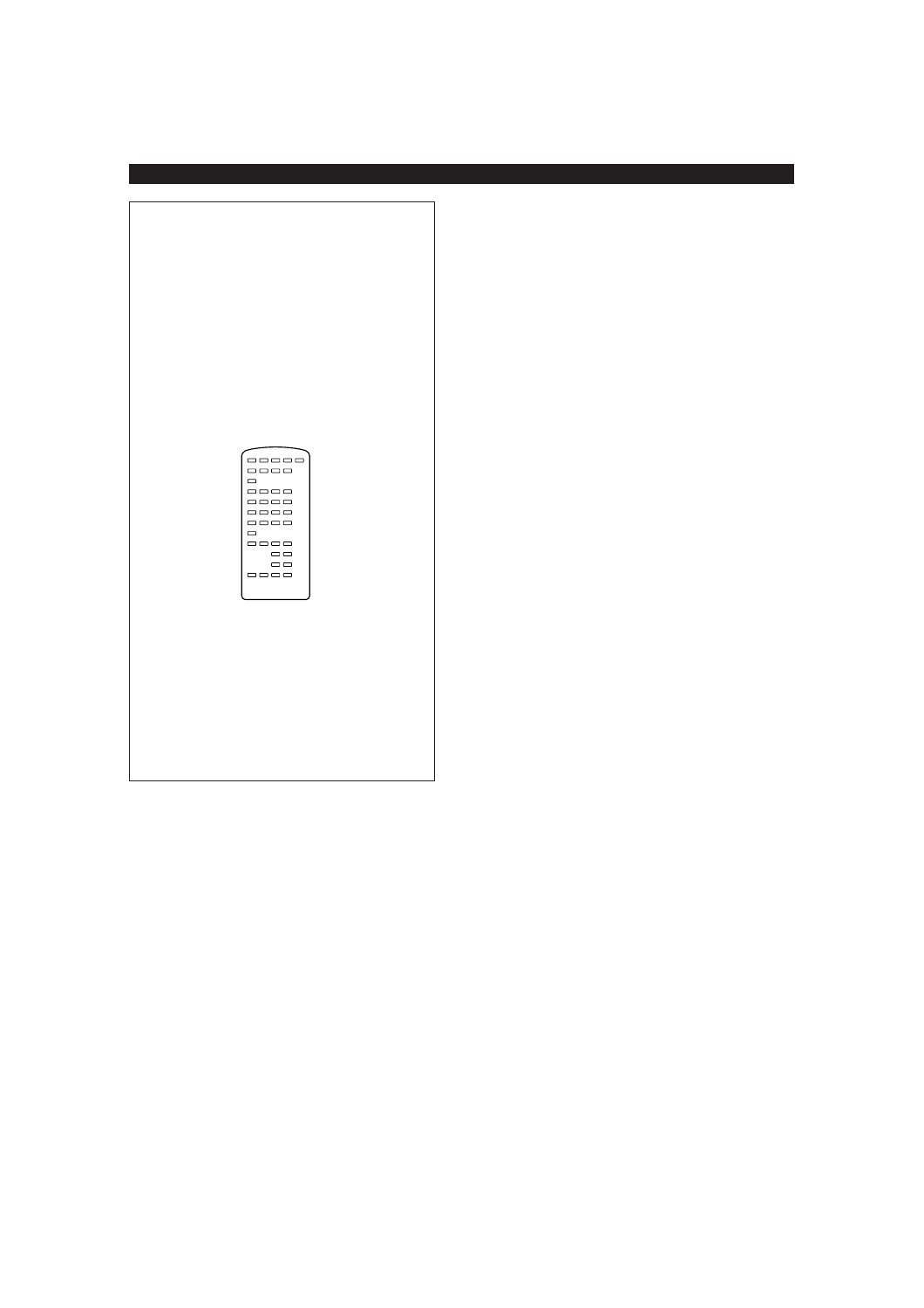## **WHAT IS A MINIDISC?**

The disc is stored in a cartridge. You can handle it easily without worrying about dust, fingerprints, etc. However, dust entering the opening of the cartridge, dirt on the cartridge, etc. may cause malfunctions. Please note the following.

#### $\blacksquare$  **Handling MiniDiscs**

#### **Do not touch the disc directly!**

Do not open the shutter or touch the disc directly. If the shutter is opened forcibly, it may break.



#### **Where not to store discs:**

Do not store discs in places with high temperatures or humidity. Specifically, do not leave discs in places exposed to direct sunlight or in cars with doors and windows closed. Do not leave discs in places where sand can get into the cartridge

easily (e.g., a beach).

## **Regular cleaning:**

⊕

If the surface of the cartridge becomes dusty or dirty, clean it with a soft, dry cloth.

## **F** To prevent recorded discs from being **erased accidentally (accidental erasure prevention)**

Slide the accidental erasure prevention tab, located on the side of the disc, in the direction indicated by the arrow.

- $\bullet$  The disc will then be protected against accidental erasure.
- $\bullet$  To add a recording to such a disc, slide the accidental erasure prevention tab back to its original position.



## **H** What is a MiniDisc?

- $\bullet$  A MiniDisc is a 2-1/2" (64-mm) diameter disc which is stored in a cartridge. MiniDiscs are easy to handle, compared with compact discs, because they are protected against dust and scratches.
- Recording and playback use a digital system with a sound quality that is similar to that with compact discs.
- MiniDiscs cannot twist or stretch like tapes. The quality of sound will not deteriorate. MiniDiscs are extremely durable.
- Never disassemble a MiniDisc.

## **H** Adaptive TRansform Acoustic Coding **[ATRAC]**

ATRAC (Adaptive TRansform Acoustic Coding) is a new technology that is designed to eliminate the information in sounds which you can not hear and to compress the remaining sound data so that the recording uses about 1/5 of the original sound information.

Sound data is analyzed and filtered to take advantage of psycho acoustic masking. The acoustic quality of the sound is not impaired.

## **Types of discs**

There are two types of MiniDiscs: playback-only and recordable type.

#### **• Playback-only MiniDisc:**

This type of MiniDisc is used for commercially available pre-recorded music. This is the same kind of optical disc as a CD. Playback is performed using an optical pickup.(Recording and editing are not possible.)

A shutter is used on only one side (back).

## I **Recordable MiniDisc:**

This is a "blank disc" is which recording can be performed. A magneto optical disc is used.

Recordings are made using a laser and a magnet. Repeated recording is possible.





#### H **Helpful tip when attaching labels**

#### **To attach labels on MD cartridges, be sure to observe the following:**

 If a label is not properly attached, the MD may jam inside the unit and it may not be possible to remove it.



- $\bullet$  Only attach labels in the specified location. (Do not put labels anywhere else.)
- Do not put a label on top of another one.
- $\bullet$  If a label is peeled off or it lifts away, replace it with a new one.

### **H** Shock-Resistant Memory

During playback, approximately 10 seconds of information is stored in the semiconductor memory. Therefore, even when the pickup cannot read information for a second or two because of external shock, the sound continues without interruption because the information stored in memory is output.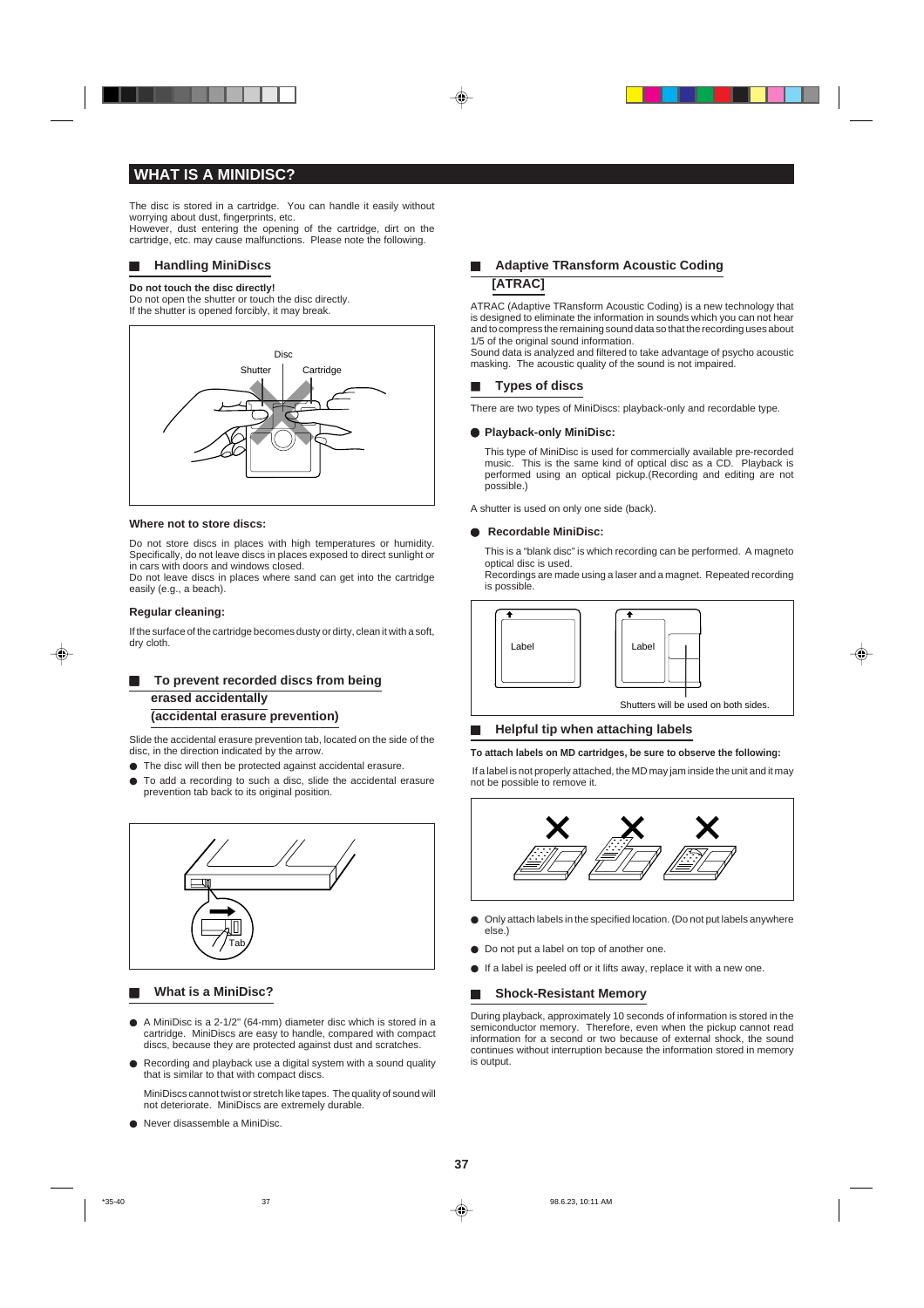



 $\Box$ 

<u> a shekara t</u>

⊕

# **MINIDISC SYSTEM LIMITATIONS**

| Even if the maximum recording time of a MiniDisc is not<br>reached, "DISC FULL" or "TOC FULL" may be displayed.       | When the number of tracks used reaches the limit, regardless of the remainder being<br>recording time, further recording will be impossible. (Maximum number of tracks: 255)                                                                                                                                                                                                                                                                                               |
|-----------------------------------------------------------------------------------------------------------------------|----------------------------------------------------------------------------------------------------------------------------------------------------------------------------------------------------------------------------------------------------------------------------------------------------------------------------------------------------------------------------------------------------------------------------------------------------------------------------|
| Even if the number of tracks and the recording time have<br>not reached the limit, "DISC FULL" may be displayed.      | When emphasis information (equalizer treatment in the treble section) in a track<br>switches on/off many times, each change is assumed to be the beginning of a new<br>track, which will quickly use up all available track numbers, making further recording<br>impossible, regardless of the remaining time, recording time or the number of tracks<br>on the original.                                                                                                  |
| Even if several short tracks are erased, the remaining<br>recording time may not show an increase.                    | When the remaining recording time of a disc is displayed, short tracks less than 15<br>seconds long may not be included in the total.                                                                                                                                                                                                                                                                                                                                      |
| Two tracks may not be combined in editing.                                                                            | For MiniDiscs which repeated recording and editing operations were performed,<br>the COMBINE function may not work.                                                                                                                                                                                                                                                                                                                                                        |
| The total of the recorded time and time remaining on a disc<br>may not add up to the maximum possible recording time. | A cluster (about 2 seconds) is normally the minimum unit of recording. So, even if a<br>track is less than 2 seconds long, it will use about 2 seconds of space on the disc.<br>Therefore, the time actually available for recording may be less than the remaining<br>time displayed.<br>If there are scratches on a disc, those sections will be automatically avoided (no<br>recording will be placed in those sections). Therefore, recording time will be<br>reduced. |

## **TROUBLESHOOTING**

## **H** If a problem occurs

If this unit functions abnormally during operation, first check the following items. If the unit continues to function abnormally, or if an abnormality appears other than listed below, turn off the player's power and disconnect the AC power plug, then consult your SHARP dealer or service personnel.

## **General**

⊕

| <b>SYMPTOM</b>                                                                          | <b>POSSIBLE CAUSE</b>                                                                                                                                                       | <b>REMEDY</b>                                                                                          |
|-----------------------------------------------------------------------------------------|-----------------------------------------------------------------------------------------------------------------------------------------------------------------------------|--------------------------------------------------------------------------------------------------------|
| • The clock is wrong.                                                                   | • Did a power failure occur?                                                                                                                                                | • Try setting it again.                                                                                |
| . When a button is pressed, the unit<br>does not respond.                               |                                                                                                                                                                             | • Turn the power off and on again, and then retry<br>the operation.                                    |
| • No sound is heard.                                                                    | • Are the speaker wires disconnected?                                                                                                                                       | • Connect the wires securely.                                                                          |
|                                                                                         | • Is the volume level set to "0"?                                                                                                                                           | • Increase the volume level.                                                                           |
|                                                                                         | • Are the headphones connected?                                                                                                                                             | • Disconnect the headphones.                                                                           |
| • Radios make unusual noise or the<br>picture on the TV screen is distorted.            | • When a radio or TV which uses an indoor an-<br>tenna is placed near the unit, the picture on the<br>TV screen may be distorted or the radio may not<br>function properly. | • It is recommended that you use an outdoor an-<br>tenna.                                              |
| CD playback                                                                             |                                                                                                                                                                             |                                                                                                        |
| <b>SYMPTOM</b>                                                                          | <b>POSSIBLE CAUSE</b>                                                                                                                                                       | <b>REMEDY</b>                                                                                          |
| • Even though a disc has been loaded,<br>"NO DISC" or "ERROR" is displayed.             | • The disc is loaded upside down.<br>• The disc is very dirty.                                                                                                              | • Load the disc with the correct side up.<br>• Clean the disc.                                         |
| • Playback stops in the middle of a<br>track, or playback is not performed<br>properly. | . The disc which does not satisfy the standards.<br>• Is the unit located near excessive vibrations?                                                                        | • Load the correct disc.<br>• Place the unit on a firm, level surface free from<br>vibration.          |
| • Playback sounds are skipped.                                                          | . Has condensation formed inside the unit?                                                                                                                                  | • Remove the disc and leave the power turned on.<br>The unit should function properly in about 1 hour. |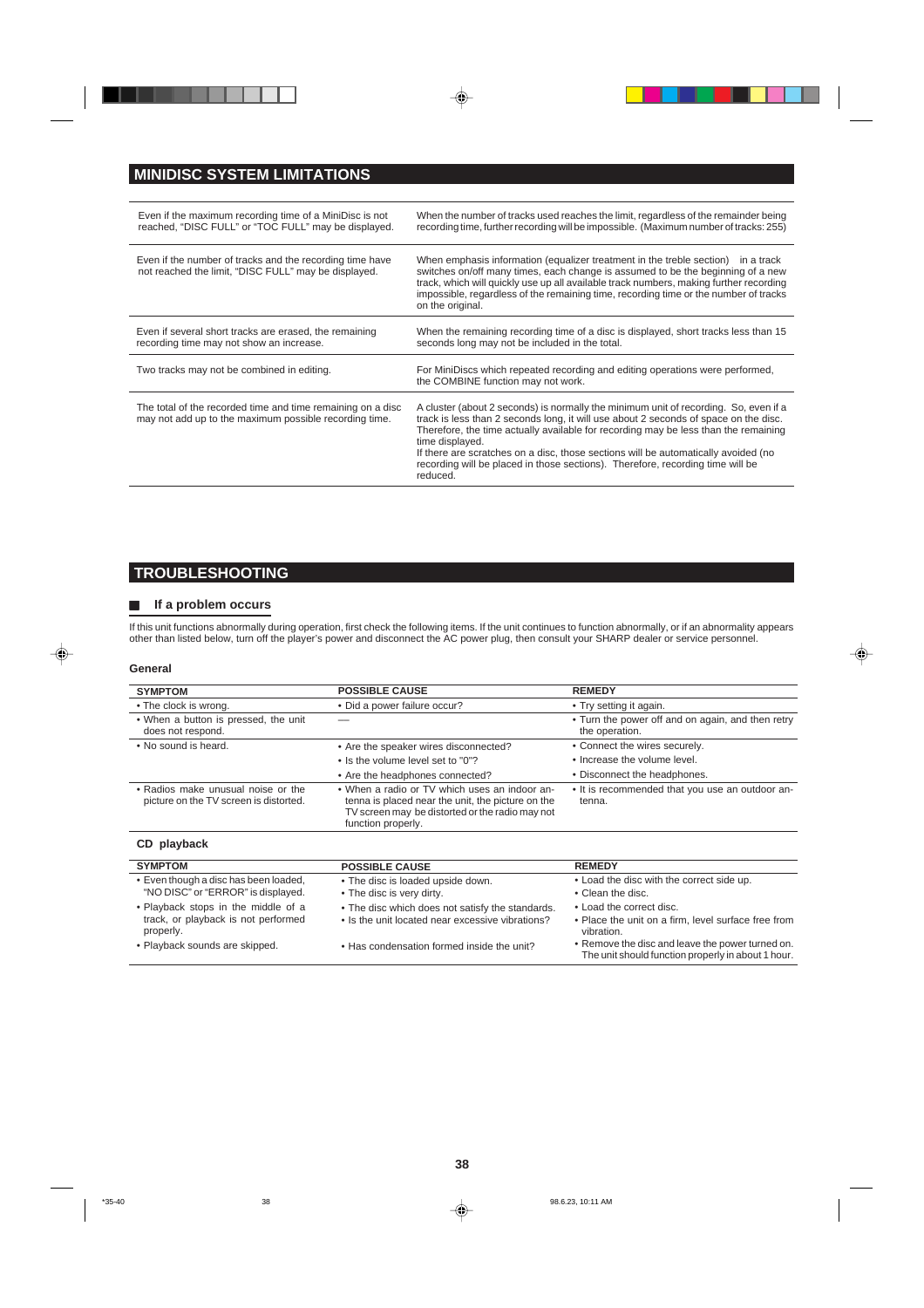

## **MD recording and playback**

| <b>SYMPTOM</b>                                | <b>POSSIBLE CAUSE</b>                                     | <b>REMEDY</b>                                                                                          |
|-----------------------------------------------|-----------------------------------------------------------|--------------------------------------------------------------------------------------------------------|
| • A recording cannot be made.                 | • Is the MiniDisc protected against accidental erasure?   | • Slide the accidental erase prevention tab back to<br>its original position.                          |
|                                               | • Did you try to record on a playback-only MiniDisc?      | • Replace it with a recordable disc.                                                                   |
|                                               | • Can you see the "TOC FULL" message in the dis-<br>play? | • Put in another recordable disc with recording<br>space on it.                                        |
| • Even though a disc has been                 | • The disc is very dirty.                                 | • Clean the disc.                                                                                      |
| loaded, "NO DISC" or "ERROR" is<br>displayed. | • Is the unit located near excessive vibrations?          | • Place the unit on a firm, level surface free from<br>vibration.                                      |
| • Playback sounds are skipped.                | • Has condensation formed inside the unit?                | • Remove the disc and leave the power turned on.<br>The unit should function properly in about 1 hour. |

## **Radio reception**

| <b>SYMPTOM</b>                                | <b>POSSIBLE CAUSE</b>                                                                            | <b>REMEDY</b>                                                              |
|-----------------------------------------------|--------------------------------------------------------------------------------------------------|----------------------------------------------------------------------------|
| • Radios make unusual noise<br>consecutively. | • The unit is placed near the TV or computer.<br>• The antenna direction is not placed properly. | • Place the unit apart from the noise.<br>• Correct the antenna direction. |
| • The preset channel cannot be<br>called.     | • Did a power failure occur?                                                                     | • Preset the channel again.                                                |

#### **Remote control**

◈

| <b>SYMPTOM</b>                                                             | <b>POSSIBLE CAUSE</b>                                                                                                                                                                    | <b>REMEDY</b>                                                                                                                                                                       |
|----------------------------------------------------------------------------|------------------------------------------------------------------------------------------------------------------------------------------------------------------------------------------|-------------------------------------------------------------------------------------------------------------------------------------------------------------------------------------|
| • The remote control does not<br>function or does not operate<br>properly. | • The batteries (polarity) are not inserted properly.<br>• The batteries inside the remote control are dead.<br>• The remote control is operated from an incorrect<br>distance or angle. | • Insert properly.<br>• Replace the batteries.<br>• Operate it within a range of $8''(0.2 \text{ m})$ to $20'(6 \text{ m})$<br>and within an angle of 15° to either side of center. |
| • The power cannot be turned on<br>from the remote control.                | • Is the AC power cord plugged in?                                                                                                                                                       | • Connect the AC power cord.                                                                                                                                                        |



## **H** If a problem occurs

If this product is subjected to strong external interference (mechanical shock, excessive static electricity, abnormal supply voltage due to lightning, etc.) or if it is operated incorrectly, it may malfunction or the display may not function correctly. If such a problem occurs, do the following:

⊕

- **1** Unplug the AC power cord from the AC outlet.
- **2** Press the RESET button on the back of the unit for at least 3 seconds.
- **3** Plug the AC power cord back into the AC outlet.
- $\bullet$  When the RESET button is pressed, all of the settings in memory will be erased.
- $\bullet$  If strange sounds, smells or smoke come out of the unit, or if a foreign object falls into the unit, turn off the power, unplug the AC power cord from the AC outlet immediately. Contact an authorized Sharp Servicer.

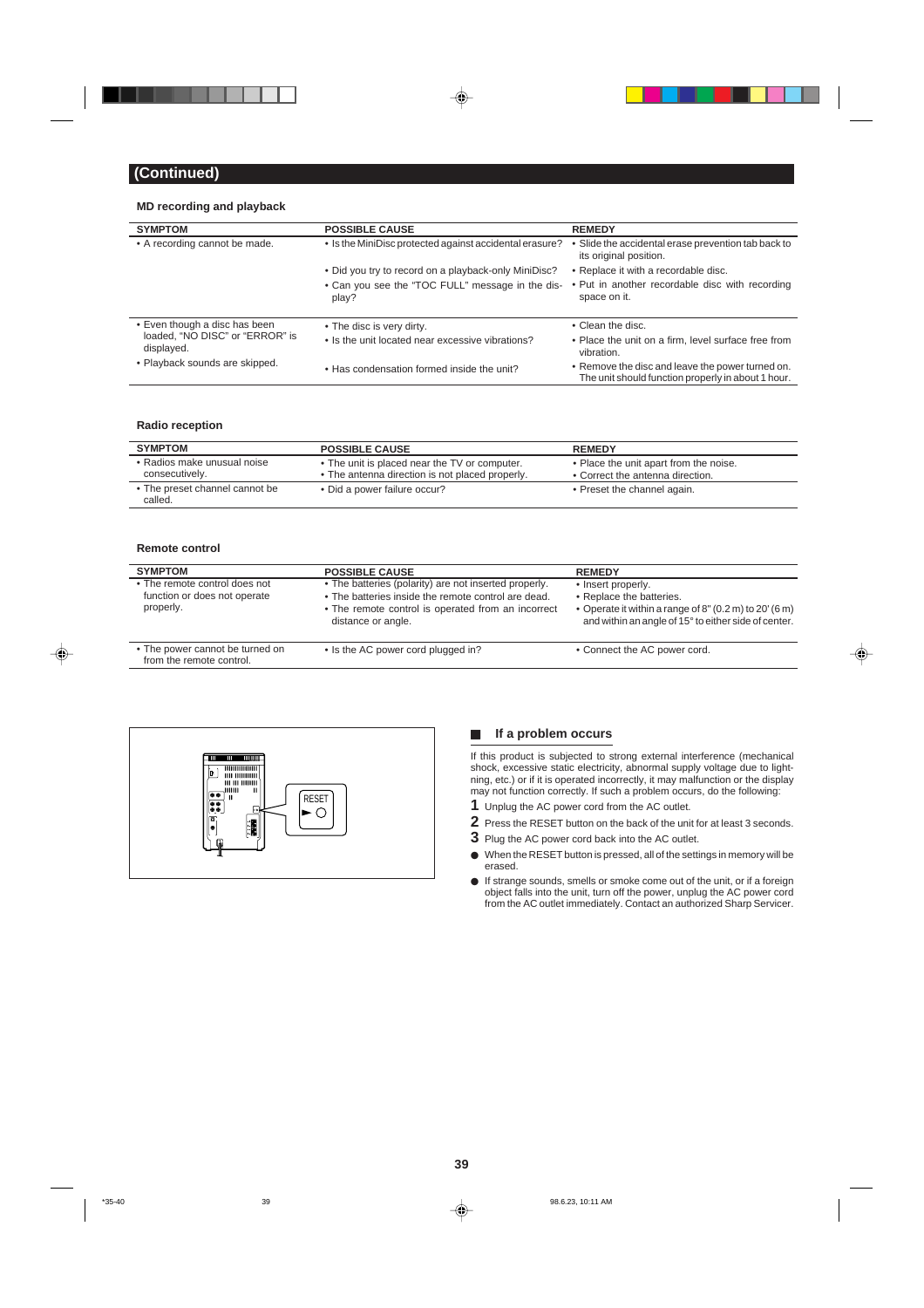

 $\overline{\phantom{a}}$ 

 $\overline{\blacklozenge}$ 

When an error message is displayed, proceed as follows:

ш

| <b>Error messages</b> | <b>Meaning</b>                                                                                                                      | Remedy                                                                                                                           |
|-----------------------|-------------------------------------------------------------------------------------------------------------------------------------|----------------------------------------------------------------------------------------------------------------------------------|
| <b>BLANK MD</b>       | • Nothing is recorded.                                                                                                              | • Replace the disc with a recorded disc.                                                                                         |
|                       | (Neither music nor a disc name have been recorded on this MD.)                                                                      |                                                                                                                                  |
| Can't COPY            | . You tried to record from a disc which you are not allowed to copy.                                                                | • Replace it with another disc which you can copy from (regular CD).                                                             |
| Can't EDIT            | • A track cannot be edited.                                                                                                         | • Change the stop position of the track and then try editing it.                                                                 |
| Can't REC             | • Recording cannot be performed correctly due to vibration<br>or shock in the unit.                                                 | • Rerecord or replace it.                                                                                                        |
| <b>DEFECT</b>         | • Since this disc has scratches on it, the recording operation<br>was skipped.                                                      | . Replace the disc with another recordable disc.                                                                                 |
| Din UNLOCK            | • Incorrect digital signals are input.                                                                                              | • Connect correct digital signals.                                                                                               |
|                       |                                                                                                                                     | • Use analog inputs.                                                                                                             |
| DISC ERR*             | . The disc is damaged or there is no TOC on the disc.                                                                               | • Reload the disc or replace it.                                                                                                 |
| DISC FULL             | . The disc is out of recording space.                                                                                               | . Replace the disc with another recordable disc.                                                                                 |
| <b>EDIT OVER</b>      | • There is no space left for recording CD.                                                                                          | . Replace it with another recordable disc.                                                                                       |
| <b>FOCUS ERROR</b>    | . The proper focus cannot be obtained.                                                                                              | • Reload the disc.                                                                                                               |
| <b>MD ERROR</b>       | . The unit has determined that it is out of order<br>by performing a self-diagnosis.                                                | . Ask the store where you purchased this unit, about repairs.                                                                    |
| MECHA ERR*            | • There is a mechanical problem and the disc is not working<br>properly.                                                            | . Turn off the power, and press the EJECT button.                                                                                |
| <b>NAME FULL</b>      | • The number of characters for the disc name or track name<br>exceeds 100.                                                          | • Shorten the disc or track name.                                                                                                |
| NO DISC               | • A disc has not been loaded.                                                                                                       | • Load a disc.                                                                                                                   |
|                       | • The disc data cannot be read.                                                                                                     | • Reload the disc.                                                                                                               |
| <b>NOT AUDIO</b>      | • The data recorded on this disc is not audio data.                                                                                 | • Select another track.<br>• Replace the disc.                                                                                   |
| PLAYBACK MD           | . You tried to record on a playback-only disc.                                                                                      | • Replace it with a recordable disc.                                                                                             |
| <b>PROTECT</b>        | . The unit has determined that it is out of order by performing a<br>self-diagnosis.                                                | . Turn the power off and back on. If the problem is not resolved,<br>ask the store where you purchased this unit, about repairs. |
| <b>PROTECTED</b>      | • The disc is write protected.                                                                                                      | . Move the write protection tab back to its original position.                                                                   |
| <b>TEMP OVER</b>      | • The temperature is too high.                                                                                                      | . Turn off the power, and wait for a while.                                                                                      |
| <b>TOC ERR*</b>       | • The disc has a large amount of damage.<br>. TOC information cannot be read.<br>. The MD does not meet the specifications for MDs. | • Replace the disc with another disc.                                                                                            |
| TOC FULL*             | • There is no space left for recording character information<br>(track names, disc names, etc.).                                    | • Replace it with another recordable disc.                                                                                       |
| <b>TOC W ERROR</b>    | . The unit has determined that it is abnormal<br>by performing a self-diagnosis.                                                    | • Ask the store where you purchased this unit, about repairs.                                                                    |
| U TOC ERR*            | . The TOC information on this disc does not meet the MD                                                                             | • Replace it with another disc.                                                                                                  |
|                       | specifications or it cannot be read.                                                                                                | • Erase all the data, and try recording.                                                                                         |
|                       | U TOC W ERROR • The TOC information could not be created properly due to<br>a mechanical shock or to scratches on the disc.         | • Turn off the power, and try to write the TOC again.<br>(Remove any source of shock or vibration while writing.)                |
| ? DISC                | • The data contains an error.                                                                                                       | • Replace the disc with another disc.                                                                                            |
| 0 00:00               | • Music is not recorded.                                                                                                            | • Replace the disc with a recorded disc.                                                                                         |

 $\Rightarrow$ 

 $\Box$ 

an an am Bàsan

 $\Box$  $\mathbb{R}$ 

 $\clubsuit$ 

\*: Number or symbol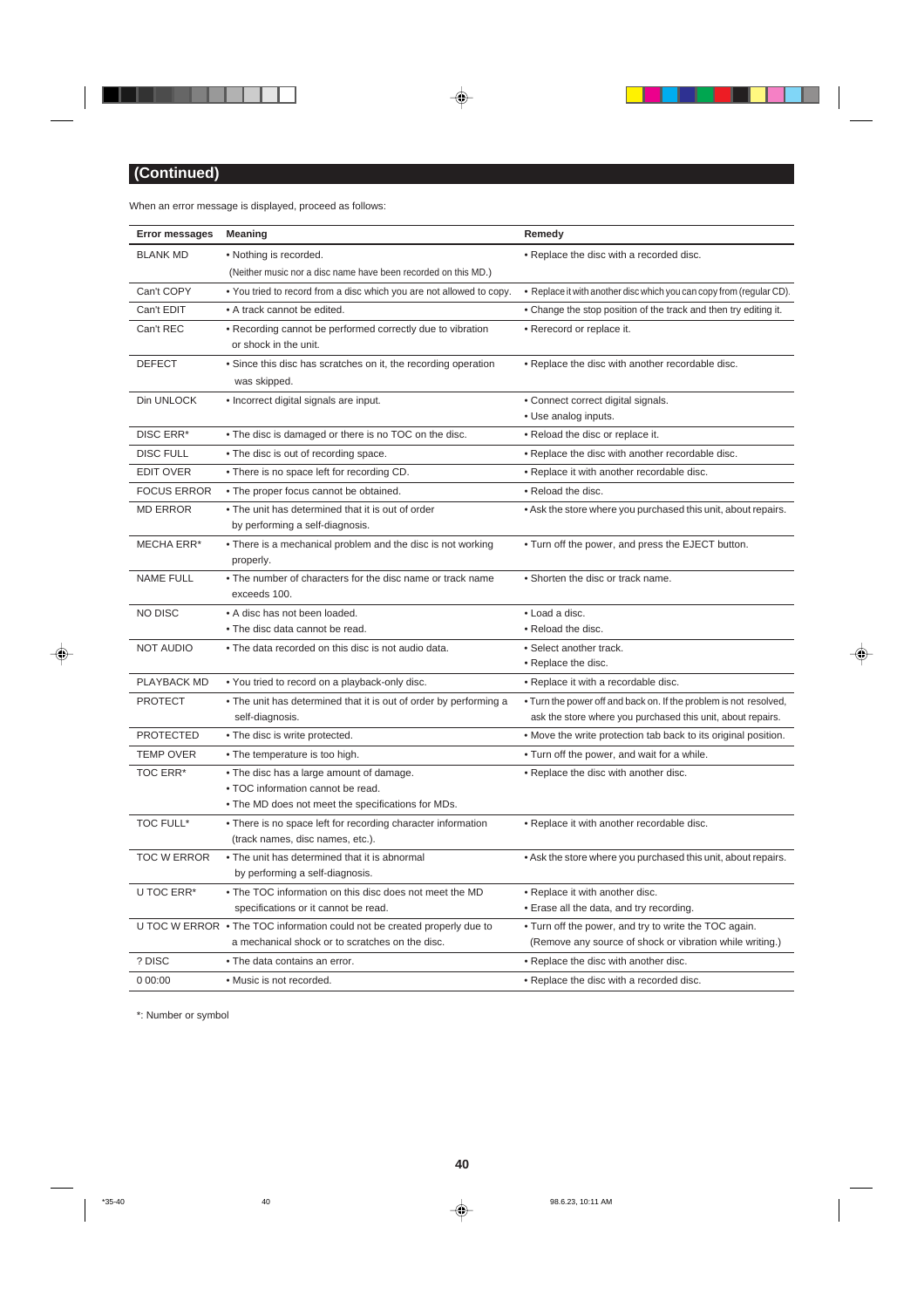## **MAINTENANCE**



### **H** Internal care

In order to ensure proper operation of the CD player, preventative maintenance (cleaning of the Laser Pick-up lens) should be performed periodically in order to keep the lens dust-free. Lens cleaners are commercially available. Contact your local CD software dealer for options.

### **External care**

- Periodically wipe the cabinet with a soft cloth and dilute soap solution, then wipe with a dry cloth.
- Do not use chemically treated cleaning cloths or other chemicals.

## **SPECIFICATIONS**

As a part of our policy of continuous improvement, SHARP reserves the right to make design and specification changes for product improvement without prior notice. The performance specification figures indicated are nominal values of production units. There may be some deviations from these values in individual units.

#### **Main unit section**

◈

### **(MiniDisc recorder section)**

**Audio channel:** Stereo; 2 channel **Frequency response:**<br>Rotational speed: **Rotational speed:** 400 - 900 rpm CLV, Approx. **Quantization:** 16-bit linear<br> **Filter:** 8-times over

**D/A** converter: Sampling frequency: 44.1 kHz **Wow and flutter:** Unmeasurable

**Signal/noise ratio:** 95 dB (1 kHz)<br>**Dynamic range:** 90 dB (1 kHz) **Dynamic range:** 90 dB (1 kHz) **T.H.D at 1kHz:** 0.1%

## **(Compact disc player)**

**Quantization:** 16-bit **D/A converter:** 1-bit **D/A converter:**<br>Filter: **Frequency response:** 20 - 20,000 Hz Signal/noise ratio: 95 dB (1 kHz) **Prequency response:** 20 - 20,000 Hz<br> **Signal/noise ratio:** 95 dB (1 kHz)<br> **Dynamic range:** 90 dB (1 kHz) **Wow and flutter:** 

**(Tuner section)**

**Type:** MiniDisc recorder **Signal readout:** Non-contact, 3-beam semi-conductor laser pick-up Monaural; 1 channel (long-time recording mode) **Filter:** 8-times oversampling digital filter<br> **Error correction:** ACIRC (Advanced Cross Interlea **Error correction:** ACIRC (Advanced Cross Interleave Reed-Solomon Code) **Coding:** ATRAC (Adaptive TRansformd Acoustic Coding) **Recording method:** Magnetic modulation overwrite method<br> **D/A converter:** 1-bit<br> **Sampling frequency:** 44.1 kHz Unmeasurable<br>(less than 0.001% W. peak)<br>95 dB (1 kHz)

**Type:** Compact disc player **Signal readout:** Non-contact, 3-beam semi-conductor laser pickup **Rotational speed:** 200 - 500 rpm CLV, Approx. **Error correction:** CIRC (Cross Interleave Reed-Solomon Code)<br>16-bit linear **Filter:** 4-times oversampling digital filter Unmeasurable<br>(less than 0.001% W. peak)

**Frequency range:** FM; 87.5 - 108 MHz AM; 530 - 1,720 kHz Sensitivity: FM; 8.0 µV (75 ohms, unbalanced) AM; 650 µV/m

#### **(General) Power source:** AC 120 V, 60 Hz<br>**Power consumption:** 80 W **Power consumption:**<br>Output power: **Output power:** 10 watts minimum RMS per channel into 6 ohms from 60 Hz to 20 kHz,10 % total harmonic distortion **Input terminals:** Auxilialy (Analog); 2.0 V (30 kohms) Auxilialy (Digital-1) Auxilialy (Digital-2) Phono; 2.5 mV (47 kohm) **Output terminals:** Headphones; 16-50 ohms (recommended; 32 ohms) Speakers; 6 ohms Line out (Analog); 2.0 V (47 kohm) **Dimensions:** Width; 5-15/16" (150 mm) Height; 9-1/2" (241 mm) Depth; 12-1/8" (307 mm) **Weight:** 9.5 lbs. (4.3 kg) **Speaker section Type:** 2-way 4-3/4" (120 mm) woofer and 2" (50 mm) tweeter type<br>25 W<br>12.5 W **Maximum input power: Rated input power:** 12.5 W<br>**Impedance:** 6 ohms **Impedance: Dimensions:** Width; 5-3/4" (146 mm) Height; 9-1/2" (241 mm) Depth; 9-1/8" (229 mm)

◈

**Weight:** 4.9 lbs. (2.2 kg)/each

**41**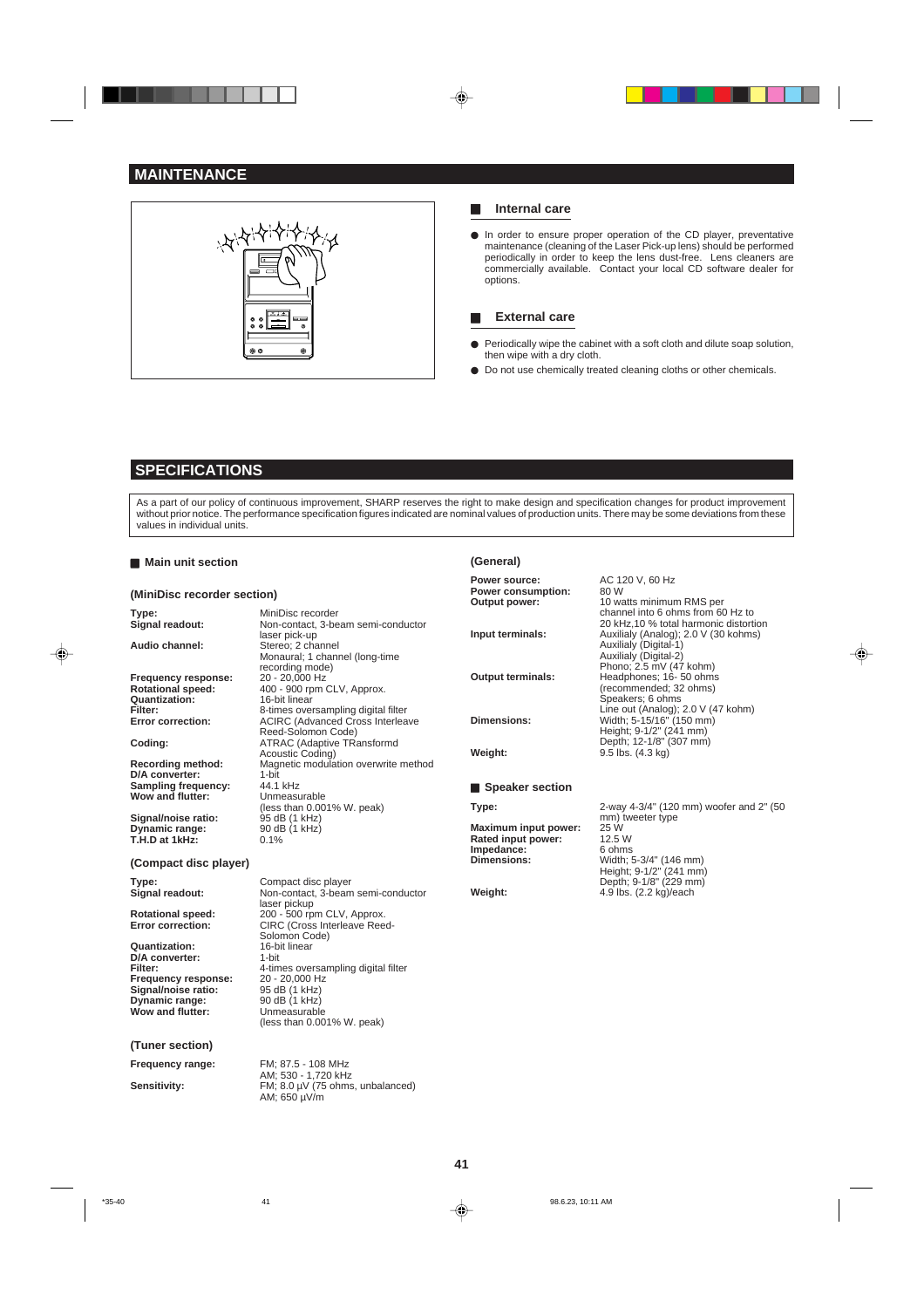|  | $\spadesuit$ |               |
|--|--------------|---------------|
|  |              |               |
|  | <b>MEMO</b>  |               |
|  |              |               |
|  |              |               |
|  |              |               |
|  |              |               |
|  |              |               |
|  |              |               |
|  |              | $\Rightarrow$ |
|  |              |               |
|  |              |               |
|  |              |               |
|  |              |               |
|  |              |               |
|  |              |               |
|  |              |               |
|  |              |               |

 $\Rightarrow$